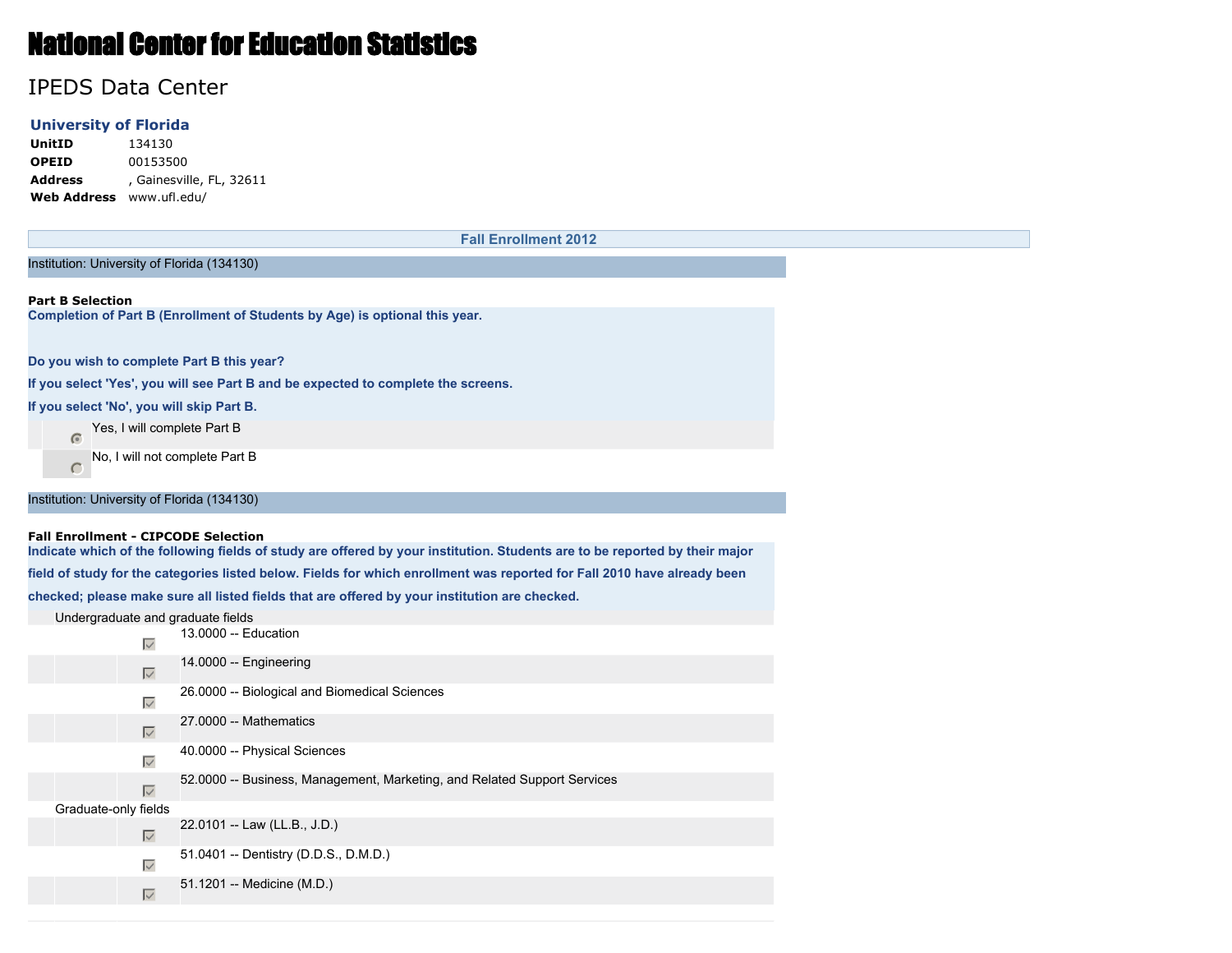None of the above

**You may use the space below to provide context for the data you've reported above.**

Institution: University of Florida (134130)

 $\Box$ 

#### **Part A - Fall Enrollment for Full-Time Undergraduate Students**

**Enrollment as of the institution's official fall reporting date or as of October 15, 2012**

#### **Full-time Undergraduate Students**

**Race/Ethnicity Reporting Reminder:**

•**Report Hispanic/Latino individuals of any race as Hispanic/Latino**

| <b>Enrolled</b> for                                |            | Degree/certificate-seeking |            |                                      | Non-degree/             | Total,                                 |
|----------------------------------------------------|------------|----------------------------|------------|--------------------------------------|-------------------------|----------------------------------------|
| credit                                             | First-time | Transfer-in                | Continuing | Total degree/certificate-<br>seeking | non-certificate-seeking | full-time<br>undergraduate<br>students |
| Men                                                |            |                            |            |                                      |                         |                                        |
| Nonresident<br>alien                               | 26         | 23                         | 101        | 150                                  | 54                      | 204                                    |
| Hispanic/Latino                                    | 461        | 178                        | 1,695      | 2,334                                |                         | 2,342                                  |
| American<br>Indian or<br>Alaska Native             | 13         | 6                          | 31         | 40                                   |                         | 40                                     |
| Asian                                              | 247        | 43                         | 857        | 1,147                                | 3                       | 1,150                                  |
| <b>Black or</b><br>African<br>American             | 126        | 43                         | 654        | 823                                  | 10                      | 833                                    |
| Native<br>Hawaiian or<br>Other Pacific<br>Islander | 14         | $\overline{4}$             | 48         | 56                                   | 0                       | 56                                     |
| White                                              | 1,629      | 494                        | 5,883      | 8,006                                | 27                      | 8,033                                  |
| Two or more<br>races                               | 77         | $\sqrt{8}$                 | 245        | 330                                  |                         | 330                                    |
| Race and<br>ethnicity<br>unknown                   | 55         | 33                         | 280        | 368                                  |                         | 369                                    |
| <b>Total men</b>                                   | 2,628      | 832                        | 9,794      | 13,254                               | 103                     | 13,357                                 |
| Total men prior<br>year                            | 2,601      | 825                        | 9,820      | 13,246                               | 85                      | 13,331                                 |
| Women                                              |            |                            |            |                                      |                         |                                        |
| Nonresident<br>alien                               | 23         | 19                         | 86         | 128                                  | 75                      | 203                                    |
| Hispanic/Latino                                    | 704        | 207                        | 2,259      | 3,170                                | 15                      | 3,185                                  |
|                                                    | 3          | 11                         | 35         | 49                                   |                         | 49                                     |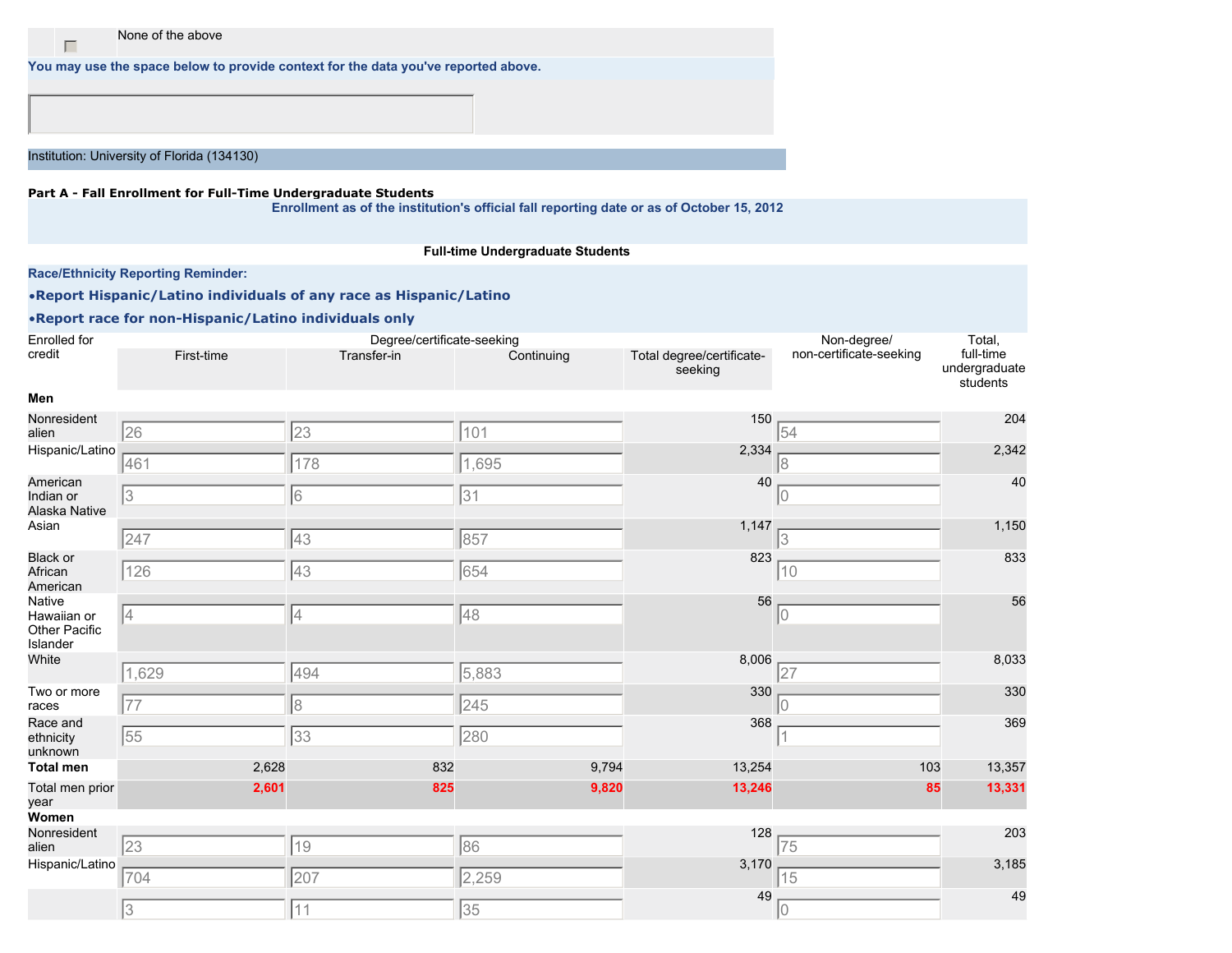| American<br>Indian or<br>Alaska Native             |       |                |        |        |            |        |
|----------------------------------------------------|-------|----------------|--------|--------|------------|--------|
| Asian                                              | 318   | 40             | 884    | 1,242  |            | 1,244  |
| <b>Black or</b><br>African<br>American             | 293   | 56             | ,256   | 1,605  | 11         | 1,616  |
| Native<br>Hawaiian or<br>Other Pacific<br>Islander | 15    | $\overline{0}$ | 111    | 116    |            | 117    |
| White                                              | 2,085 | 441            | 7,003  | 9,529  | 44         | 9,573  |
| Two or more<br>races                               | 125   | 11             | 352    | 488    |            | 489    |
| Race and<br>ethnicity<br>unknown                   | 89    | 17             | 297    | 403    | $\sqrt{5}$ | 408    |
| <b>Total women</b>                                 | 3,645 | 802            | 12,283 | 16,730 | 154        | 16,884 |
| Total women<br>prior year                          | 3,808 | 764            | 12,252 | 16,824 | 188        | 17,012 |
| <b>Grand total</b><br>(men+women)                  | 6,273 | 1,634          | 22,077 | 29,984 | 257        | 30,241 |
| Grand total<br>(men+women)<br>prior year           | 6,409 | 1,589          | 22,072 | 30,070 | 273        | 30,343 |

#### **Part A - Fall Enrollment by race/ethnicity and gender**

**Enrollment as of the institution's official fall reporting date or as of October 15, 2012**

**CIPCODE: 13.0000 -- Education**

#### **Full-time undergraduate students**

•**Report Hispanic/Latino individuals of any race as Hispanic/Latino**

|                                        |            | .                                         |            |          |                                        |                                                  |
|----------------------------------------|------------|-------------------------------------------|------------|----------|----------------------------------------|--------------------------------------------------|
| Students<br>enrolled for<br>credit     | First-time | Degree/certificate-seeking<br>Transfer-in | Continuing | Total    | Non-degree/<br>non-certificate-seeking | Total,<br>full-time<br>undergraduate<br>students |
| Men                                    |            |                                           |            |          |                                        |                                                  |
| Nonresident<br>alien                   |            |                                           |            |          |                                        |                                                  |
| Hispanic/Latino                        |            |                                           |            | 11       |                                        | 11                                               |
| American<br>Indian or<br>Alaska Native |            |                                           |            | 2        | 0                                      | $\overline{2}$                                   |
| Asian                                  |            |                                           |            |          |                                        |                                                  |
| <b>Black or</b><br>African<br>American |            |                                           | З          |          |                                        | 4                                                |
|                                        | 10         | l0                                        |            | $\Omega$ |                                        | $\mathbf 0$                                      |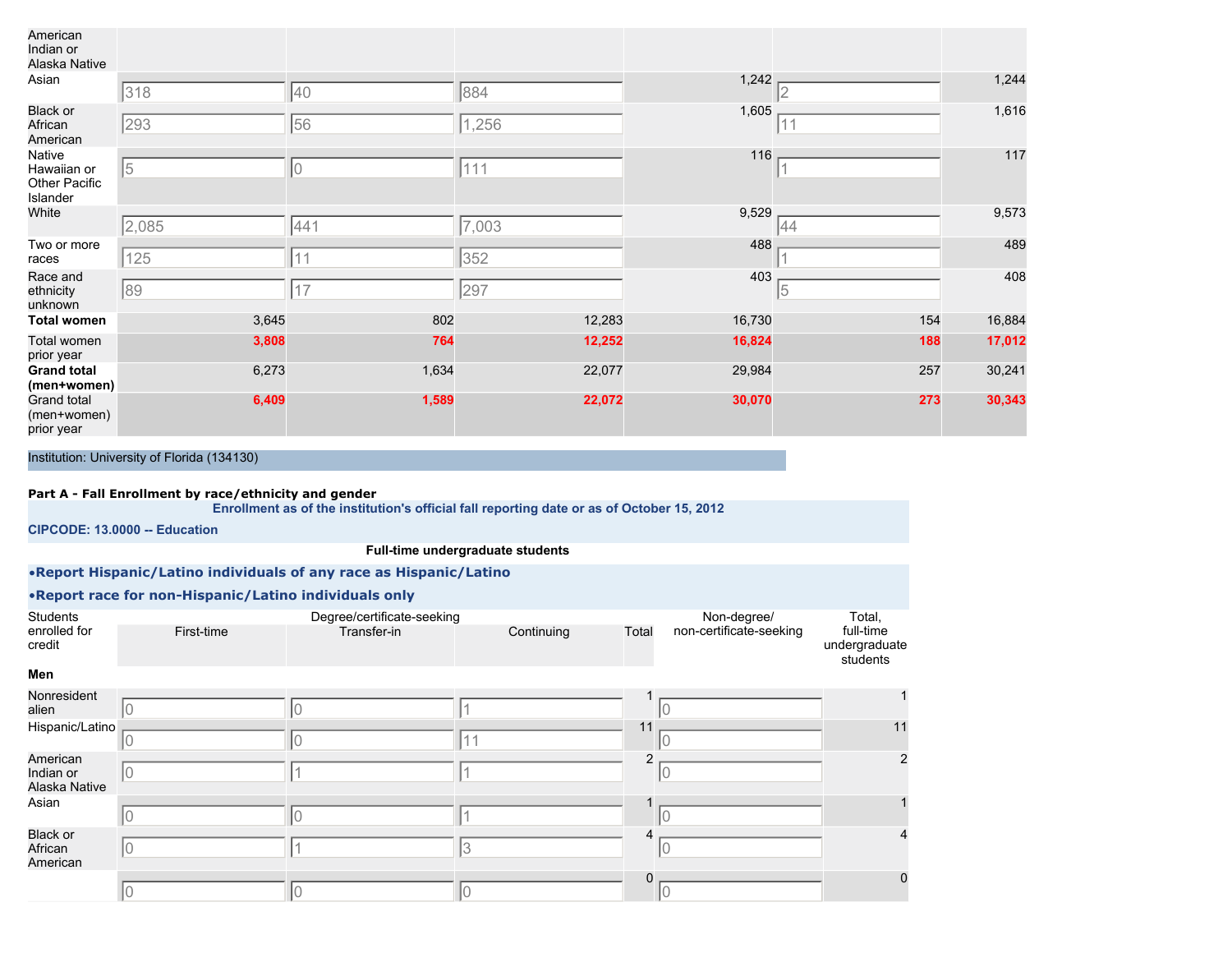| Native<br>Hawaiian or<br>Other Pacific<br>Islander |    |                |     |         |             |     |
|----------------------------------------------------|----|----------------|-----|---------|-------------|-----|
| White                                              | 9  | $\overline{7}$ | 54  | 70      |             | 71  |
| Two or more<br>races                               | 10 | 0              |     | 1       |             |     |
| Race and<br>ethnicity<br>unknown                   | Iо | 0              |     | 1       | $ 0\rangle$ | 1   |
| <b>Total men</b>                                   | 9  | 9              | 73  | 91      |             | 92  |
| Women                                              |    |                |     |         |             |     |
| Nonresident<br>alien                               | 10 | 0              | 10  | 0       | 10          | 0   |
| Hispanic/Latino                                    | 6  | 3              | 43  | 52      | 10          | 52  |
| American<br>Indian or<br>Alaska Native             | 10 | 0              | 10  | 0       | IО          | 0   |
| Asian                                              | 10 | 10             | 8   | 8       | IО          | 8   |
| Black or<br>African<br>American                    | 1  | $\vert$ 1      | 19  | 21      | 10          | 21  |
| Native<br>Hawaiian or<br>Other Pacific<br>Islander | 10 | 0              | 10  | 0       | $ 0\rangle$ | 0   |
| White                                              | 35 | 32             | 317 | 384     | $ 0\rangle$ | 384 |
| Two or more<br>races                               |    | 1              | 10  | 12      | 10          | 12  |
| Race and<br>ethnicity<br>unknown                   |    | 0              | 5   | 6       | 10          | 6   |
| <b>Total women</b>                                 | 44 | 37             |     | 402 483 | $\Omega$    | 483 |
| Grand total<br>(men+women)                         | 53 | 46             |     | 475 574 |             | 575 |
| Grand total<br>(men+women)<br>2010-11              | 50 | 52             |     | 579 681 |             | 681 |

#### **Part A - Fall Enrollment by race/ethnicity and gender**

**Enrollment as of the institution's official fall reporting date or as of October 15, 2012**

**CIPCODE: 14.0000 -- Engineering**

#### **Full-time undergraduate students**

•**Report Hispanic/Latino individuals of any race as Hispanic/Latino** •**Report race for non-Hispanic/Latino individuals only Students** enrolled for credit Degree/certificate-seeking First-time Transfer-in Continuing Total Non-degree/ non-certificate-seeking Total, full-time undergraduate students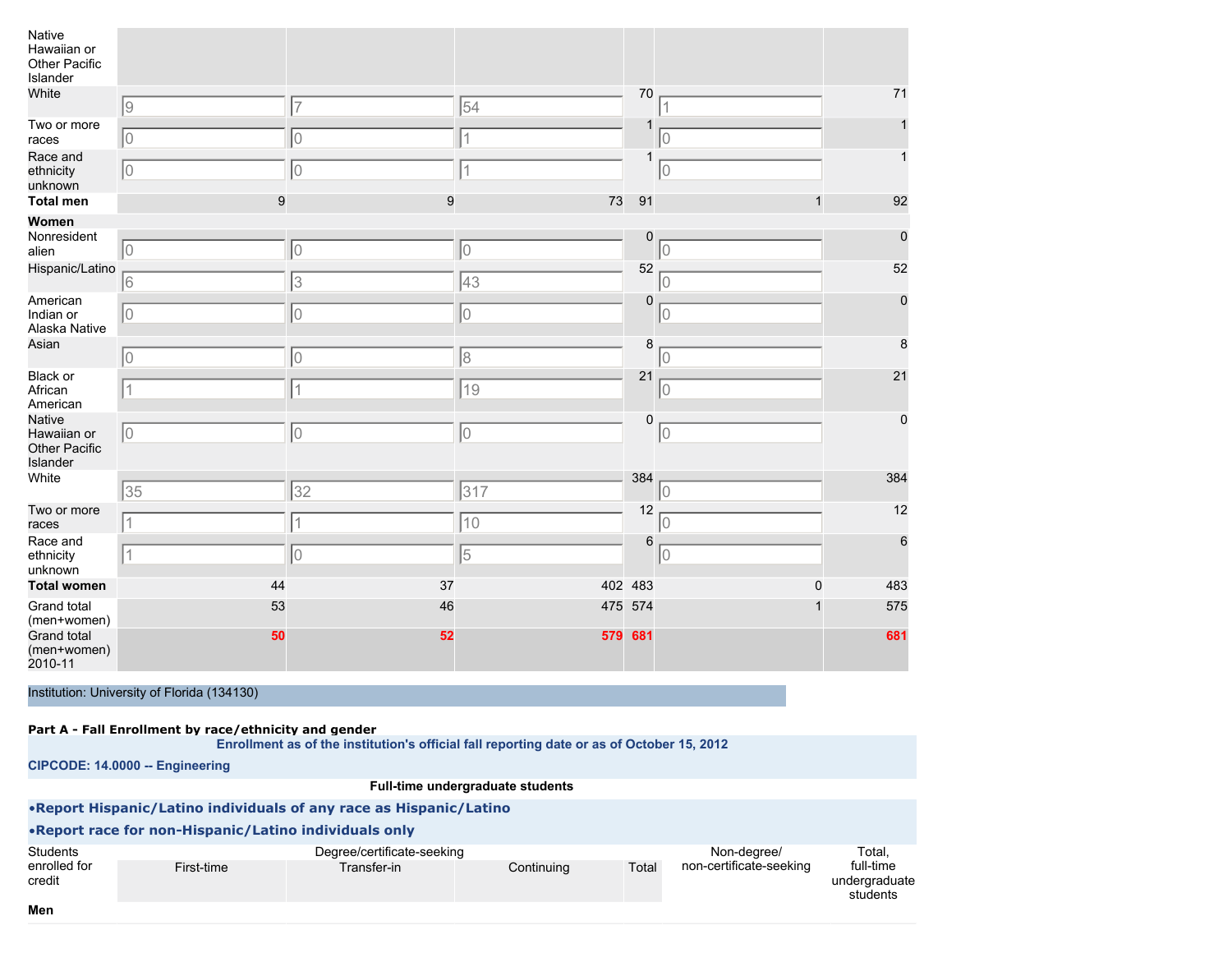| Nonresident<br>alien                               | 5                                                     | 8          | 36    | 49                         | 10                   | 49             |  |  |
|----------------------------------------------------|-------------------------------------------------------|------------|-------|----------------------------|----------------------|----------------|--|--|
| Hispanic/Latino                                    | 148                                                   | 38         | 533   | 719                        | 0                    | 719            |  |  |
| American<br>Indian or<br>Alaska Native             | 10                                                    | 0          | 5     | 5                          | 10                   | 5              |  |  |
| Asian                                              | 64                                                    | 10         | 265   | 339                        | 10                   | 339            |  |  |
| <b>Black or</b><br>African<br>American             | 11                                                    | 6          | 134   | 151                        | 10                   | 151            |  |  |
| Native<br>Hawaiian or<br>Other Pacific<br>Islander | $ 0\rangle$                                           | 2          | 8     | 10                         | 0                    | 10             |  |  |
| White                                              | 497                                                   | 79         | 1,730 | 2,306                      | 5                    | 2,311          |  |  |
| Two or more<br>races                               | 26                                                    | $\vert$ 1  | 78    | 105                        | 10                   | 105            |  |  |
| Race and<br>ethnicity<br>unknown                   | 13                                                    | 9          | 85    | 107                        | 10                   | 107            |  |  |
| <b>Total men</b>                                   | 764                                                   | 153        |       | 2,874 3,791                | 5                    | 3,796          |  |  |
| Women<br>Nonresident<br>alien                      | 3                                                     | $\vert$ 1  | 17    | 11                         | lO                   | 11             |  |  |
| Hispanic/Latino                                    | 51                                                    | 9          | 181   | 241                        |                      | 242            |  |  |
| American<br>Indian or<br>Alaska Native             | $ 0\rangle$                                           | 10         | 1     | 1                          | 10                   | $\mathbf{1}$   |  |  |
| Asian                                              | 27                                                    | 5          | 80    | 112                        | 10                   | 112            |  |  |
| <b>Black or</b><br>African<br>American             | 5                                                     | $\vert$ 1  | 58    | 64                         | $ 0\rangle$          | 64             |  |  |
| Native<br>Hawaiian or<br>Other Pacific<br>Islander | 1                                                     | 10         | 2     | $\mathsf 3$                | $ 0\rangle$          | $\mathbf{3}$   |  |  |
| White                                              | 151                                                   | 6          | 504   | 661                        |                      | 662            |  |  |
| Two or more<br>races                               | $\sqrt{5}$                                            | 10         | 32    | 37                         | 10                   | 37             |  |  |
| Race and<br>ethnicity<br>unknown                   | 4                                                     | 0          | 16    | 20                         | $ 0\rangle$          | 20             |  |  |
| <b>Total women</b>                                 | 247                                                   | 22         |       | 881 1,150                  | 2                    | 1,152          |  |  |
| Grand total<br>(men+women)<br>Grand total          | 1,011<br>982                                          | 175<br>237 |       | 3,755 4,941<br>3,440 4,659 | $\overline{7}$<br>17 | 4,948<br>4,676 |  |  |
| (men+women)<br>2010-11                             |                                                       |            |       |                            |                      |                |  |  |
|                                                    | Institution: University of Florida (134130)           |            |       |                            |                      |                |  |  |
|                                                    | Part A - Fall Enrollment by race/ethnicity and gender |            |       |                            |                      |                |  |  |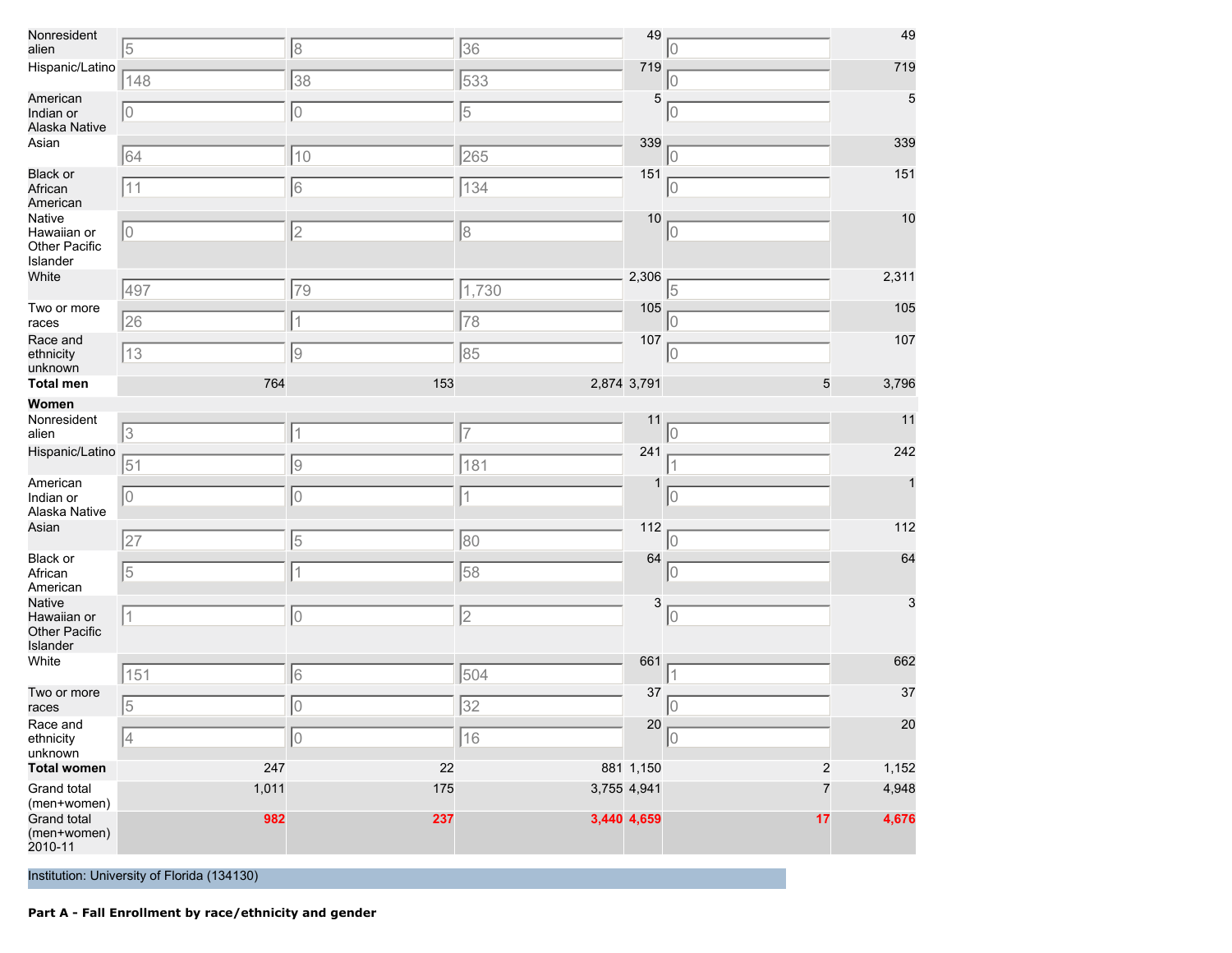## **Enrollment as of the institution's official fall reporting date or as of October 15, 2012**

#### **CIPCODE: 26.0000 -- Biological and Biomedical Sciences**

## **Full-time undergraduate students**

## •**Report Hispanic/Latino individuals of any race as Hispanic/Latino**

| <b>Students</b>                                    |            | Degree/certificate-seeking |                 |           | Non-degree/             | Total,                                 |
|----------------------------------------------------|------------|----------------------------|-----------------|-----------|-------------------------|----------------------------------------|
| enrolled for<br>credit                             | First-time | Transfer-in                | Continuing      | Total     | non-certificate-seeking | full-time<br>undergraduate<br>students |
| Men                                                |            |                            |                 |           |                         |                                        |
| Nonresident<br>alien                               | 2          | 1                          | 2               | 5         | 10                      | $\sqrt{5}$                             |
| Hispanic/Latino                                    | 68         | 16                         | 147             | 231       | IO.                     | 231                                    |
| American<br>Indian or<br>Alaska Native             | 11         | 1                          | 1               | 3         | 0                       | 3                                      |
| Asian                                              | 64         | $\delta$                   | 165             | 237       | 10                      | 237                                    |
| <b>Black or</b><br>African<br>American             | 8          | $\overline{1}$             | 62              | 71        | 0                       | 71                                     |
| Native<br>Hawaiian or<br>Other Pacific<br>Islander | 10         | $\overline{0}$             | $\sqrt{9}$      | 9         | 0                       | 9                                      |
| White                                              | 179        | 44                         | 528             | 751       |                         | 752                                    |
| Two or more<br>races                               | 10         |                            | 24              | 35        | 10                      | 35                                     |
| Race and<br>ethnicity<br>unknown                   | 4          | 5                          | 31              | 40        | 10                      | 40                                     |
| <b>Total men</b>                                   | 336        | 77                         |                 | 969 1,382 | 1                       | 1,383                                  |
| Women                                              |            |                            |                 |           |                         |                                        |
| Nonresident<br>alien                               | $\sqrt{5}$ | $\overline{2}$             | 3               | 10        | $\Omega$                | 10                                     |
| Hispanic/Latino                                    | 100        | 22                         | 254             | 376       | 0                       | 376                                    |
| American<br>Indian or<br>Alaska Native             | 10         | $\overline{c}$             | 4               | 6         | 0                       | 6                                      |
| Asian                                              | 78         | $\delta$                   | 186             | 272       | 10                      | 272                                    |
| <b>Black or</b><br>African<br>American             | 31         | 5                          | 87              | 123       | 10                      | 123                                    |
| Native<br>Hawaiian or<br>Other Pacific<br>Islander | $\vert$ 1  | $\overline{0}$             | $\overline{20}$ | 21        | 10                      | 21                                     |
| White                                              | 257        | 29                         | 670             | 956       | 10                      | 956                                    |
| Two or more<br>races                               | 17         | $\bigcirc$                 | 48              | 65        | $\overline{0}$          | 65                                     |
|                                                    |            |                            |                 | 42        |                         | 42                                     |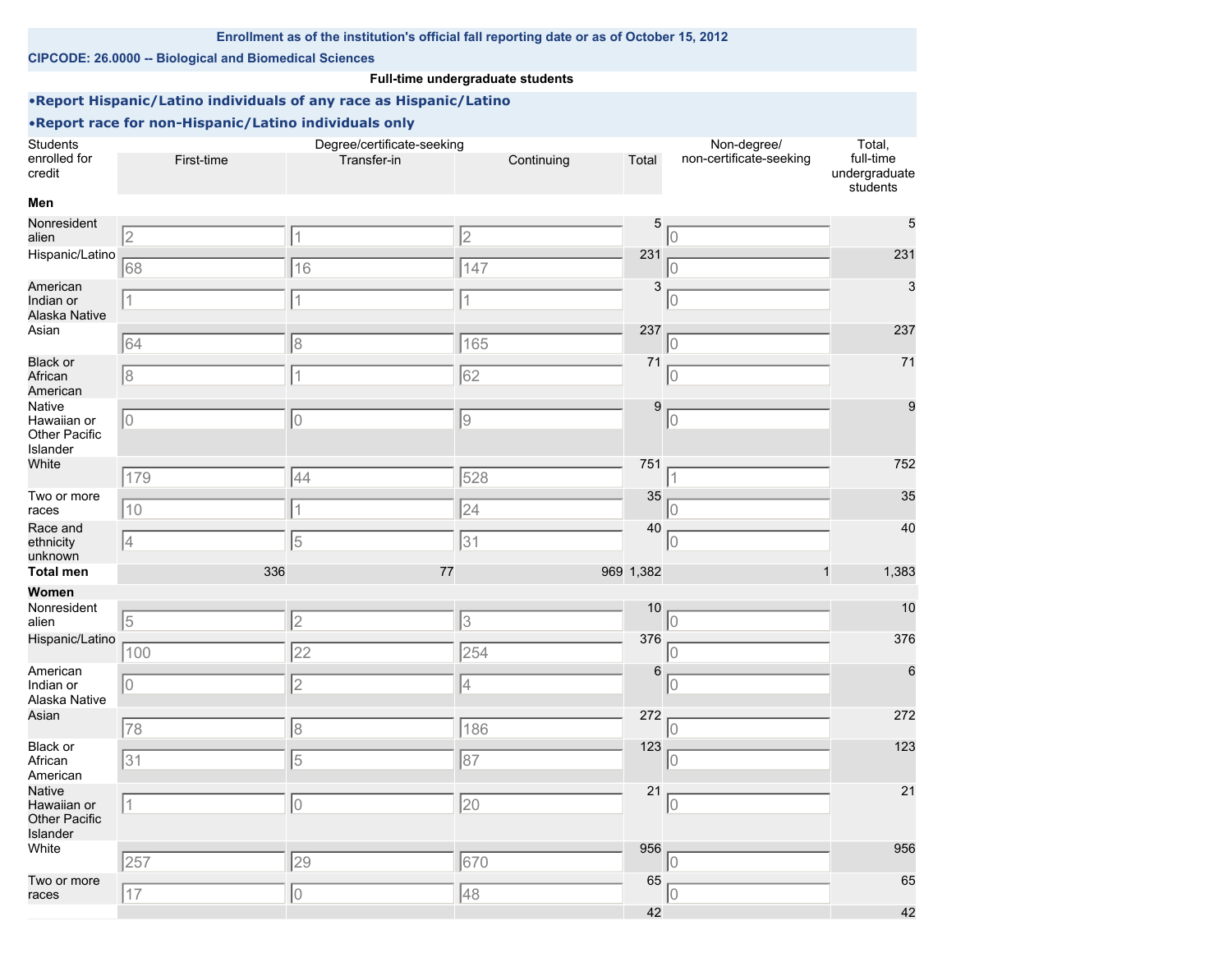| Race and<br>ethnicity<br>unknown      | 10  |     |             |       |
|---------------------------------------|-----|-----|-------------|-------|
| <b>Total women</b>                    | 499 | 69  | 1,303 1,871 | 1,871 |
| Grand total<br>(men+women)            | 835 | 146 | 2,272 3,253 | 3,254 |
| Grand total<br>(men+women)<br>2010-11 | 871 | 125 | 2,064 3,060 | 3,060 |

#### **Part A - Fall Enrollment by race/ethnicity and gender**

**Enrollment as of the institution's official fall reporting date or as of October 15, 2012**

**CIPCODE: 27.0000 -- Mathematics and Statistics**

## **Full-time undergraduate students**

## •**Report Hispanic/Latino individuals of any race as Hispanic/Latino**

| Students<br>enrolled for<br>credit                 | First-time     | Degree/certificate-seeking<br>Transfer-in | Continuing | Total          | Non-degree/<br>non-certificate-seeking | Total,<br>full-time<br>undergraduate<br>students |
|----------------------------------------------------|----------------|-------------------------------------------|------------|----------------|----------------------------------------|--------------------------------------------------|
| Men                                                |                |                                           |            |                |                                        |                                                  |
| Nonresident<br>alien                               | $\overline{1}$ | 10                                        | 2          | 3              |                                        |                                                  |
| Hispanic/Latino                                    | $\overline{2}$ | 10                                        | 10         | 12             |                                        | 12                                               |
| American<br>Indian or<br>Alaska Native             | 10             | 1                                         |            | $\overline{2}$ |                                        | $\overline{2}$                                   |
| Asian                                              | 5              | 10                                        | 9          | 14             |                                        | 14                                               |
| <b>Black or</b><br>African<br>American             | 10             | 10                                        | 3          | 3              |                                        | 3                                                |
| Native<br>Hawaiian or<br>Other Pacific<br>Islander | 10             | 10                                        | 10         | $\mathbf 0$    |                                        | 0                                                |
| White                                              | 20             | 9                                         | 85         | 114            |                                        | 114                                              |
| Two or more<br>races                               | lo             | 10                                        | 4          | $\Delta$       |                                        |                                                  |
| Race/ethnicity<br>unknown                          | 10             | 1                                         | 17         | 8              |                                        |                                                  |
| <b>Total men</b>                                   | 28             | 11                                        |            | 121 160        |                                        | 160                                              |
| Women                                              |                |                                           |            |                |                                        |                                                  |
| Nonresident<br>alien                               | 10             | 10                                        | 1          |                |                                        |                                                  |
| Hispanic/Latino                                    | 5              | 10                                        | 15         | 20             |                                        | 20                                               |
| American<br>Indian or<br>Alaska Native             | lo             | 10                                        | $\vert$ 1  |                |                                        |                                                  |
| Asian                                              |                |                                           |            | 10             |                                        | 10                                               |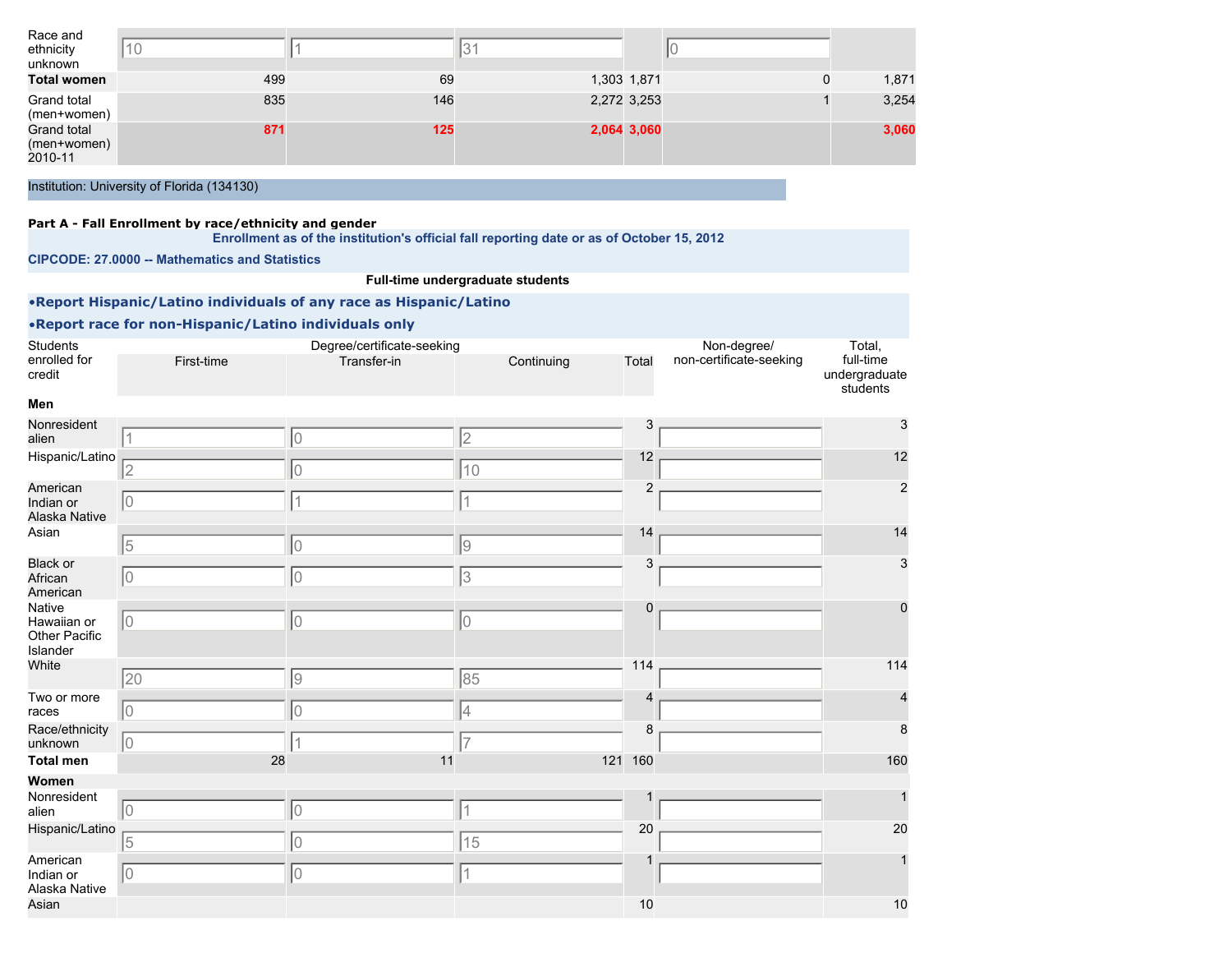|                                                    |    |    | 18  |         |     |
|----------------------------------------------------|----|----|-----|---------|-----|
| Black or<br>African<br>American                    |    | IО | 4   | 5       | 5   |
| Native<br>Hawaiian or<br>Other Pacific<br>Islander | 10 | 10 |     |         |     |
| White                                              | 15 | l2 | 66  | 83      | 83  |
| Two or more<br>races                               | 3  |    |     | 5       | 5   |
| Race/ethnicity<br>unknown                          |    |    |     |         | 4   |
| <b>Total women</b>                                 | 27 | 3  |     | 100 130 | 130 |
| Grand total<br>(men+women)                         | 55 | 14 |     | 221 290 | 290 |
| Grand total<br>(men+women)<br>2010-11              | 76 | 14 | 199 | 289     | 289 |

## **Part A - Fall Enrollment by race/ethnicity and gender**

**Enrollment as of the institution's official fall reporting date or as of October 15, 2012**

**CIPCODE: 40.0000 -- Physical Sciences**

**Full-time undergraduate students**

## •**Report Hispanic/Latino individuals of any race as Hispanic/Latino**

| <b>Students</b><br>enrolled for<br>credit                 | First-time | Degree/certificate-seeking<br>Transfer-in | Continuing   | Total    | Non-degree/<br>non-certificate-seeking | Total,<br>full-time<br>undergraduate<br>students |
|-----------------------------------------------------------|------------|-------------------------------------------|--------------|----------|----------------------------------------|--------------------------------------------------|
| Men                                                       |            |                                           |              |          |                                        |                                                  |
| Nonresident<br>alien                                      | I۵         |                                           |              |          |                                        | 1                                                |
| Hispanic/Latino                                           | 25         | 6                                         | 43           | 74       |                                        | 74                                               |
| American<br>Indian or<br>Alaska Native                    |            |                                           | 10           |          |                                        | $\mathbf 1$                                      |
| Asian                                                     | 18         | 3                                         | 39           | 60       |                                        | 60                                               |
| <b>Black or</b><br>African<br>American                    | 14         | 3                                         | 12           | 19       |                                        | 19                                               |
| Native<br>Hawaiian or<br><b>Other Pacific</b><br>Islander | 0          | 0                                         | 10           | $\Omega$ |                                        | $\mathbf 0$                                      |
| White                                                     | 81         | 17                                        | 185          | 283      |                                        | 283                                              |
| Two or more<br>races                                      | 2          | 0                                         | $ 10\rangle$ | 12       |                                        | 12                                               |
|                                                           |            |                                           |              | 14       |                                        | 14                                               |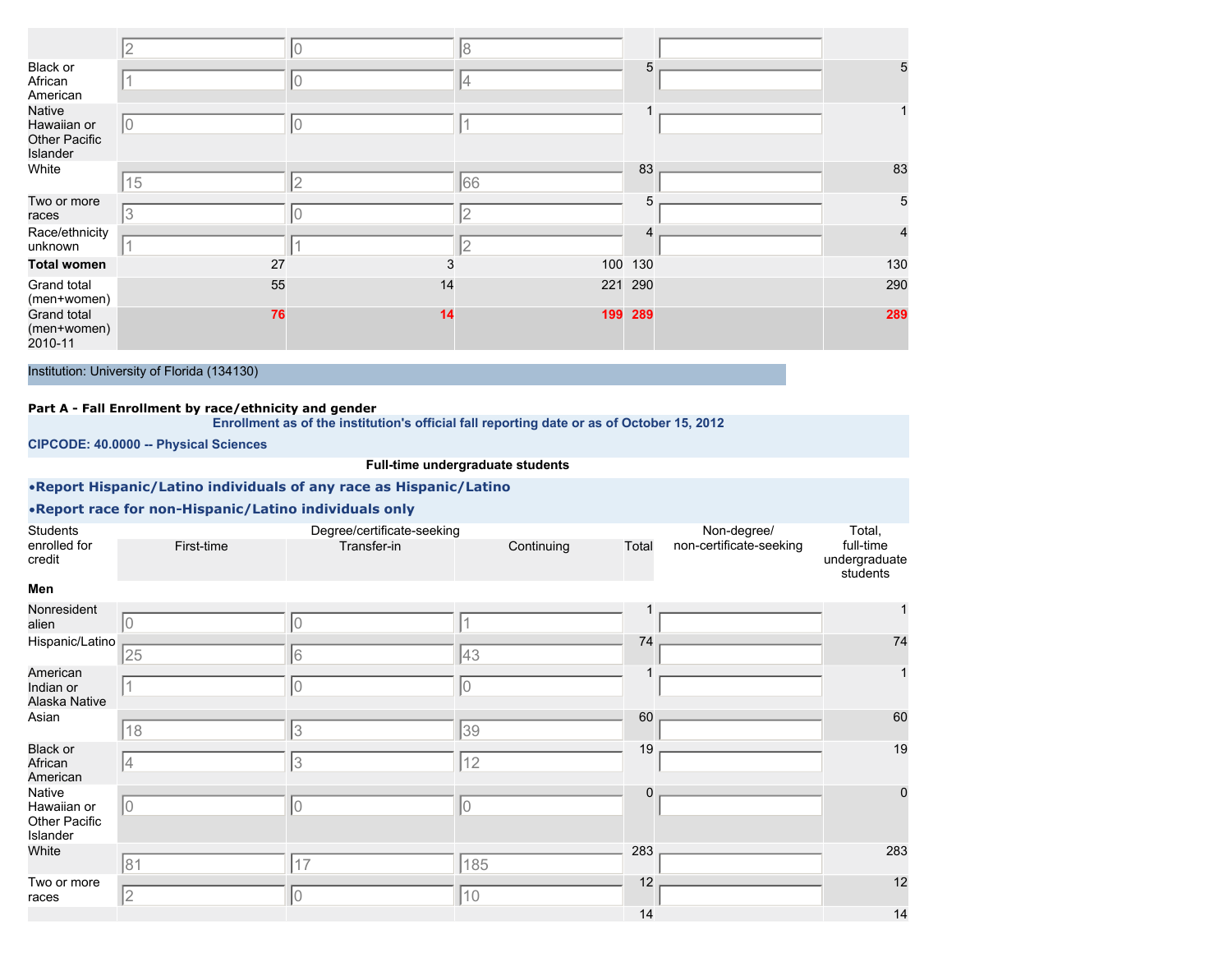| Race/ethnicity<br>unknown                                 | 14          | 2           | 18             |                |                |
|-----------------------------------------------------------|-------------|-------------|----------------|----------------|----------------|
| <b>Total men</b>                                          | 135         | 31          |                | 298 464        | 464            |
| Women                                                     |             |             |                |                |                |
| Nonresident<br>alien                                      |             | 10          | 3              | 4              | 4              |
| Hispanic/Latino                                           | 18          | 10          | 35             | 63             | 63             |
| American<br>Indian or<br>Alaska Native                    | 10          | 10          | $\overline{0}$ | 0              | $\pmb{0}$      |
| Asian                                                     | 26          | 3           | 35             | 64             | 64             |
| Black or<br>African<br>American                           | $\sqrt{5}$  | 1           | 10             | 16             | 16             |
| <b>Native</b><br>Hawaiian or<br>Other Pacific<br>Islander | $ 0\rangle$ | $ 0\rangle$ | 1              | 1              | $\mathbf{1}$   |
| White                                                     | 62          | 6           | 118            | 186            | 186            |
| Two or more<br>races                                      | 4           | $ 0\rangle$ | 5              | 9              | 9              |
| Race/ethnicity<br>unknown                                 | 2           | $ 0\rangle$ | 5              | $\overline{7}$ | $\overline{7}$ |
| <b>Total women</b>                                        | 118         | 20          |                | 212 350        | 350            |
| Grand total<br>(men+women)                                | 253         | 51          |                | 510 814        | 814            |
| Grand total<br>(men+women)<br>2010-11                     | 218         | 36          |                | 538 792        | 795            |

#### **Part A - Fall Enrollment by race/ethnicity and gender**

**Enrollment as of the institution's official fall reporting date or as of October 15, 2012**

**CIPCODE: 52.0000 -- Business, Management, Marketing and Related Support Services**

## **Full-time undergraduate students**

## •**Report Hispanic/Latino individuals of any race as Hispanic/Latino**

| Students                               |            | Degree/certificate-seeking |            |       | Non-degree/             | Total,                                 |
|----------------------------------------|------------|----------------------------|------------|-------|-------------------------|----------------------------------------|
| enrolled for<br>credit                 | First-time | Transfer-in                | Continuing | Total | non-certificate-seeking | full-time<br>undergraduate<br>students |
| Men                                    |            |                            |            |       |                         |                                        |
| Nonresident<br>alien                   |            | $\overline{5}$             | 10         | 19    |                         | 19                                     |
| Hispanic/Latino                        | 48         | 29                         | 210        | 287   |                         | 287                                    |
| American<br>Indian or<br>Alaska Native | ΙU         |                            |            |       |                         | $\overline{2}$                         |
| Asian                                  | 20         | 18                         | 85         | 113   |                         | 113                                    |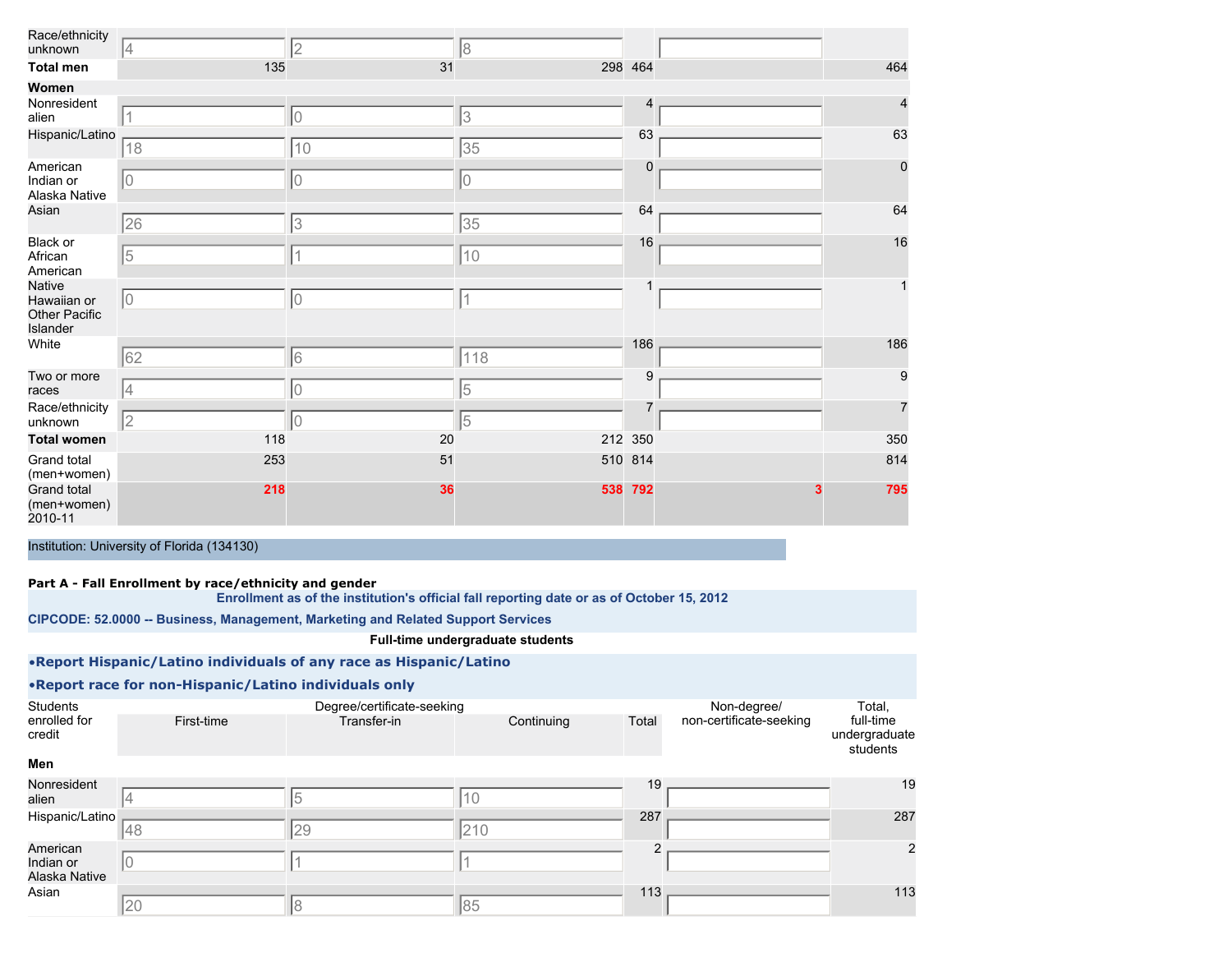| Black or<br>African<br>American                    | 11          | 12             | 42                       | 65             | 65             |
|----------------------------------------------------|-------------|----------------|--------------------------|----------------|----------------|
| Native<br>Hawaiian or<br>Other Pacific<br>Islander | $\mathbf 1$ | 10             | $\overline{\mathcal{L}}$ | $\overline{2}$ | $\overline{c}$ |
| White                                              | 275         | 71             | 777                      | 1,123          | 1,123          |
| Two or more<br>races                               | 6           | $\overline{c}$ | 14                       | 22             | 22             |
| Race/ethnicity<br>unknown                          | 18          | 4              | 28                       | 40             | 40             |
| <b>Total men</b>                                   | 373         | 132            |                          | 1,168 1,673    | 1,673          |
| Women                                              |             |                |                          |                |                |
| Nonresident<br>alien                               | 4           | 6              | 20                       | 30             | 30             |
| Hispanic/Latino                                    | 85          | 12             | 189                      | 286            | 286            |
| American<br>Indian or<br>Alaska Native             | 0           | 10             | 0                        | $\mathbf 0$    | $\mathbf 0$    |
| Asian                                              | 23          | 5              | 69                       | 97             | 97             |
| Black or<br>African<br>American                    | 14          | 2              | 48                       | 64             | 64             |
| Native<br>Hawaiian or<br>Other Pacific<br>Islander | $ 0\rangle$ | 0              | $\overline{7}$           | 7              | $\overline{7}$ |
| White                                              | 227         | 43             | 614                      | 884            | 884            |
| Two or more<br>races                               | 9           | 0              | 25                       | 34             | 34             |
| Race/ethnicity<br>unknown                          | 18          | 2              | 28                       | 38             | 38             |
| <b>Total women</b>                                 | 370         | 70             |                          | 1,000 1,440    | 1,440          |
| Grand total<br>(men+women)                         | 743         | 202            |                          | 2,168 3,113    | 3,113          |
| <b>Grand total</b><br>(men+women)<br>2010-11       | 633         | 171            |                          | 2,269 3,073    | 3,073          |

#### **Part A - Fall Enrollment for Part-time Undergraduate Students**

|              | <b>Part-time Undergraduate Students</b>                            |             |            |  |                         |           |  |  |  |
|--------------|--------------------------------------------------------------------|-------------|------------|--|-------------------------|-----------|--|--|--|
|              | <b>Race/Ethnicity Reporting Reminder:</b>                          |             |            |  |                         |           |  |  |  |
|              | .Report Hispanic/Latino individuals of any race as Hispanic/Latino |             |            |  |                         |           |  |  |  |
|              | • Report race for non-Hispanic/Latino individuals only             |             |            |  |                         |           |  |  |  |
| Enrolled for | Degree/certificate-seeking                                         |             |            |  | Non-degree/             | Total.    |  |  |  |
| credit       | First-time                                                         | Transfer-in | Continuing |  | non-certificate-seeking | part-time |  |  |  |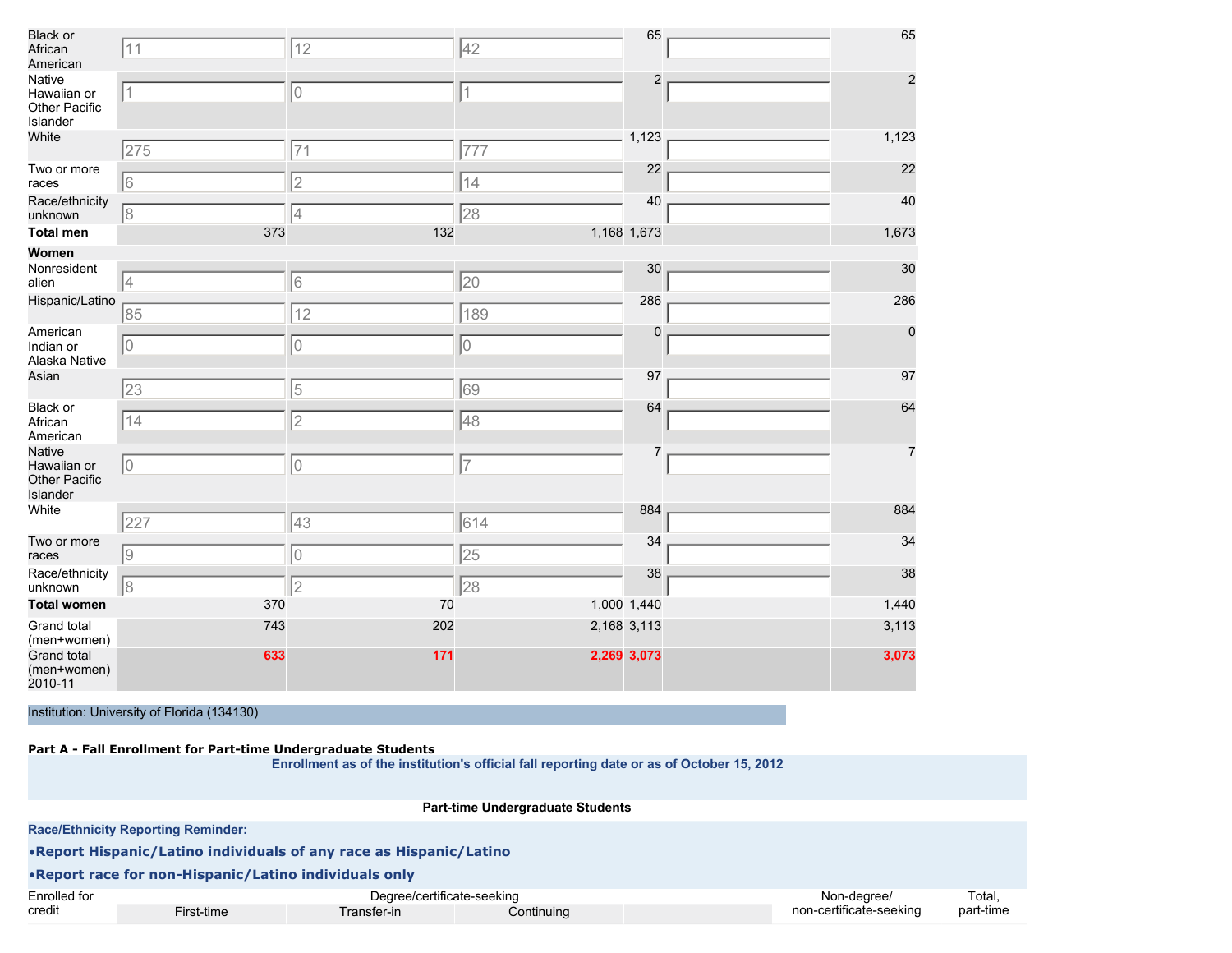|                                                    |             |                |       | Total degree/certificate-<br>seeking |     | undergraduate<br>students |
|----------------------------------------------------|-------------|----------------|-------|--------------------------------------|-----|---------------------------|
| Men                                                |             |                |       |                                      |     |                           |
| Nonresident<br>alien                               | $ 0\rangle$ | $ 0\rangle$    | 17    |                                      | 16  | 13                        |
| Hispanic/Latino                                    | 2           | 33             | 187   | 222                                  | 28  | 250                       |
| American<br>Indian or<br>Alaska Native             | $ 0\rangle$ | 10             | 10    | 0                                    | 0   | $\mathbf 0$               |
| Asian                                              | $ 0\rangle$ | 5              | 66    | 71                                   | 21  | 92                        |
| <b>Black or</b><br>African<br>American             | 10          | 18             | 53    | 61                                   | 20  | 81                        |
| Native<br>Hawaiian or<br>Other Pacific<br>Islander | 10          | $\overline{2}$ | 4     | 6                                    | 10  | 6                         |
| White                                              | 4           | 61             | 639   | 704                                  | 135 | 839                       |
| Two or more<br>races                               |             |                | 12    | 14                                   |     | 18                        |
| Race and<br>ethnicity<br>unknown                   | 10          | 3              | 44    | 47                                   | 16  | 53                        |
| <b>Total men</b>                                   |             | 113            | 1,012 | 1,132                                | 220 | 1,352                     |
| Total men prior<br>year                            |             | 114            | 937   | 1,060                                | 174 | 1,234                     |
| Women                                              |             |                |       |                                      |     |                           |
| Nonresident<br>alien                               | 2           | 10             | 5     | 7                                    | 10  | 17                        |
| Hispanic/Latino                                    | 0           | 20             | 138   | 158                                  | 67  | 225                       |
| American<br>Indian or<br>Alaska Native             | $ 0\rangle$ | 1              | 4     | 5                                    | 10  | 5                         |
| Asian                                              | $ 0\rangle$ | $\overline{2}$ | 44    | 46                                   | 19  | 65                        |
| <b>Black or</b><br>African<br>American             | 11          | 5              | 70    | 76                                   | 25  | 101                       |
| Native<br>Hawaiian or<br>Other Pacific<br>Islander | 10          | 1              | 2     | 3                                    | 2   | 5                         |
| White                                              | 17          | 59             | 498   | 564                                  | 140 | 704                       |
| Two or more<br>races                               | $ 0\rangle$ | 1              | 15    | 16                                   | 4   | 20                        |
| Race and<br>ethnicity<br>unknown                   | 10          | 5              | 27    | 32                                   | 9   | 41                        |
| <b>Total women</b>                                 | 10          | 94             | 803   | 907                                  | 276 | 1,183                     |
| Total women<br>prior year                          | 11          | 81             | 766   | 858                                  | 163 | 1,021                     |
| <b>Grand total</b><br>(men+women)                  | 17          | 207            | 1,815 | 2,039                                | 496 | 2,535                     |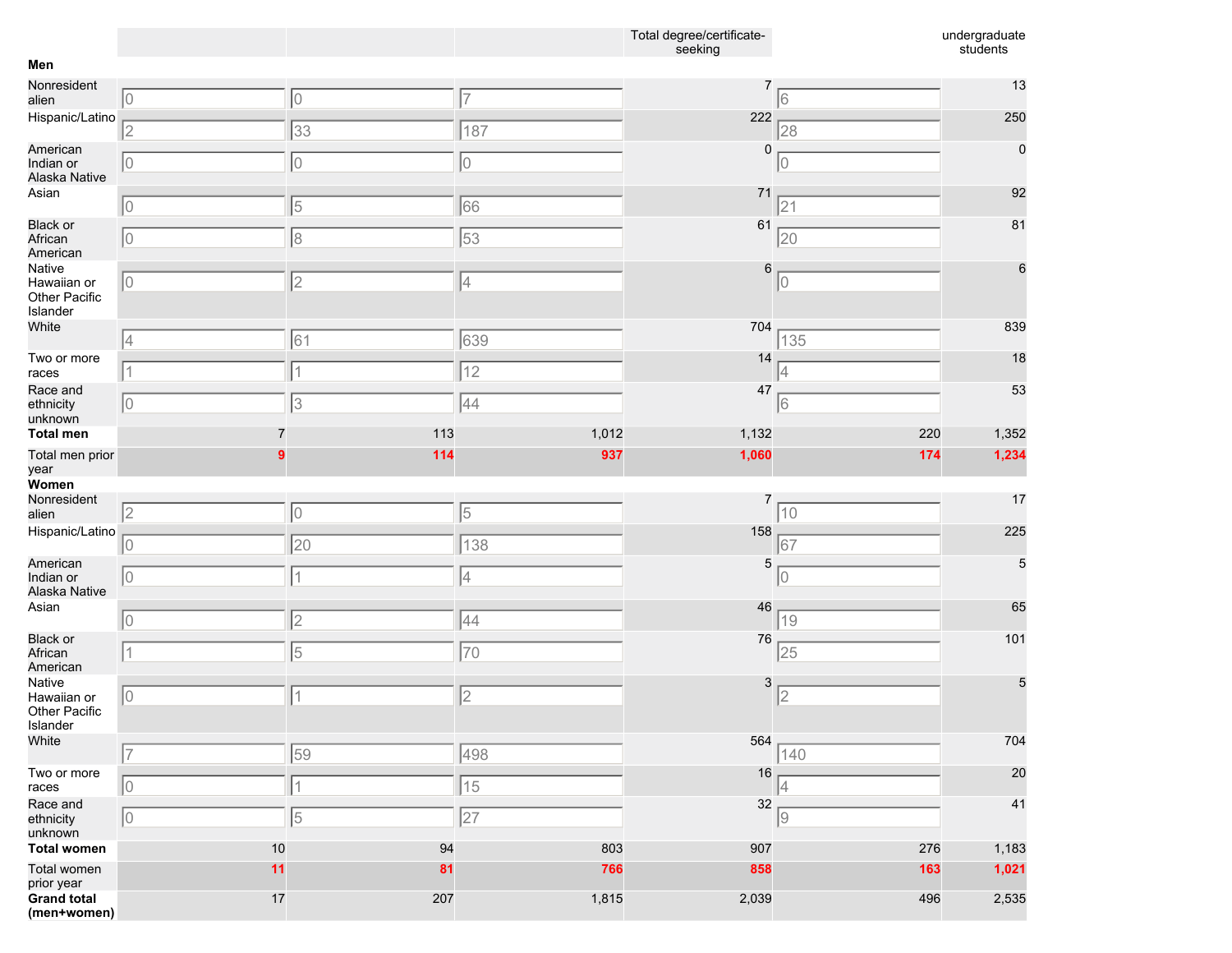| Grand total |                                             | -703 | .918 | 337 |  |
|-------------|---------------------------------------------|------|------|-----|--|
| (men+women) |                                             |      |      |     |  |
| prior year  |                                             |      |      |     |  |
|             |                                             |      |      |     |  |
|             | Institution: University of Florida (134130) |      |      |     |  |

#### **Part A - Fall Enrollment by race/ethnicity and gender**

**Enrollment as of the institution's official fall reporting date or as of October 15, 2012**

**CIPCODE: 13.0000 -- Education**

## **Part-time undergraduate students**

## •**Report Hispanic/Latino individuals of any race as Hispanic/Latino**

| <b>Students</b>                                    |            | Degree/certificate-seeking |                |                  | Non-degree/             | Total,                                 |
|----------------------------------------------------|------------|----------------------------|----------------|------------------|-------------------------|----------------------------------------|
| enrolled for<br>credit                             | First-time | Transfer-in                | Continuing     | Total            | non-certificate-seeking | part-time<br>undergraduate<br>students |
| Men                                                |            |                            |                |                  |                         |                                        |
| Nonresident<br>alien                               |            | 10                         | 10             | $\mathbf 0$      | $\overline{0}$          | 0                                      |
| Hispanic/Latino                                    |            | $\overline{2}$             |                | 3                | $\overline{0}$          |                                        |
| American<br>Indian or<br>Alaska Native             |            | 10                         | 10             | $\mathbf 0$      | 0                       | 0                                      |
| Asian                                              |            | 10                         | 10             | $\mathbf 0$      | $\overline{0}$          | 0                                      |
| <b>Black or</b><br>African<br>American             |            | lo                         | $\vert$ 1      | 1                | $\overline{0}$          |                                        |
| Native<br>Hawaiian or<br>Other Pacific<br>Islander |            | 10                         | 10             | $\mathbf 0$      | $\overline{0}$          |                                        |
| White                                              |            | 10                         | 9              | $\boldsymbol{9}$ | $\overline{0}$          | 9                                      |
| Two or more<br>races                               |            | 10                         | 10             | $\mathbf 0$      | $\overline{0}$          | 0                                      |
| Race/ethnicity<br>unknown                          |            | 0                          | 10             | 0                | $\overline{0}$          | $\Omega$                               |
| <b>Total men</b>                                   |            |                            | $\overline{c}$ | 11<br>13         |                         | $\overline{0}$<br>13                   |
| Women                                              |            |                            |                |                  |                         |                                        |
| Nonresident<br>alien                               |            | 10                         | 10             | $\mathbf 0$      | $\overline{0}$          | $\Omega$                               |
| Hispanic/Latino                                    |            | 10                         | 10             | $\mathbf 0$      | $\mathbf 0$             | 0                                      |
| American<br>Indian or<br>Alaska Native             |            | 10                         | 10             | $\mathbf 0$      | $\mathbf 0$             | $\Omega$                               |
| Asian                                              |            | 10                         | 10             | $\mathbf 0$      | $\overline{0}$          | $\Omega$                               |
| Black or<br>African<br>American                    |            | 10                         | 10             | $\mathbf 0$      |                         |                                        |
|                                                    |            | 10                         | 0              | $\mathbf 0$      | $\mathbf 0$             | 0                                      |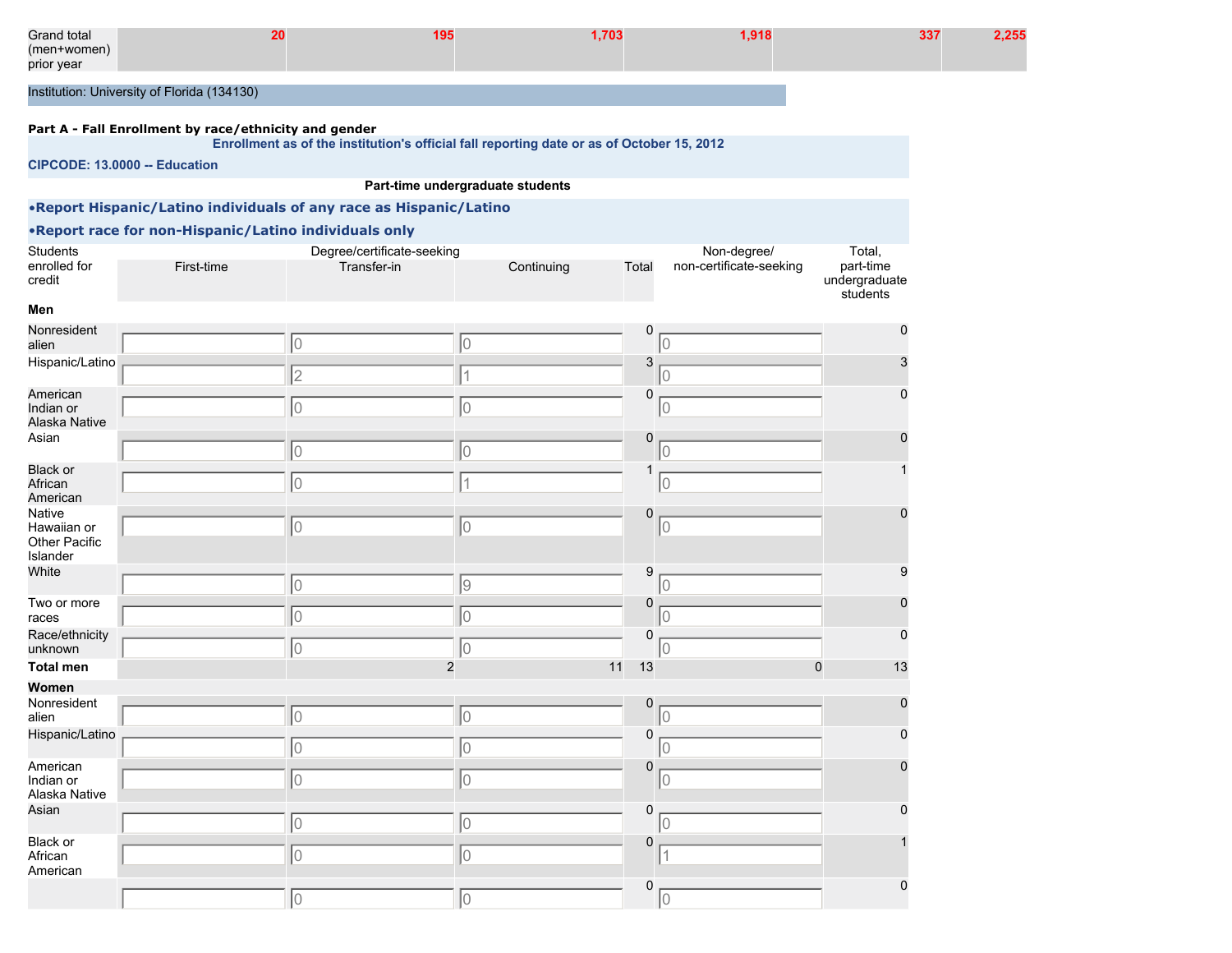| Native<br>Hawaiian or<br>Other Pacific<br>Islander |          |                |                |                |
|----------------------------------------------------|----------|----------------|----------------|----------------|
| White                                              |          |                | ົ              | $\overline{2}$ |
| Two or more<br>races                               |          |                |                | $\mathbf 0$    |
| Race/ethnicity<br>unknown                          |          |                |                | $\mathbf 0$    |
| Total women                                        | $\Omega$ | $\overline{2}$ | $\overline{2}$ | 3              |
| <b>Grand total</b><br>(men+women)                  |          | 13             | 15             | 16             |
| Grand total<br>(men+women)<br>2010-11              |          | 8              | 10             | 12             |

#### **Part A - Fall Enrollment by race/ethnicity and gender**

**Enrollment as of the institution's official fall reporting date or as of October 15, 2012**

**CIPCODE: 14.0000 -- Engineering**

## **Part-time undergraduate students**

## •**Report Hispanic/Latino individuals of any race as Hispanic/Latino**

| Students                                           |            | Degree/certificate-seeking |            |                | Non-degree/             | Total,                                 |
|----------------------------------------------------|------------|----------------------------|------------|----------------|-------------------------|----------------------------------------|
| enrolled for<br>credit                             | First-time | Transfer-in                | Continuing | Total          | non-certificate-seeking | part-time<br>undergraduate<br>students |
| Men                                                |            |                            |            |                |                         |                                        |
| Nonresident<br>alien                               | 10         | 10                         | 14         | 4              | 0                       | 4                                      |
| Hispanic/Latino                                    |            | 3                          | 49         | 53             |                         | 54                                     |
| American<br>Indian or<br>Alaska Native             | 10         | 10                         | 10         | 0              | 10                      | $\pmb{0}$                              |
| Asian                                              | 10         | $\overline{A}$             | 21         | 22             | $\overline{2}$          | 24                                     |
| <b>Black or</b><br>African<br>American             | 10         | 10                         | 11         | 11             | 0                       | 11                                     |
| Native<br>Hawaiian or<br>Other Pacific<br>Islander | Iо         | 10                         | 1          |                | 0                       | 1                                      |
| White                                              | 2          | 5                          | 140        | 147            | 9                       | 156                                    |
| Two or more<br>races                               | 10         | lo                         | 2          | $\overline{2}$ | $\Omega$                | $\overline{2}$                         |
| Race and<br>ethnicity<br>unknown                   | 10         | 10                         | 14         | 14             | 10                      | 14                                     |
| <b>Total men</b>                                   | 3          | 9                          |            | 242 254        | 12                      | 266                                    |
| Women                                              |            |                            |            |                |                         |                                        |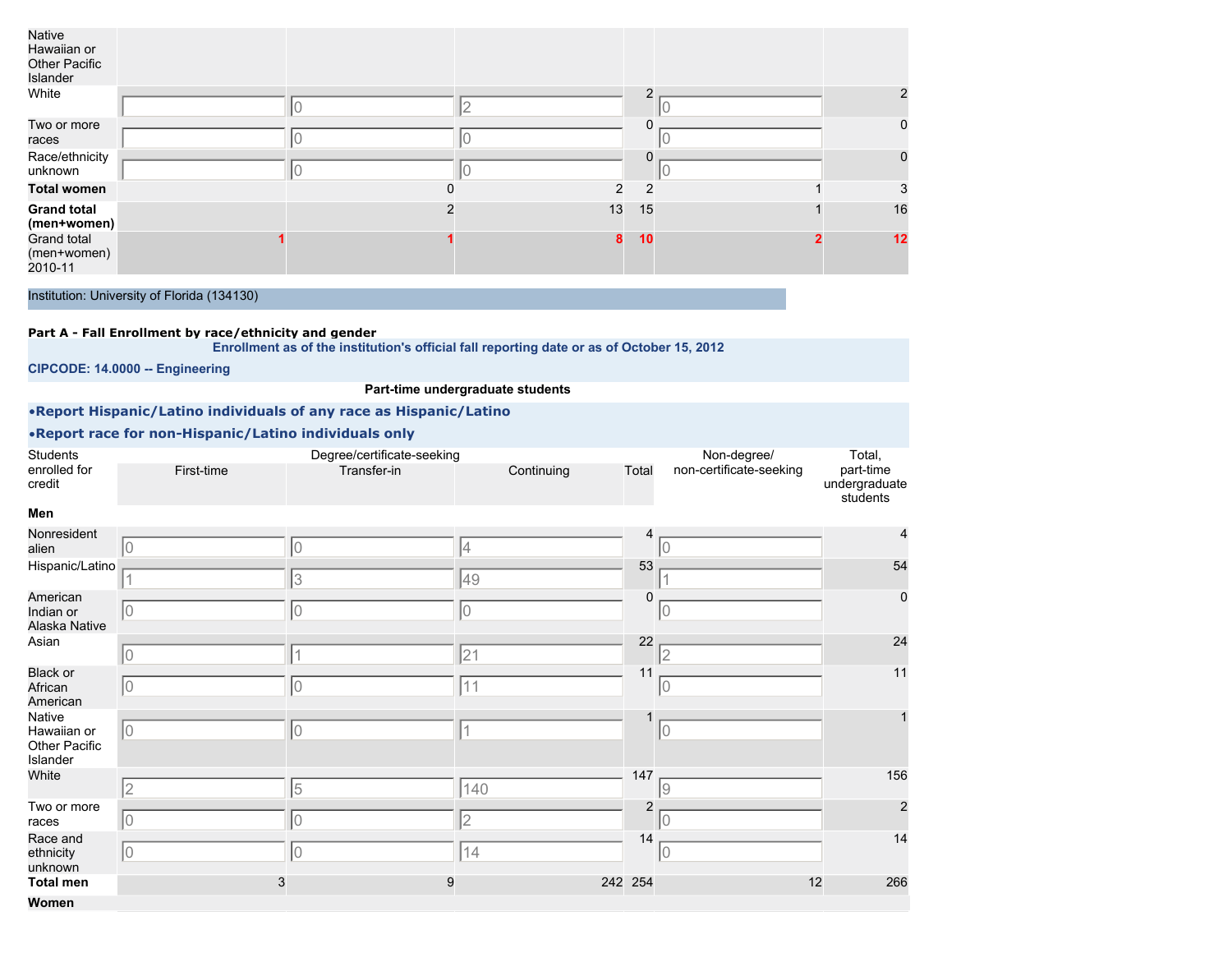| Nonresident<br>alien                                             | 10                                                            | 10                                                                                        | 10                               | 0           | IО | $\mathbf 0$    |
|------------------------------------------------------------------|---------------------------------------------------------------|-------------------------------------------------------------------------------------------|----------------------------------|-------------|----|----------------|
| Hispanic/Latino                                                  |                                                               |                                                                                           |                                  | 18          |    | 18             |
| American                                                         | 10                                                            | 10                                                                                        | 18                               | $\mathbf 0$ | ΙO | $\mathbf 0$    |
| Indian or<br>Alaska Native                                       | 10                                                            | 10                                                                                        | Iо                               |             | 0  |                |
| Asian                                                            | 10                                                            | $\mathsf{O}$                                                                              | 4                                | 4           | 10 | 4              |
| Black or<br>African<br>American                                  | 10                                                            | 0                                                                                         | 4                                | 4           | 0  | $\overline{4}$ |
| <b>Native</b><br>Hawaiian or<br><b>Other Pacific</b><br>Islander | 10                                                            | 10                                                                                        | 10                               | 0           | 0  | 0              |
| White                                                            | $\overline{1}$                                                | $ 0\rangle$                                                                               | 42                               | 43          | 13 | 46             |
| Two or more<br>races                                             | 10                                                            | 10                                                                                        |                                  |             | 10 | 1              |
| Race and<br>ethnicity<br>unknown                                 | 10                                                            | $\overline{0}$                                                                            | 10                               | 0           | 0  | $\mathbf 0$    |
| <b>Total women</b>                                               |                                                               | 0                                                                                         | 69                               | 70          |    | 3<br>73        |
| <b>Grand total</b><br>(men+women)                                |                                                               | 9                                                                                         |                                  | 311 324     | 15 | 339            |
| Grand total<br>(men+women)<br>2010-11                            |                                                               | 13                                                                                        | 251                              | 265         |    | 273            |
|                                                                  | Institution: University of Florida (134130)                   |                                                                                           |                                  |             |    |                |
|                                                                  | Part A - Fall Enrollment by race/ethnicity and gender         |                                                                                           |                                  |             |    |                |
|                                                                  |                                                               | Enrollment as of the institution's official fall reporting date or as of October 15, 2012 |                                  |             |    |                |
|                                                                  | <b>CIPCODE: 26.0000 -- Biological and Biomedical Sciences</b> |                                                                                           |                                  |             |    |                |
|                                                                  |                                                               |                                                                                           | Part-time undergraduate students |             |    |                |
|                                                                  |                                                               | .Report Hispanic/Latino individuals of any race as Hispanic/Latino                        |                                  |             |    |                |

| <b>Students</b>         |            | Degree/certificate-seeking |            |       |                         | Total,                                 |
|-------------------------|------------|----------------------------|------------|-------|-------------------------|----------------------------------------|
| enrolled for<br>credit  | First-time | Transfer-in                | Continuing | Total | non-certificate-seeking | part-time<br>undergraduate<br>students |
| Men                     |            |                            |            |       |                         |                                        |
| Nonresident             |            |                            |            |       |                         | $\Omega$                               |
| alien                   |            |                            |            |       |                         |                                        |
| Hispanic/Latino         |            |                            |            |       |                         |                                        |
|                         |            |                            |            |       |                         |                                        |
| American                |            |                            |            |       |                         | <sup>0</sup>                           |
| المحامل ومراجع فالمراجع |            |                            |            |       |                         |                                        |

|                                        |  | ⋯ | " |              |
|----------------------------------------|--|---|---|--------------|
| American<br>Indian or<br>Alaska Native |  |   |   |              |
| Asian                                  |  |   |   |              |
| Black or<br>African<br>American        |  |   |   |              |
|                                        |  |   |   | $\mathbf{u}$ |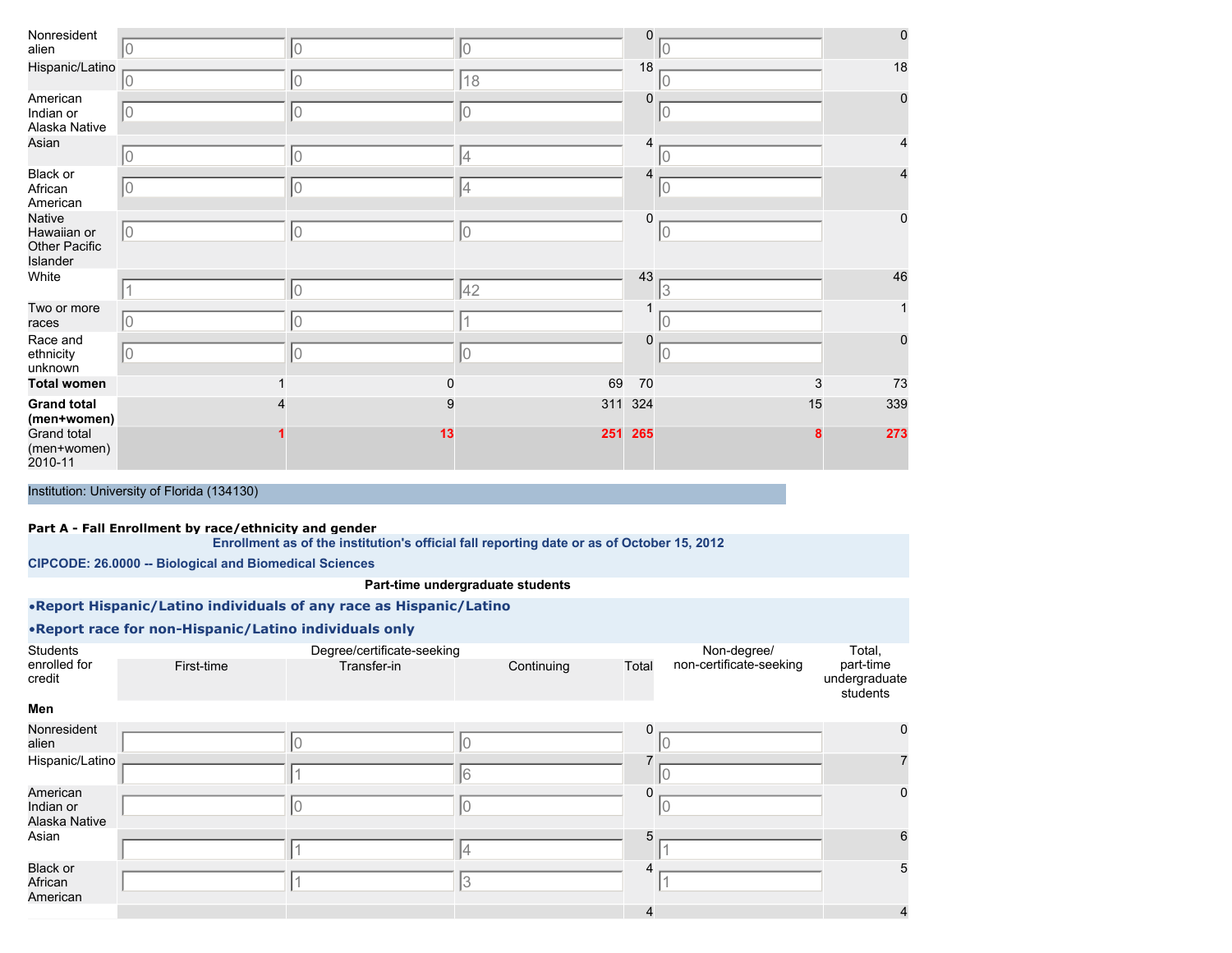| Native<br>Hawaiian or<br>Other Pacific<br>Islander<br>White | $\overline{1}$ | 3  |            | 31                        | $ 0\rangle$    | 36             |
|-------------------------------------------------------------|----------------|----|------------|---------------------------|----------------|----------------|
| Two or more                                                 | 1              | 30 |            | 0                         | 5              | $\mathbf{0}$   |
| races                                                       | 10             | 10 |            |                           | 10             |                |
| Race and<br>ethnicity<br>unknown                            | 1              | 7  |            | 8                         | $ 0\rangle$    | 8              |
| <b>Total men</b>                                            | 6              |    | 53         | 59                        | $\overline{7}$ | 66             |
| Women<br>Nonresident                                        |                |    |            | $\mathbf 0$               |                | $\mathbf 0$    |
| alien                                                       | $\overline{0}$ | 10 |            |                           | $ 0\rangle$    |                |
| Hispanic/Latino                                             | 1              | 12 |            | 13                        | 10             | 23             |
| American<br>Indian or<br>Alaska Native                      | $\overline{1}$ | 10 |            |                           | 10             |                |
| Asian                                                       | 10             | 3  |            | $\ensuremath{\mathsf{3}}$ | 3              | 6              |
| Black or<br>African<br>American                             | 0              | 11 |            |                           | 2              | 3              |
| <b>Native</b><br>Hawaiian or<br>Other Pacific<br>Islander   | 0              | 10 |            | 0                         | $ 0\rangle$    | 0              |
| White                                                       | 8              | 33 |            | 41                        | 5              | 46             |
| Two or more<br>races                                        | 0              | 10 |            | $\mathbf 0$               | 10             | 0              |
| Race and<br>ethnicity<br>unknown                            | 0              | 2  |            | $\overline{2}$            | $ 0\rangle$    | $\overline{2}$ |
| <b>Total women</b>                                          | 10             |    | 51         | 61                        | 20             | 81             |
| <b>Grand total</b><br>(men+women)                           | 16             |    | 104<br>120 |                           | 27             | 147            |
| Grand total<br>(men+women)<br>2010-11                       |                |    | 73         | 78                        |                | 79             |

| Part A - Fall Enrollment by race/ethnicity and gender |  |  |
|-------------------------------------------------------|--|--|
|                                                       |  |  |

**Enrollment as of the institution's official fall reporting date or as of October 15, 2012**

**CIPCODE: 27.0000 -- Mathematics and Statistics**

#### **Part-time undergraduate students**

Total, part-time undergraduate students

•**Report Hispanic/Latino individuals of any race as Hispanic/Latino** •**Report race for non-Hispanic/Latino individuals only Students** enrolled for credit Degree/certificate-seeking First-time **Transfer-in** Continuing Total Non-degree/ non-certificate-seeking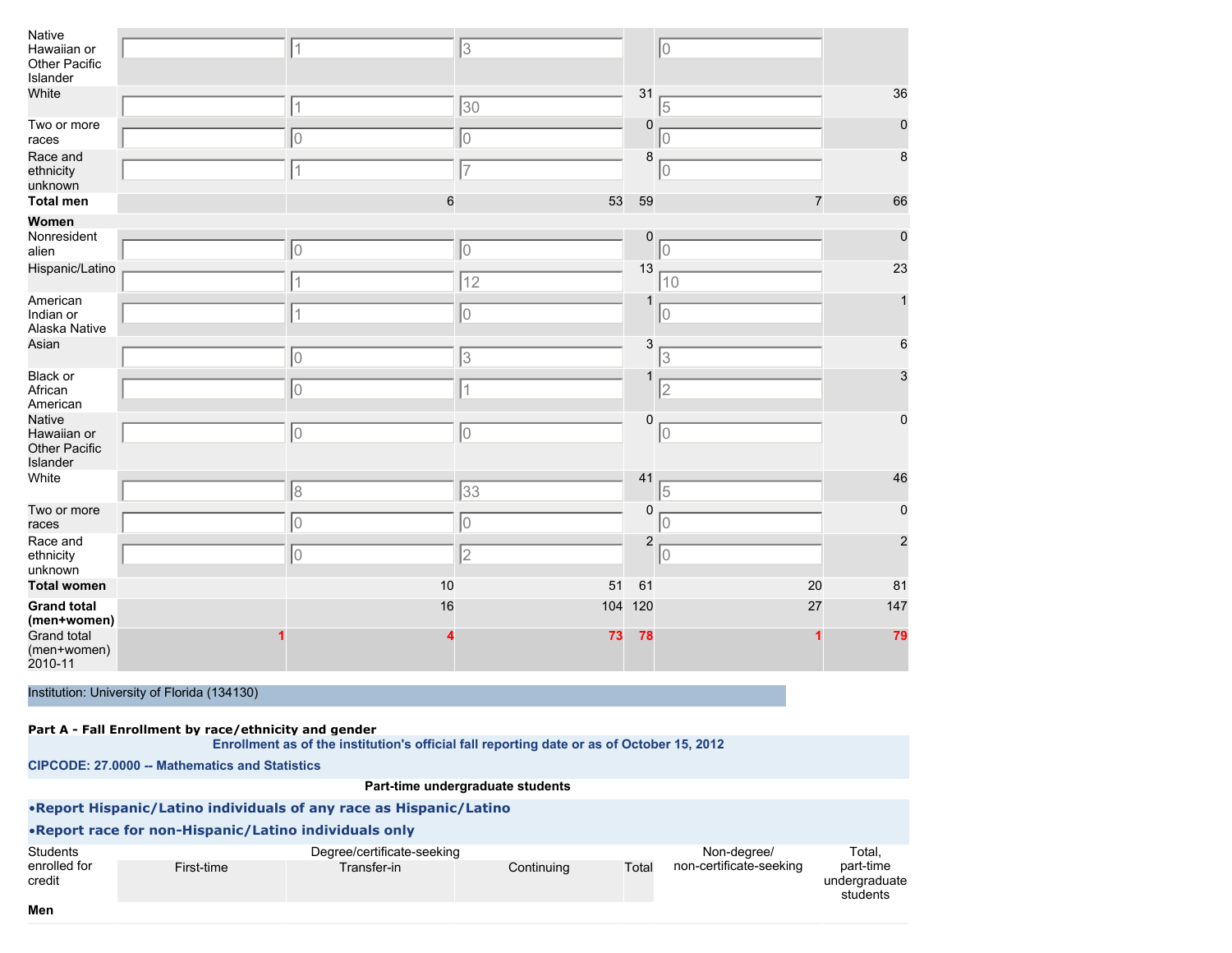| Nonresident<br>alien                                      | $\overline{0}$           | 10             | $\pmb{0}$                        | 0                | $\pmb{0}$       |
|-----------------------------------------------------------|--------------------------|----------------|----------------------------------|------------------|-----------------|
| Hispanic/Latino                                           | $\overline{0}$           | 5              | 5                                | 10               | 5               |
| American<br>Indian or<br>Alaska Native                    | $\circ$                  | 0              | $\mathbf 0$                      | 0                | 0               |
| Asian                                                     | $\circ$                  | 3              | 3                                | $\overline{2}$   | 5               |
| <b>Black or</b><br>African<br>American                    | $\overline{0}$           | 10             | 0                                | 10               | $\Omega$        |
| Native<br>Hawaiian or<br>Other Pacific<br>Islander        | 0                        | 0              | 0                                | 10               | 0               |
| White                                                     | $\overline{\mathcal{L}}$ | 6              | 7                                |                  | 8               |
| Two or more<br>races                                      | $\overline{0}$           | 0              | $\mathbf 0$                      | O                |                 |
| Race/ethnicity<br>unknown                                 | 10                       | 1              | 1                                | 1                | $\overline{c}$  |
| <b>Total men</b>                                          | $\mathbf{1}$             | 15             | 16                               | 4                | 20              |
| Women                                                     |                          |                |                                  |                  |                 |
| Nonresident<br>alien                                      | $\overline{0}$           | 10             | 0                                | 10               |                 |
| Hispanic/Latino                                           | $\overline{0}$           | $\mathbf 1$    | 1                                | 10               |                 |
| American<br>Indian or<br>Alaska Native                    | $\overline{0}$           | 0              | 0                                | 10               |                 |
| Asian                                                     | $\overline{0}$           | 10             | 0                                | 10               |                 |
| Black or<br>African<br>American                           | 0                        | $\mathbf 1$    | 1                                | $\overline{1}$   | 2               |
| Native<br>Hawaiian or<br><b>Other Pacific</b><br>Islander | $\overline{0}$           | 0              | 0                                | 10               | $\mathbf 0$     |
| White                                                     | $\overline{0}$           | $\overline{2}$ | $\boldsymbol{2}$                 |                  | 3               |
| Two or more<br>races                                      | $\overline{0}$           | 10             | $\mathbf 0$                      | 0                | $\Omega$        |
| Race/ethnicity<br>unknown                                 | $\overline{0}$           | 10             | $\mathbf 0$                      | 10               | $\Omega$        |
| <b>Total women</b>                                        | $\mathbf 0$              |                | $\overline{4}$<br>$\overline{4}$ | $\boldsymbol{2}$ | $6\phantom{1}6$ |
| <b>Grand total</b><br>(men+women)                         |                          | 19             | 20                               | $6\phantom{1}6$  | 26              |
| Grand total<br>(men+women)<br>2010-11                     |                          | 10             | 11                               |                  | 11              |

## **Part A - Fall Enrollment by race/ethnicity and gender**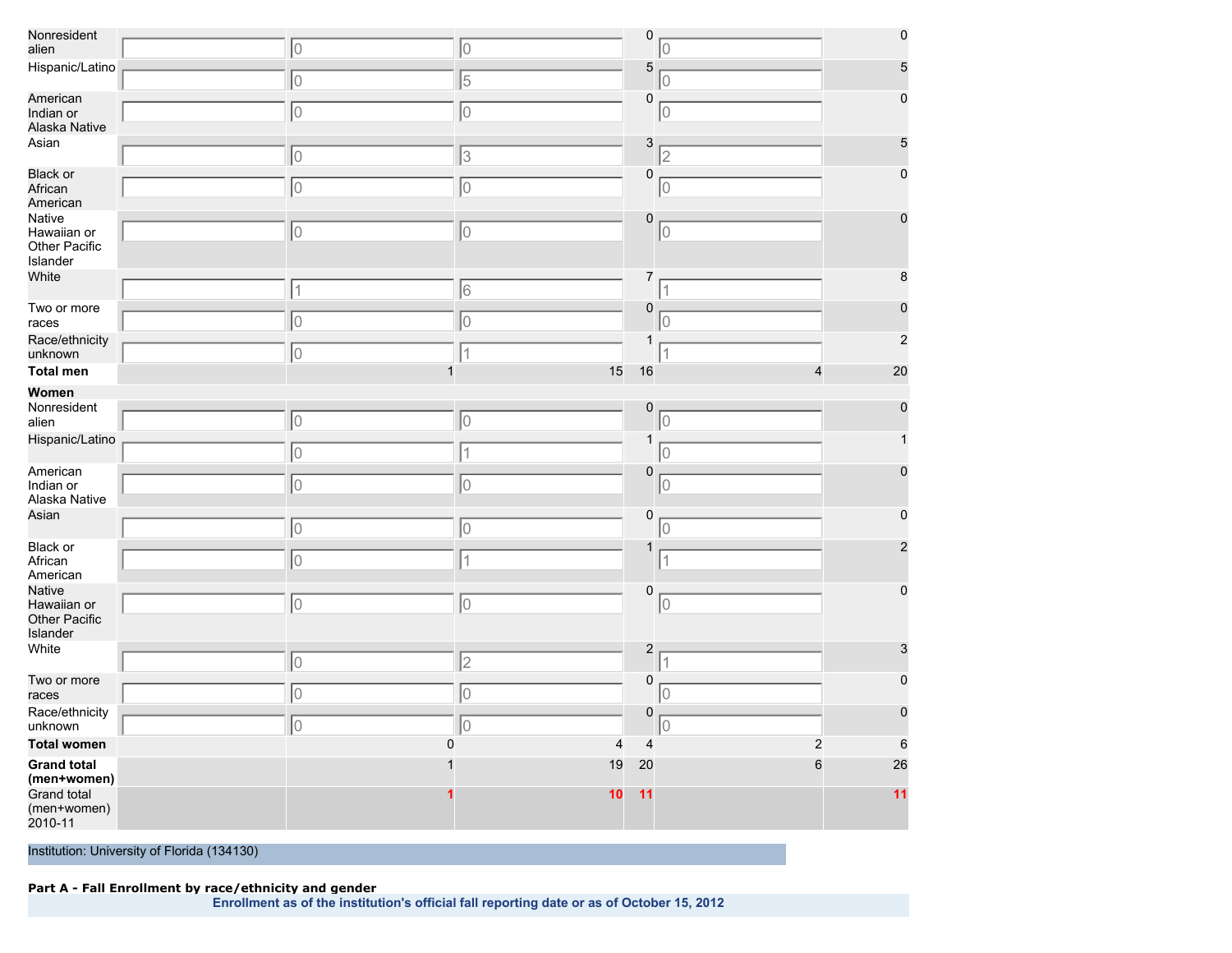|                                                           | CIPCODE: 40.0000 -- Physical Sciences                  |                                                                    |                                  |                         |                                        |                                                  |
|-----------------------------------------------------------|--------------------------------------------------------|--------------------------------------------------------------------|----------------------------------|-------------------------|----------------------------------------|--------------------------------------------------|
|                                                           |                                                        |                                                                    | Part-time undergraduate students |                         |                                        |                                                  |
|                                                           |                                                        | .Report Hispanic/Latino individuals of any race as Hispanic/Latino |                                  |                         |                                        |                                                  |
|                                                           | . Report race for non-Hispanic/Latino individuals only |                                                                    |                                  |                         |                                        |                                                  |
| <b>Students</b><br>enrolled for<br>credit                 | First-time                                             | Degree/certificate-seeking<br>Transfer-in                          | Continuing                       | Total                   | Non-degree/<br>non-certificate-seeking | Total,<br>part-time<br>undergraduate<br>students |
| Men                                                       |                                                        |                                                                    |                                  |                         |                                        |                                                  |
| Nonresident<br>alien                                      |                                                        | 10                                                                 | 0                                | 0                       | 10                                     | 0                                                |
| Hispanic/Latino                                           |                                                        |                                                                    | 7                                | 8                       | $\overline{2}$                         | 10                                               |
| American<br>Indian or<br>Alaska Native                    |                                                        | 10                                                                 | 10                               | 0                       | 10                                     | 0                                                |
| Asian                                                     |                                                        | 10                                                                 | 1                                |                         |                                        | 2                                                |
| <b>Black or</b><br>African<br>American                    |                                                        | 10                                                                 | 10                               | 0                       | 10                                     | 0                                                |
| Native<br>Hawaiian or<br>Other Pacific<br>Islander        |                                                        | 10                                                                 | 0                                | 0                       | 10                                     | 0                                                |
| White                                                     |                                                        | 2                                                                  | 19                               | 21                      | 10                                     | 21                                               |
| Two or more<br>races                                      |                                                        | 0                                                                  | 10                               | 0                       | 0                                      | 0                                                |
| Race and<br>ethnicity<br>unknown                          |                                                        | 10                                                                 |                                  | 1                       | 10                                     | 1                                                |
| <b>Total men</b>                                          |                                                        | 3                                                                  |                                  | 28<br>31                | 3                                      | 34                                               |
| Women                                                     |                                                        |                                                                    |                                  |                         |                                        |                                                  |
| Nonresident<br>alien                                      |                                                        | 10                                                                 | 10                               | 0                       | 10                                     | 0                                                |
| Hispanic/Latino                                           |                                                        | 1                                                                  | 10                               | 1                       |                                        | 2                                                |
| American<br>Indian or<br>Alaska Native                    |                                                        | 10                                                                 | 10                               | 0                       | 0                                      | 0                                                |
| Asian                                                     |                                                        | 10                                                                 | 0                                | 0                       | 0                                      | 0                                                |
| Black or<br>African<br>American                           |                                                        | 10                                                                 | 2                                | $\overline{c}$          | $\overline{0}$                         | 2                                                |
| Native<br>Hawaiian or<br><b>Other Pacific</b><br>Islander |                                                        | 10                                                                 | 10                               | 0                       | $ 0\rangle$                            | 0                                                |
| White                                                     |                                                        | 10                                                                 | 8                                | 8                       | $\overline{2}$                         | 10                                               |
| Two or more<br>races                                      |                                                        | 10                                                                 | 10                               | $\mathbf 0$             | 10                                     | 0                                                |
|                                                           |                                                        | 10                                                                 | $\overline{2}$                   | $\overline{\mathbf{c}}$ | 10                                     | $\overline{\mathbf{c}}$                          |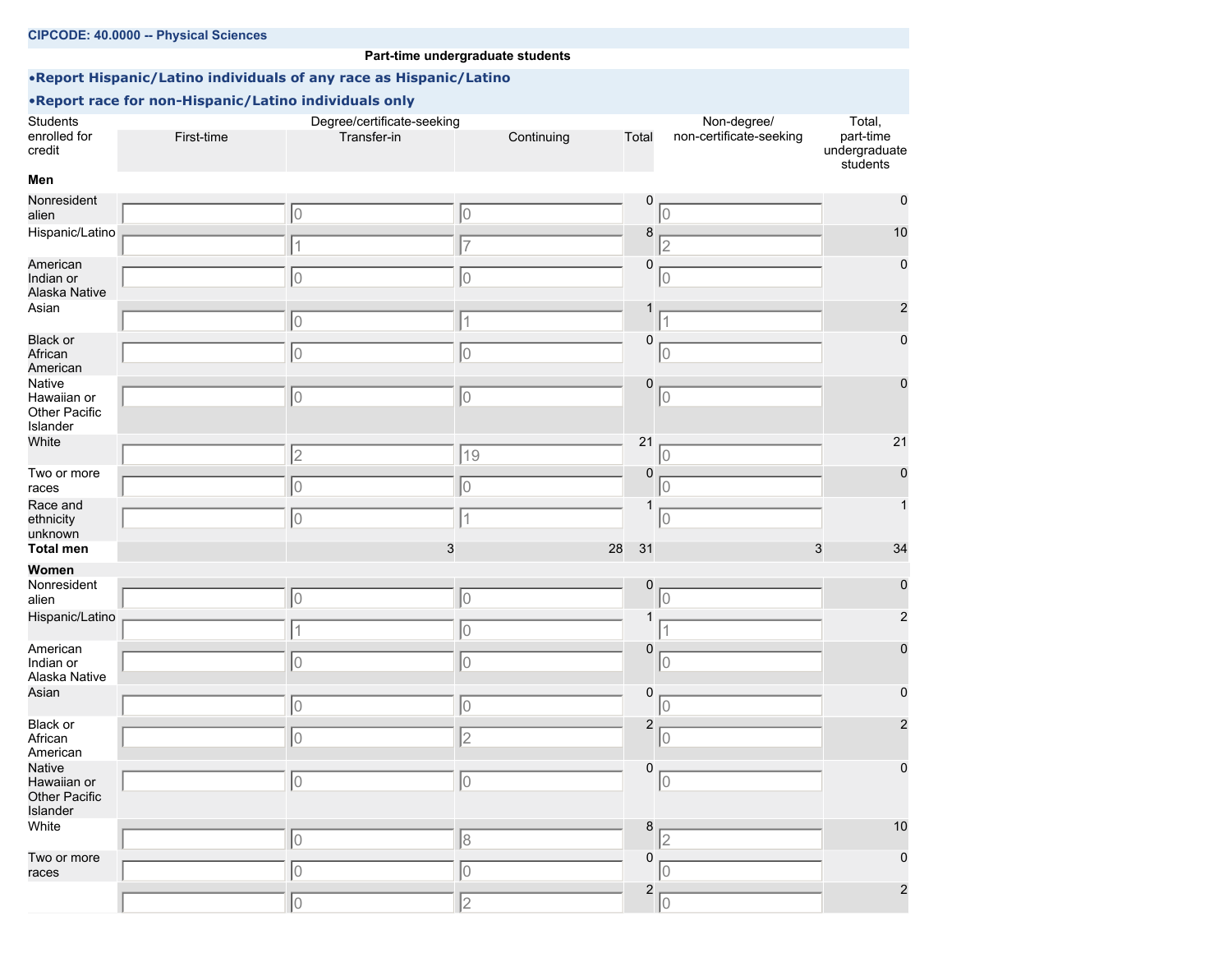| Race and<br>ethnicity<br>unknown      |  |    |     |    |
|---------------------------------------|--|----|-----|----|
| <b>Total women</b>                    |  | 12 | -13 | 16 |
| <b>Grand total</b><br>(men+women)     |  | 40 | -44 | 50 |
| Grand total<br>(men+women)<br>2010-11 |  | 31 | 33  | 35 |
|                                       |  |    |     |    |

#### **Part A - Fall Enrollment by race/ethnicity and gender**

**Enrollment as of the institution's official fall reporting date or as of October 15, 2012**

**CIPCODE: 52.0000 -- Business, Management, Marketing and Related Support Services**

#### **Part-time undergraduate students**

## •**Report Hispanic/Latino individuals of any race as Hispanic/Latino**

| Students                                           |                | Degree/certificate-seeking |                   |                         | Non-degree/             | Total,                                 |
|----------------------------------------------------|----------------|----------------------------|-------------------|-------------------------|-------------------------|----------------------------------------|
| enrolled for<br>credit                             | First-time     | Transfer-in                | Continuing        | Total                   | non-certificate-seeking | part-time<br>undergraduate<br>students |
| Men                                                |                |                            |                   |                         |                         |                                        |
| Nonresident<br>alien                               | 10             | 10                         | 1                 |                         |                         | $\overline{2}$                         |
| Hispanic/Latino                                    | 10             | 11                         | 33                | 44                      | 16                      | 50                                     |
| American<br>Indian or<br>Alaska Native             | 10             | $\overline{0}$             | 10                | 0                       | 10                      | $\mathbf 0$                            |
| Asian                                              | 10             | 1                          | 11                | 12                      | 13                      | 15                                     |
| <b>Black or</b><br>African<br>American             | 10             | 1                          | 6                 | 7                       | 12                      | 9                                      |
| Native<br>Hawaiian or<br>Other Pacific<br>Islander | $ 0\rangle$    | 10                         | 10                | 0                       | 0                       | $\mathbf 0$                            |
| White                                              | 10             | 23                         | 160               | 183                     | 9                       | 192                                    |
| Two or more<br>races                               | 0              | 0                          | 2                 | $\overline{2}$          | l0                      | $\overline{a}$                         |
| Race and<br>ethnicity<br>unknown                   | 10             | $\overline{0}$             | $\overline{7}$    | 7                       | 1                       | 8                                      |
| <b>Total men</b>                                   | $\mathbf 0$    | 36                         | 220               | 256                     | 22                      | 278                                    |
| Women<br>Nonresident                               |                |                            |                   | $\overline{\mathbf{c}}$ |                         | $\overline{2}$                         |
| alien<br>Hispanic/Latino                           | $\overline{0}$ | $ 0\rangle$                | 2                 | 20                      | $\overline{0}$          | 25                                     |
| American<br>Indian or                              | 10<br>10       | 5<br>10                    | 15<br>$\mathbf 1$ |                         | 15<br>$ 0\rangle$       | $\overline{1}$                         |
| Alaska Native<br>Asian                             |                |                            |                   | 15                      |                         | 18                                     |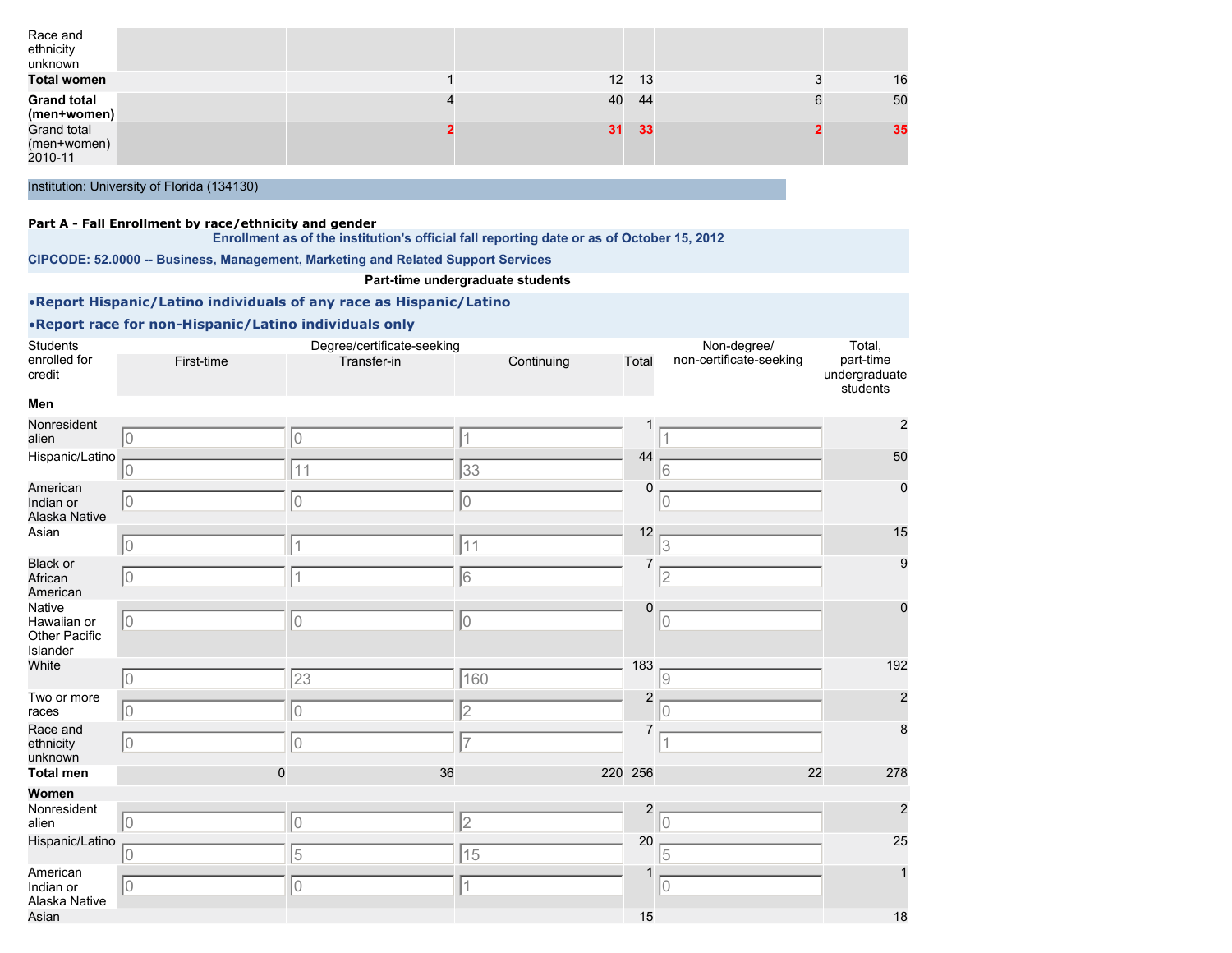|                                                    |    |     | 14      |                |             |                |
|----------------------------------------------------|----|-----|---------|----------------|-------------|----------------|
| Black or<br>African<br>American                    |    | 13  | 11      | 14             | 3           | 17             |
| Native<br>Hawaiian or<br>Other Pacific<br>Islander | 10 |     |         | $\overline{2}$ | $ 0\rangle$ | $\overline{c}$ |
| White                                              |    | 29  | 133     | 163            |             | 170            |
| Two or more<br>races                               |    |     |         | 0              | $\sim$      | $\overline{c}$ |
| Race and<br>ethnicity<br>unknown                   | IО |     | 5       | 6              |             | $\overline{7}$ |
| <b>Total women</b>                                 |    | 40  |         | 182 223        | 21          | 244            |
| <b>Grand total</b><br>(men+women)                  |    | 76  | 402 479 |                | 43          | 522            |
| Grand total<br>(men+women)<br>2010-11              |    | 100 | 382     | 483            |             | 483            |

#### **Part A - Fall Enrollment for Graduate Students**

**Enrollment as of the institution's official fall reporting date or as of October 15, 2012**

#### **Graduate Students**

**Race/Ethnicity Reporting Reminder:**

•**Report Hispanic/Latino individuals of any race as Hispanic/Latino**

•**Report race for non-Hispanic/Latino individuals only**

**Graduate Student Reporting Reminder:**

**Men**

•**Report all postbaccalaureate degree and certificate students as graduate students, including any**

#### **doctor's-professional practice students (formerly first-professional)**

| Enrolled for credit | Total full-time | Total part-time | Total graduate<br>students |
|---------------------|-----------------|-----------------|----------------------------|
|---------------------|-----------------|-----------------|----------------------------|

| Nonresident alien                            | 2,194 | 261 | 2,455 |
|----------------------------------------------|-------|-----|-------|
| Hispanic/Latino                              | 485   | 159 | 644   |
| American Indian or Alaska Native             | 19    |     | 26    |
| Asian                                        | 370   | 113 | 483   |
| <b>Black or African American</b>             | 213   | 95  | 308   |
| Native Hawaiian or Other Pacific<br>Islander |       |     | 10    |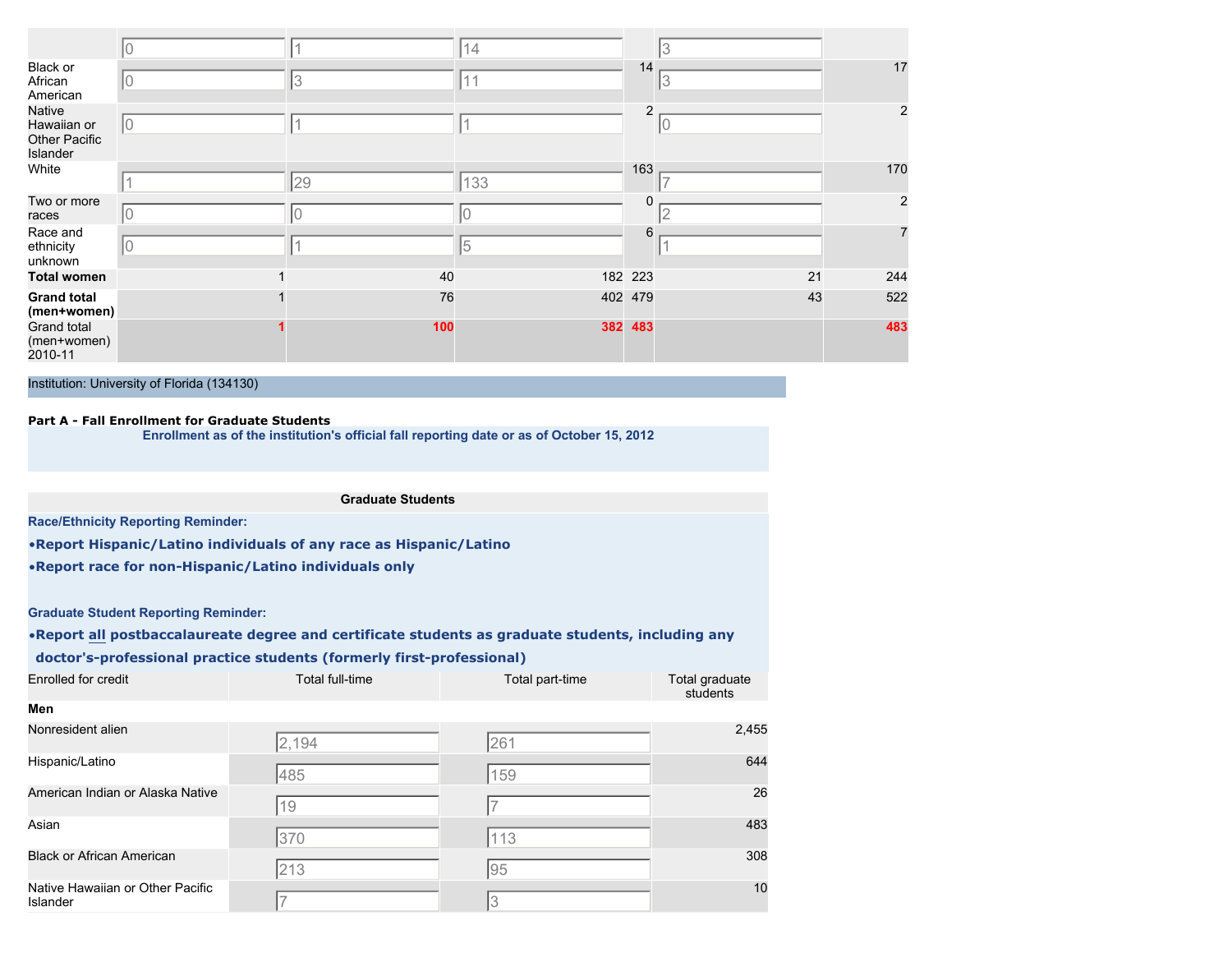| White                                        | 2,780 |        | 1,187          |       | 3,967  |
|----------------------------------------------|-------|--------|----------------|-------|--------|
| Two or more races                            | 56    |        | 15             |       | 71     |
| Race and ethnicity unknown                   | 275   |        | 91             |       | 366    |
| <b>Total men</b>                             |       | 6,399  |                | 1,931 | 8,330  |
| Total men prior year                         |       | 6,452  |                | 1,918 | 8,370  |
| Women                                        |       |        |                |       |        |
| Nonresident alien                            | 1,366 |        | 208            |       | 1,574  |
| Hispanic/Latino                              | 606   |        | 233            |       | 839    |
| American Indian or Alaska Native             | 24    |        | 13             |       | 37     |
| Asian                                        | 420   |        | 135            |       | 555    |
| <b>Black or African American</b>             | 341   |        | 193            |       | 534    |
| Native Hawaiian or Other Pacific<br>Islander | 8     |        | $\overline{4}$ |       | 12     |
| White                                        | 3,189 |        | 1,697          |       | 4,886  |
| Two or more races                            | 65    |        | 18             |       | 83     |
| Race and ethnicity unknown                   | 206   |        | 81             |       | 287    |
| <b>Total women</b>                           |       | 6,225  |                | 2,582 | 8,807  |
| Total women prior year                       |       | 6,154  |                | 2,467 | 8,621  |
| Grand total (men+women)                      |       | 12,624 |                | 4,513 | 17,137 |
| Grand total (men+women) prior<br>year        |       | 12,606 |                | 4,385 | 16,991 |

#### **Part A - Fall Enrollment by race/ethnicity and gender**

**Enrollment as of the institution's official fall reporting date or as of October 15, 2012**

**CIPCODE: 13.0000 -- Education**

| <b>Graduate students</b>                                           |                 |                 |                         |  |
|--------------------------------------------------------------------|-----------------|-----------------|-------------------------|--|
| .Report Hispanic/Latino individuals of any race as Hispanic/Latino |                 |                 |                         |  |
| . Report race for non-Hispanic/Latino individuals only             |                 |                 |                         |  |
| Students enrolled for credit                                       | Total full-time | Total part-time | Total graduate students |  |
| Men                                                                |                 |                 |                         |  |
| Nonresident alien                                                  | 16              | 4               | 20                      |  |
| Hispanic/Latino                                                    | 4               | 14              | 18                      |  |
| American Indian or Alaska Native                                   |                 | 0               |                         |  |
| Asian                                                              | 2               | 3               | 5                       |  |
| <b>Black or African American</b>                                   | 14              | 9               | 23                      |  |
| Native Hawaiian or Other Pacific Islander                          |                 |                 | 0                       |  |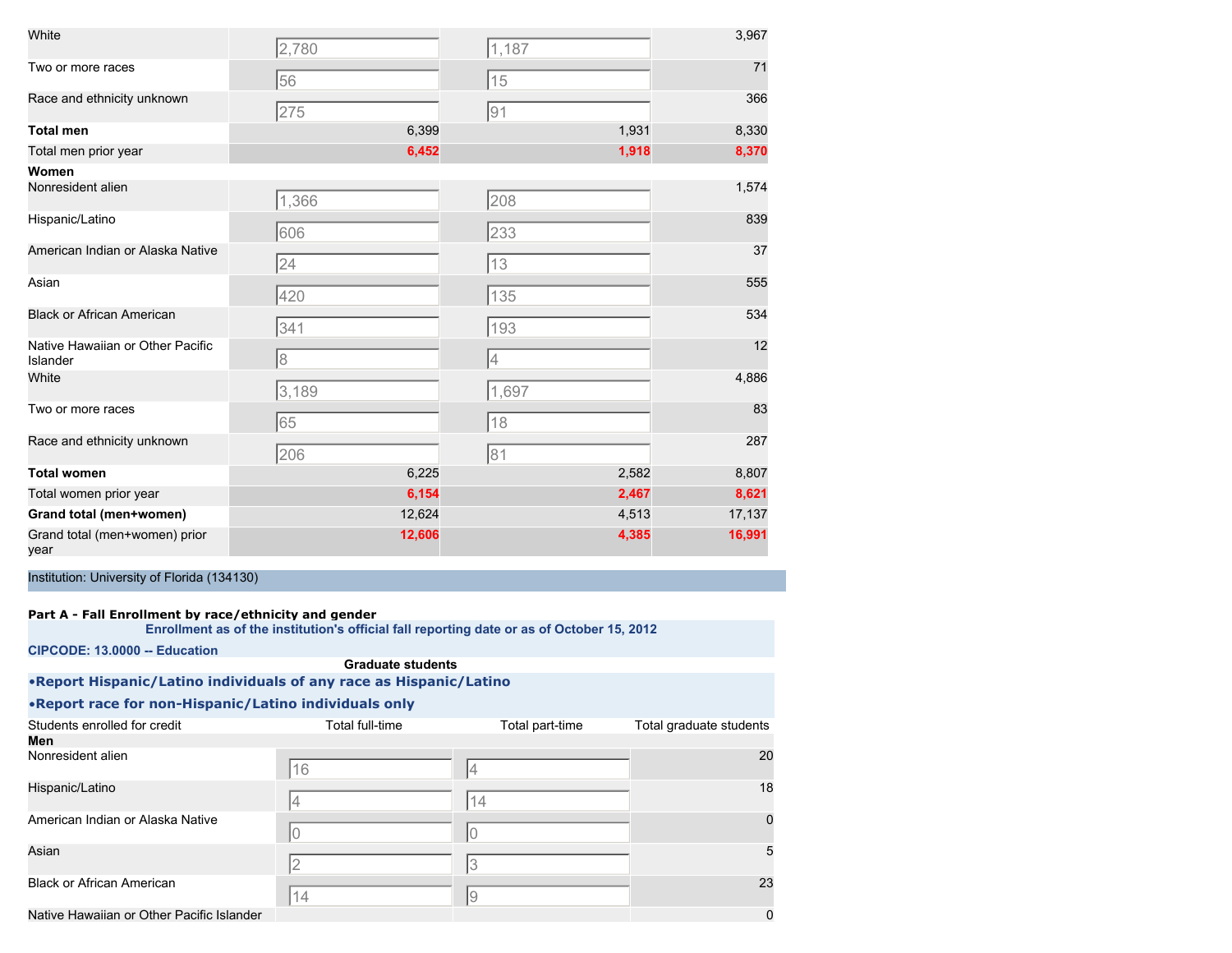|                                           | $\overline{0}$ | $\overline{0}$ |       |
|-------------------------------------------|----------------|----------------|-------|
| White                                     | 54             | 117            | 171   |
| Two or more races                         | 0              |                |       |
| Race and ethnicity unknown                | 4              |                | 5     |
| <b>Total men</b>                          | 94             | 149            | 243   |
| Women                                     |                |                |       |
| Nonresident alien                         | 42             | 10             | 52    |
| Hispanic/Latino                           | 29             | 84             | 113   |
| American Indian or Alaska Native          |                | 4              | 5     |
| Asian                                     | 12             | 5              | 17    |
| <b>Black or African American</b>          | 35             | 58             | 93    |
| Native Hawaiian or Other Pacific Islander | 1              | 3              | 4     |
| White                                     | 268            | 474            | 742   |
| Two or more races                         | 0              | 3              | 3     |
| Race and ethnicity unknown                | 4              | 22             | 26    |
| <b>Total women</b>                        | 392            | 663            | 1,055 |
| Grand total (men+women)                   | 486            | 812            | 1,298 |
| Grand total (men+women) 2010-11           | 552            | 731            | 1,283 |

## **Part A - Fall Enrollment by race/ethnicity and gender**

**Enrollment as of the institution's official fall reporting date or as of October 15, 2012**

**CIPCODE: 14.0000 -- Engineering**

#### **Graduate students**

•**Report Hispanic/Latino individuals of any race as Hispanic/Latino**

| Students enrolled for credit              | Total full-time | Total part-time | Total graduate students |
|-------------------------------------------|-----------------|-----------------|-------------------------|
| Men                                       |                 |                 |                         |
| Nonresident alien                         | 1,260           | 133             | 1,393                   |
| Hispanic/Latino                           | 67              | 146             | 113                     |
| American Indian or Alaska Native          |                 | $\overline{2}$  | $\overline{2}$          |
| Asian                                     | 161             | 24              | 85                      |
| <b>Black or African American</b>          | 24              | 18              | 42                      |
| Native Hawaiian or Other Pacific Islander | IΟ              |                 |                         |
| White                                     |                 |                 | 611                     |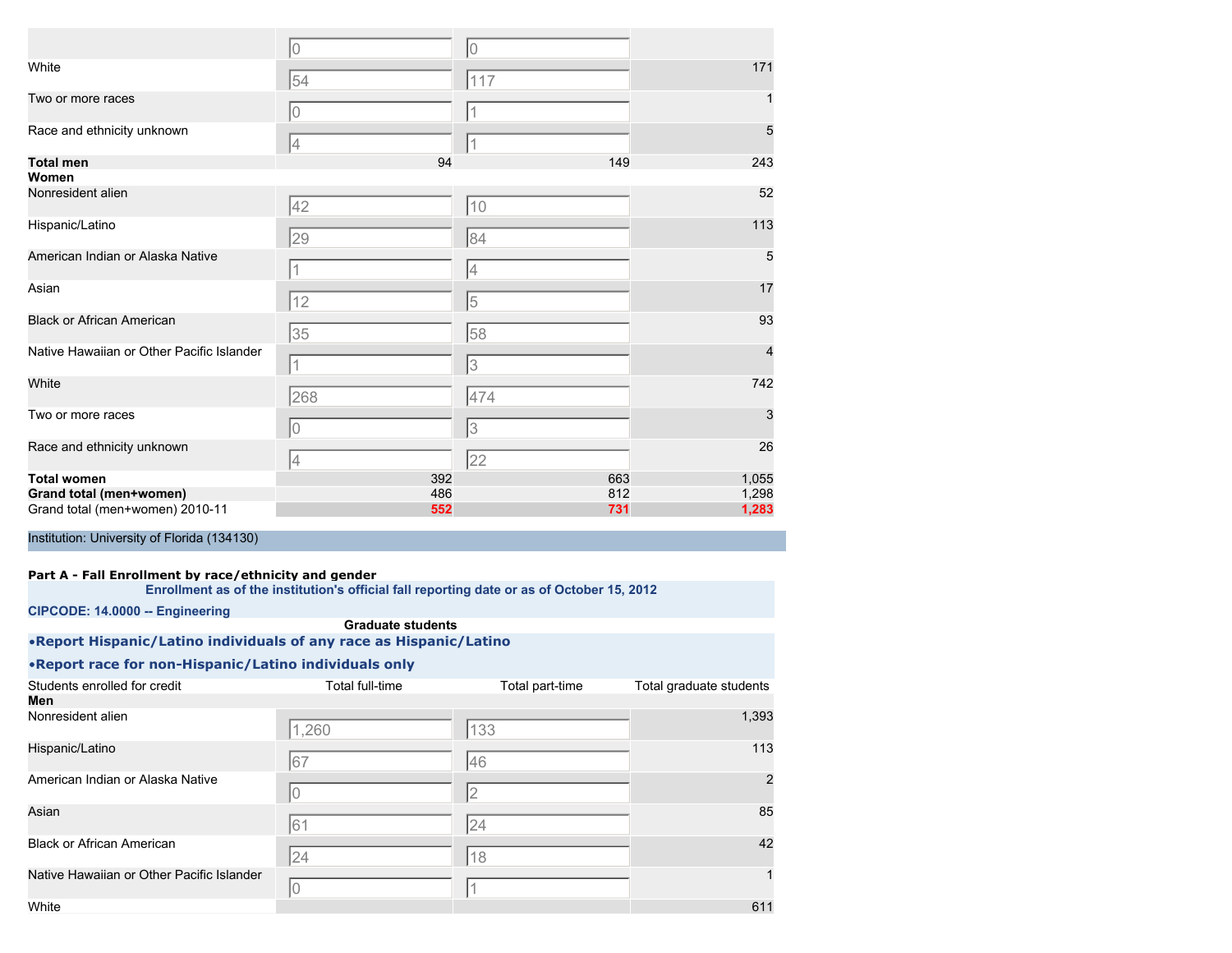|                                           | 353        | 258            |          |
|-------------------------------------------|------------|----------------|----------|
| Two or more races                         | 12         | 8              | 20       |
| Race and ethnicity unknown                | 32         | 15             | 47       |
| <b>Total men</b>                          | 1,809      | 505            | 2,314    |
| Women                                     |            |                |          |
| Nonresident alien                         | 369        | 53             | 422      |
| Hispanic/Latino                           | 16         | 13             | 29       |
| American Indian or Alaska Native          | $\bigcirc$ | $\overline{0}$ | 0        |
| Asian                                     | 18         | 12             | 30       |
| <b>Black or African American</b>          | 8          | 12             | 20       |
| Native Hawaiian or Other Pacific Islander | 10         | 0              | $\Omega$ |
| White                                     | 91         | 71             | 162      |
| Two or more races                         | 1          | $\mathbf 0$    |          |
| Race and ethnicity unknown                | 6          | 4              | 10       |
| <b>Total women</b>                        | 509        | 165            | 674      |
| Grand total (men+women)                   | 2,318      | 670            | 2,988    |
| Grand total (men+women) 2010-11           | 2,296      | 640            | 2,936    |

#### **Part A - Fall Enrollment by race/ethnicity and gender**

|                                                                    | Enrollment as of the institution's official fall reporting date or as of October 15, 2012 |                 |                         |
|--------------------------------------------------------------------|-------------------------------------------------------------------------------------------|-----------------|-------------------------|
| <b>CIPCODE: 26.0000 -- Biological and Biomedical Sciences</b>      |                                                                                           |                 |                         |
|                                                                    | <b>Graduate students</b>                                                                  |                 |                         |
| .Report Hispanic/Latino individuals of any race as Hispanic/Latino |                                                                                           |                 |                         |
| . Report race for non-Hispanic/Latino individuals only             |                                                                                           |                 |                         |
| Students enrolled for credit                                       | Total full-time                                                                           | Total part-time | Total graduate students |
| Men                                                                |                                                                                           |                 |                         |
| Nonresident alien                                                  | 147                                                                                       | 11              | 158                     |
| Hispanic/Latino                                                    | 18                                                                                        | 3               | 21                      |
| American Indian or Alaska Native                                   | 0                                                                                         |                 |                         |
| Asian                                                              | 14                                                                                        | 5               | 19                      |
| <b>Black or African American</b>                                   | 6                                                                                         | $\overline{0}$  | 6                       |
| Native Hawaiian or Other Pacific Islander                          |                                                                                           | 10              | 1                       |
| White                                                              | 167                                                                                       | 28              | 195                     |
| Two or more races                                                  |                                                                                           |                 | $\overline{2}$          |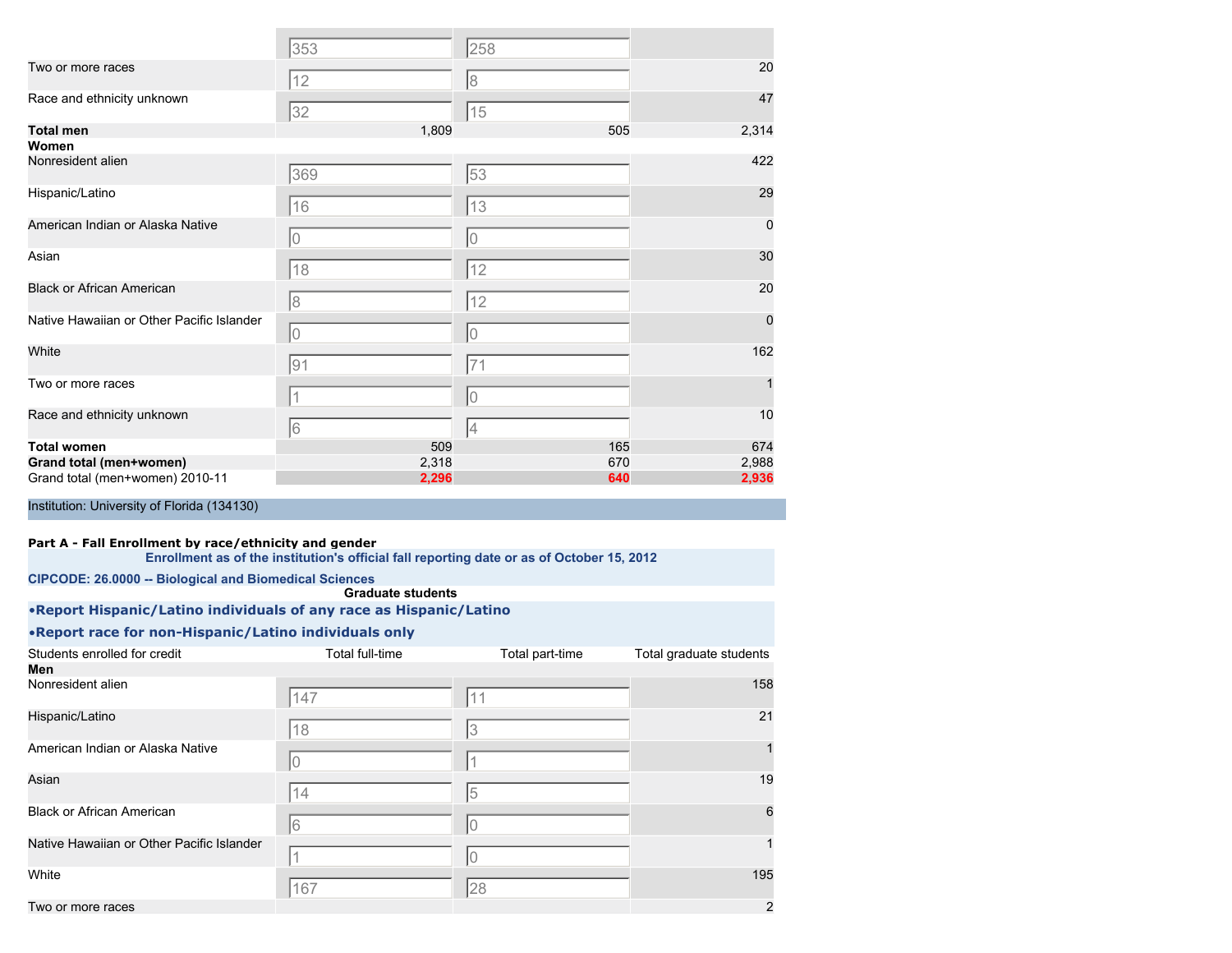| Race and ethnicity unknown                | 12                                                        | 3   | 15  |
|-------------------------------------------|-----------------------------------------------------------|-----|-----|
| <b>Total men</b>                          | 366                                                       | 52  | 418 |
| Women                                     |                                                           |     |     |
| Nonresident alien                         | 155                                                       | 6   | 161 |
| Hispanic/Latino                           | 31                                                        | 4   | 35  |
| American Indian or Alaska Native          | $\overline{2}$                                            | 0   | 2   |
| Asian                                     | 13                                                        | 3   | 16  |
| <b>Black or African American</b>          | 20                                                        | 1   | 21  |
| Native Hawaiian or Other Pacific Islander |                                                           | 10  |     |
| White                                     | 178                                                       | 39  | 217 |
| Two or more races                         | 4                                                         | 0   |     |
| Race and ethnicity unknown                | $\mathcal{G}% _{M_{1},M_{2}}^{\alpha,\beta}(\mathcal{G})$ | 3   | 12  |
| <b>Total women</b>                        | 413                                                       | 56  | 469 |
| Grand total (men+women)                   | 779                                                       | 108 | 887 |
| Grand total (men+women) 2010-11           | 800                                                       | 114 | 914 |

#### **Part A - Fall Enrollment by race/ethnicity and gender**

|                                                                    |                          | Enrollment as of the institution's official fall reporting date or as of October 15, 2012 |                         |
|--------------------------------------------------------------------|--------------------------|-------------------------------------------------------------------------------------------|-------------------------|
| <b>CIPCODE: 27,0000 -- Mathematics and Statistics</b>              |                          |                                                                                           |                         |
|                                                                    | <b>Graduate students</b> |                                                                                           |                         |
| .Report Hispanic/Latino individuals of any race as Hispanic/Latino |                          |                                                                                           |                         |
| . Report race for non-Hispanic/Latino individuals only             |                          |                                                                                           |                         |
| Students enrolled for credit                                       | Total full-time          | Total part-time                                                                           | Total graduate students |
| Men                                                                |                          |                                                                                           |                         |
| Nonresident alien                                                  | 43                       | 10                                                                                        | 43                      |
| Hispanic/Latino                                                    | 3                        | 10                                                                                        |                         |
| American Indian or Alaska Native                                   | 10                       | 10                                                                                        |                         |
| Asian                                                              | $\overline{2}$           | IО                                                                                        |                         |
| <b>Black or African American</b>                                   | 10                       | IО                                                                                        |                         |
| Native Hawaiian or Other Pacific Islander                          | 10                       | IО                                                                                        |                         |
| White                                                              | 40                       | $\overline{2}$                                                                            | 42                      |
| Two or more races                                                  | 2                        | 10                                                                                        |                         |
| Race/ethnicity unknown                                             |                          |                                                                                           | 6                       |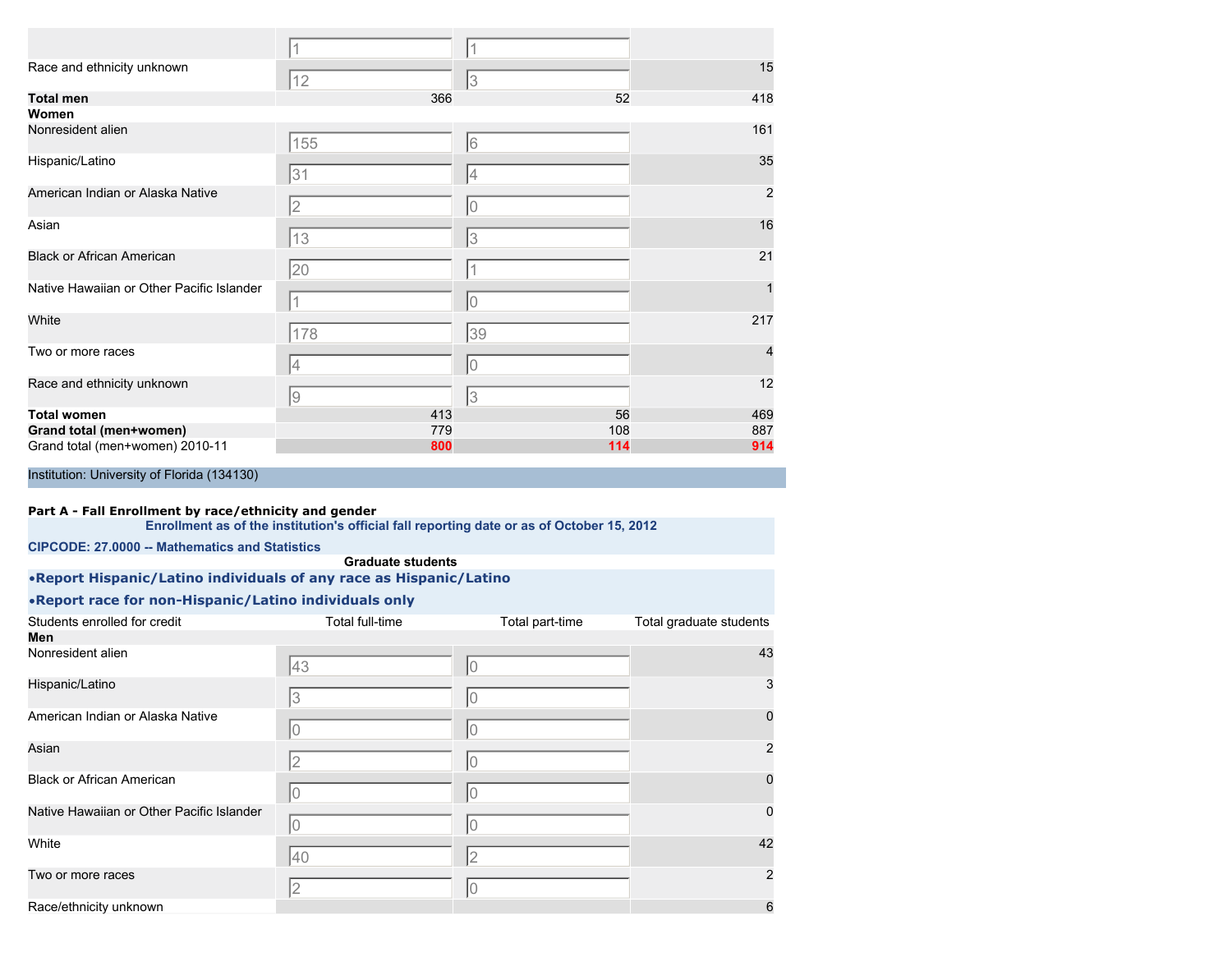|                                           | 5              |    |              |
|-------------------------------------------|----------------|----|--------------|
| <b>Total men</b>                          | 95             | 3  | 98           |
| Women                                     |                |    |              |
| Nonresident alien                         | 27             | 0  | 27           |
| Hispanic/Latino                           |                | 0  |              |
| American Indian or Alaska Native          | 0              | 0  | $\Omega$     |
| Asian                                     | 5              |    | 6            |
| <b>Black or African American</b>          | $\overline{2}$ | 0  | 2            |
| Native Hawaiian or Other Pacific Islander | 0              | 10 | $\Omega$     |
| White                                     | 15             | 10 | 15           |
| Two or more races                         | 0              | 10 | <sup>0</sup> |
| Race/ethnicity unknown                    | 1              | 10 |              |
| <b>Total women</b>                        | 51             |    | 52           |
| Grand total (men+women)                   | 146            |    | 150          |
| Grand total (men+women) 2010-11           | 156            |    | 161          |

#### **Part A - Fall Enrollment by race/ethnicity and gender**

**Enrollment as of the institution's official fall reporting date or as of October 15, 2012**

**CIPCODE: 40.0000 -- Physical Sciences**

#### **Graduate students**

•**Report Hispanic/Latino individuals of any race as Hispanic/Latino**

| Students enrolled for credit              | Total full-time | Total part-time | Total graduate students |
|-------------------------------------------|-----------------|-----------------|-------------------------|
| Men                                       |                 |                 |                         |
| Nonresident alien                         | 159             | 3               | 162                     |
| Hispanic/Latino                           | 10              | 10              | 10                      |
| American Indian or Alaska Native          | 10              | 10              | $\mathbf 0$             |
| Asian                                     |                 | 10              | 7                       |
| <b>Black or African American</b>          | 4               | 10              | 4                       |
| Native Hawaiian or Other Pacific Islander | l0              | l0              | $\mathbf 0$             |
| White                                     | 106             | 3               | 109                     |
| Two or more races                         |                 | l0              |                         |
| Race and ethnicity unknown                |                 | l0              | 11                      |
| <b>Total men</b>                          | 298             | 6               | 304                     |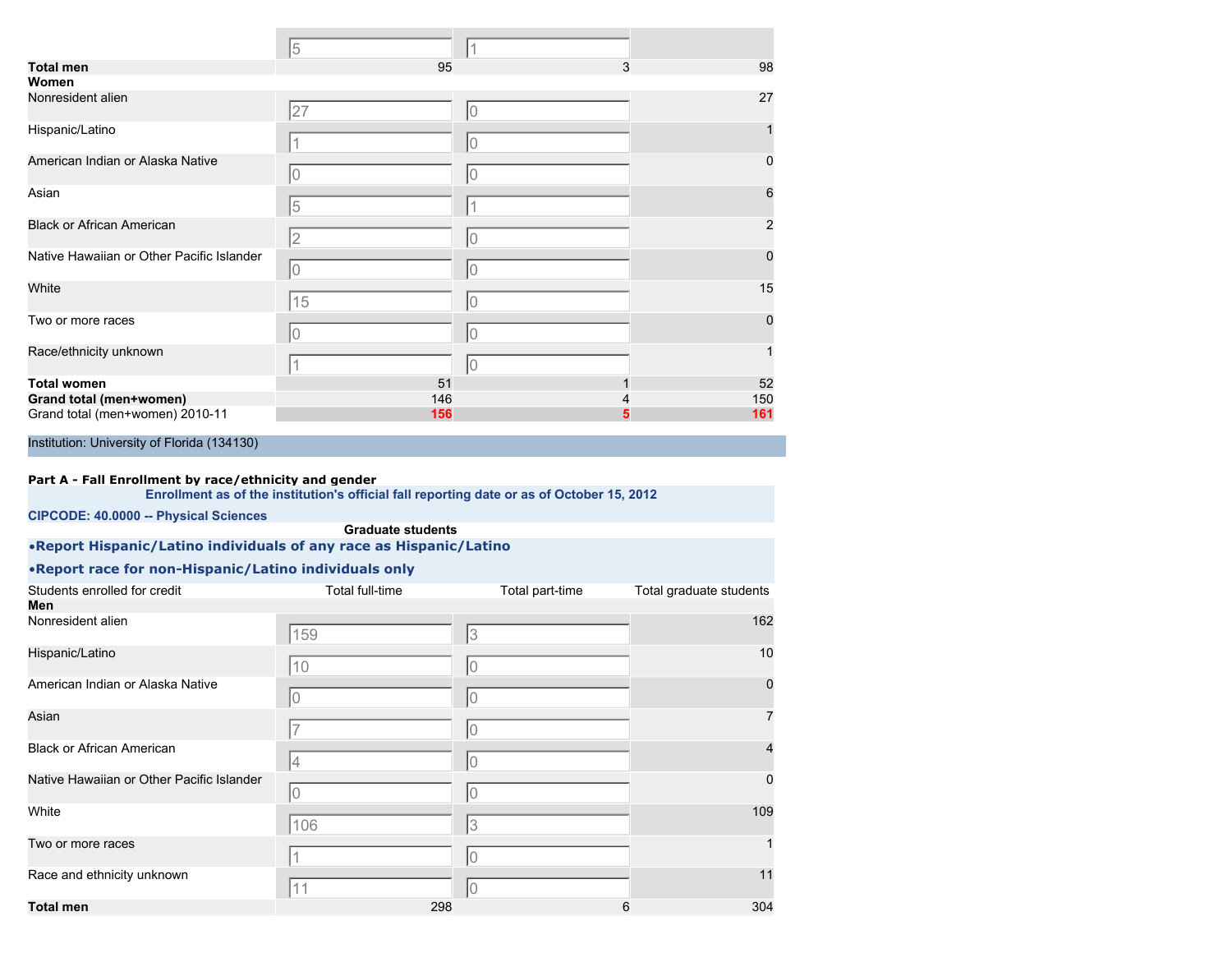#### **Women**

| Nonresident alien                         | 81             |                | 82             |
|-------------------------------------------|----------------|----------------|----------------|
| Hispanic/Latino                           | 13             | 0              | 3              |
| American Indian or Alaska Native          |                | $\overline{0}$ | 0              |
| Asian                                     | 3              | $\overline{0}$ | 3              |
| <b>Black or African American</b>          | 2              | 0              | 2              |
| Native Hawaiian or Other Pacific Islander |                | 10             |                |
| White                                     | 53             | 3              | 56             |
| Two or more races                         | $\overline{2}$ | $\Omega$       | $\overline{2}$ |
| Race and ethnicity unknown                | 16             | 10             | 6              |
| <b>Total women</b>                        | 151            |                | 155            |
| Grand total (men+women)                   | 449            | 10             | 459            |
| Grand total (men+women) 2010-11           | 487            | 19             | 506            |

Institution: University of Florida (134130)

#### **Part A - Fall Enrollment by race/ethnicity and gender**

**Enrollment as of the institution's official fall reporting date or as of October 15, 2012**

#### **CIPCODE: 52.0000 -- Business, Management, Marketing and Related Support Services Graduate students**

## •**Report Hispanic/Latino individuals of any race as Hispanic/Latino**

| Students enrolled for credit              | Total full-time | Total part-time | Total graduate students |
|-------------------------------------------|-----------------|-----------------|-------------------------|
| Men                                       |                 |                 |                         |
| Nonresident alien                         | 149             | 31              | 180                     |
| Hispanic/Latino                           | 60              | 36              | 96                      |
| American Indian or Alaska Native          | 2               | 10              | $\overline{2}$          |
| Asian                                     | 38              | 28              | 66                      |
| <b>Black or African American</b>          | 19              | 12              | 31                      |
| Native Hawaiian or Other Pacific Islander | $\overline{2}$  | 1               | 3                       |
| White                                     | 331             | 264             | 595                     |
| Two or more races                         | 8               |                 | 9                       |
| Race and ethnicity unknown                | 35              | 29              | 64                      |
| <b>Total men</b>                          | 644             | 402             | 1,046                   |
| Women                                     |                 |                 |                         |
| Nonresident alien                         | 193             | 18              | 211                     |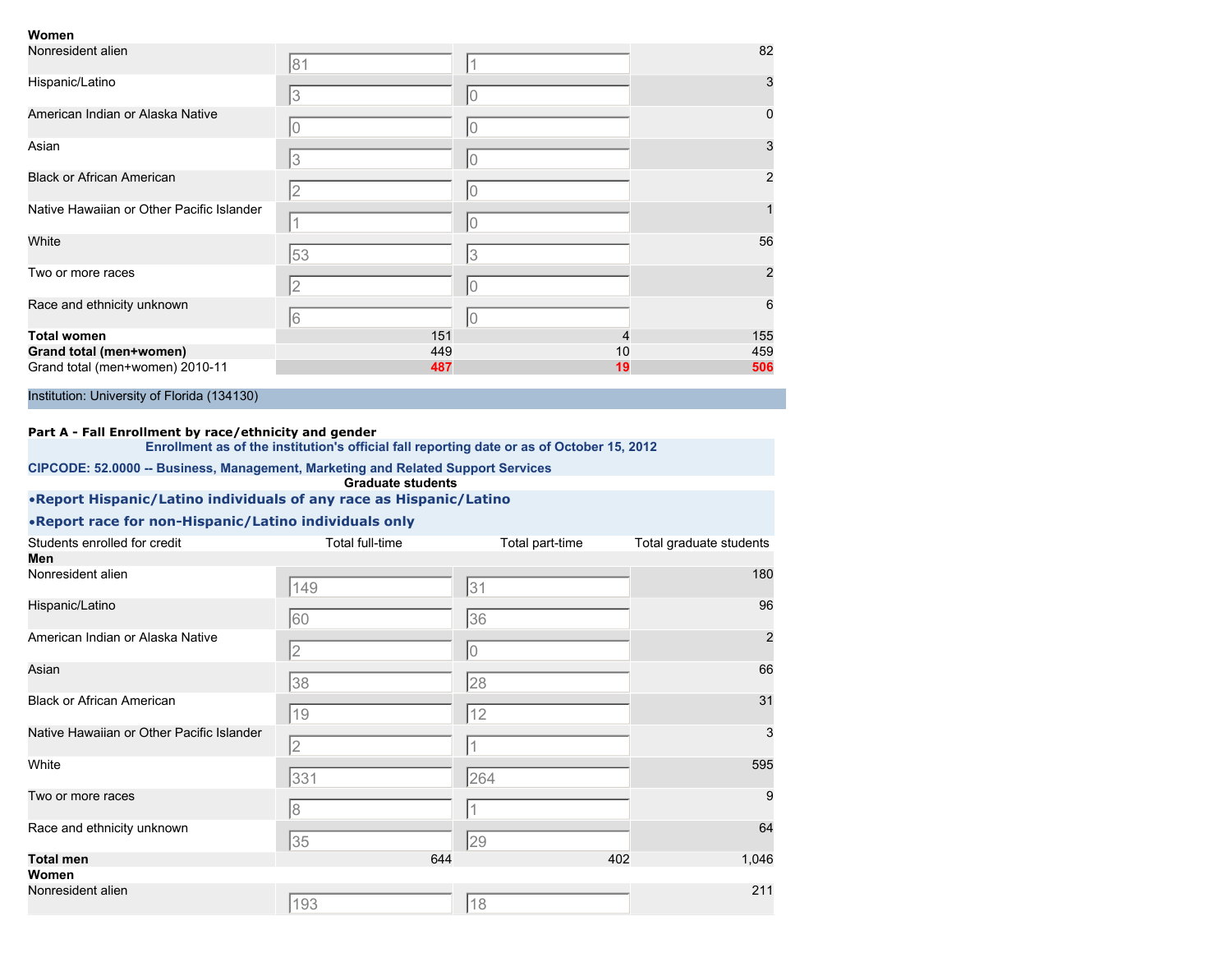| Hispanic/Latino                           | 39             | 12  | 51    |
|-------------------------------------------|----------------|-----|-------|
| American Indian or Alaska Native          | 0              |     |       |
| Asian                                     | 22             | 14  | 36    |
| <b>Black or African American</b>          | 13             | 11  | 24    |
| Native Hawaiian or Other Pacific Islander | $\overline{0}$ |     |       |
| White                                     | 191            | 113 | 304   |
| Two or more races                         | 6              | 2   | 8     |
| Race and ethnicity unknown                | 14             | 5   | 19    |
| <b>Total women</b>                        | 478            | 177 | 655   |
| Grand total (men+women)                   | 1,122          | 579 | 1,701 |
| Grand total (men+women) 2010-11           | 1,088          | 556 | 1,644 |

#### **Part A - Fall Enrollment by race/ethnicity and gender**

**Enrollment as of the institution's official fall reporting date or as of October 15, 2012**

**CIPCODE: 22.0101 -- Law (LL.B., J.D.)**

Fall 2011

| .Report Hispanic/Latino individuals of any race as Hispanic/Latino |                        |                 |                |
|--------------------------------------------------------------------|------------------------|-----------------|----------------|
| . Report race for non-Hispanic/Latino individuals only             |                        |                 |                |
| Students enrolled for credit                                       | <b>Total full-time</b> | Total part-time | Total          |
| Men                                                                |                        |                 |                |
| Nonresident alien                                                  | 3                      | 10              | 3              |
| Hispanic/Latino                                                    | 73                     | 10              | 73             |
| American Indian or Alaska Native                                   |                        | 10              | 7              |
| Asian                                                              | 15                     | lo              | 15             |
| <b>Black or African American</b>                                   | 18                     | 10              | 18             |
| Native Hawaiian or Other Pacific Islander                          |                        | 10              | $\mathbf{1}$   |
| White                                                              | 400                    | 4               | 404            |
| Two or more races                                                  |                        | 10              | $\overline{7}$ |
| Race and ethnicity unknown                                         | 30                     | 10              | 30             |
| <b>Total men</b>                                                   | 554                    | $\overline{4}$  | 558            |
| Women                                                              |                        |                 |                |
| Nonresident alien                                                  | $\overline{2}$         | 10              | 2              |
| Hispanic/Latino                                                    |                        |                 | 56             |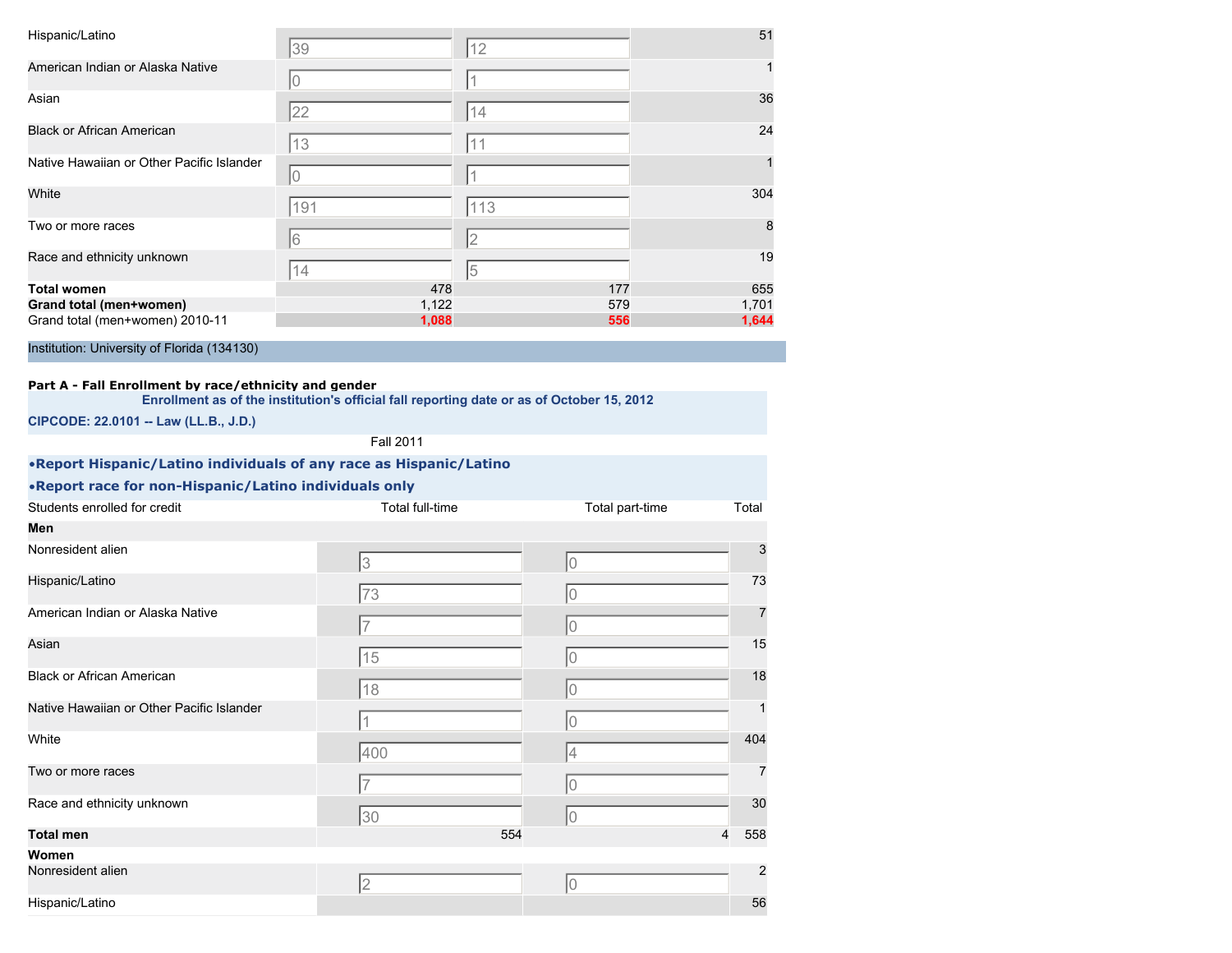|                                             | 56    | 0  |             |
|---------------------------------------------|-------|----|-------------|
| American Indian or Alaska Native            | 5     | 0  | 5           |
| Asian                                       | 15    | U  | 15          |
| <b>Black or African American</b>            | 24    |    | 25          |
| Native Hawaiian or Other Pacific Islander   | 0     |    | $\mathbf 0$ |
| White                                       | 266   | 0  | 266         |
| Two or more races                           | 8     |    | 8           |
| Race and ethnicity unknown                  | 24    | 0  | 24          |
| <b>Total women</b>                          | 400   |    | 401         |
| Grand total (men+women)                     | 954   | 5  | 959         |
| Grand total (men+women) 2010-11             | 1,032 | 11 |             |
| Institution: University of Florida (134130) |       |    |             |

#### **Part A - Fall Enrollment by race/ethnicity and gender**

**Enrollment as of the institution's official fall reporting date or as of October 15, 2012**

**CIPCODE: 51.0401 -- Dentistry (D.D.S., D.M.D.)**

Fall 2011

| • Report Hispanic/Latino individuals of any race as Hispanic/Latino |  |
|---------------------------------------------------------------------|--|
| •Report race for non-Hispanic/Latino individuals only               |  |

| Students enrolled for credit              | Total full-time | Total part-time | Total            |
|-------------------------------------------|-----------------|-----------------|------------------|
| Men                                       |                 |                 |                  |
| Nonresident alien                         | 0               |                 | $\mathbf 0$      |
| Hispanic/Latino                           | 23              |                 | 23               |
| American Indian or Alaska Native          |                 |                 | $\mathbf{1}$     |
| Asian                                     | 28              |                 | 28               |
| <b>Black or African American</b>          | 9               |                 | 9                |
| Native Hawaiian or Other Pacific Islander | 0               |                 | $\mathbf 0$      |
| White                                     | 78              |                 | 78               |
| Two or more races                         |                 |                 | $\mathbf{1}$     |
| Race and ethnicity unknown                | 8               |                 | $\boldsymbol{8}$ |
| <b>Total men</b>                          | 148             |                 | 148              |
| Women                                     |                 |                 |                  |
| Nonresident alien                         | 0               |                 | $\mathbf 0$      |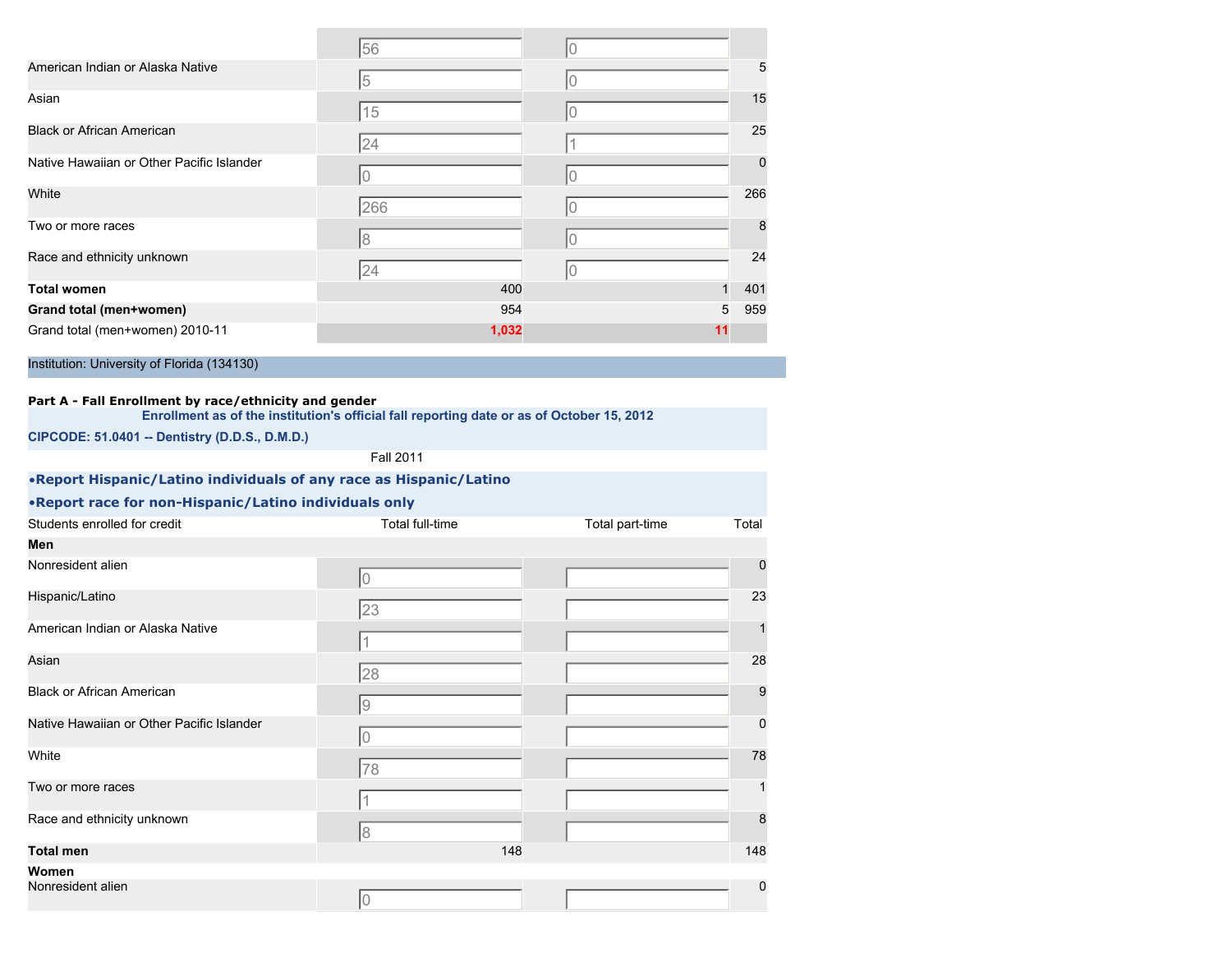| Hispanic/Latino                                                                                     | 40                                                                                        |                 | 40             |
|-----------------------------------------------------------------------------------------------------|-------------------------------------------------------------------------------------------|-----------------|----------------|
| American Indian or Alaska Native                                                                    | 1                                                                                         |                 |                |
| Asian                                                                                               |                                                                                           |                 | 26             |
| <b>Black or African American</b>                                                                    | 26                                                                                        |                 | 10             |
| Native Hawaiian or Other Pacific Islander                                                           | 10                                                                                        |                 | $\Omega$       |
|                                                                                                     | 0                                                                                         |                 |                |
| White                                                                                               | 92                                                                                        |                 | 92             |
| Two or more races                                                                                   | 5                                                                                         |                 | 5              |
| Race and ethnicity unknown                                                                          | 5                                                                                         |                 | 5              |
| <b>Total women</b>                                                                                  | 179                                                                                       |                 | 179            |
| Grand total (men+women)                                                                             | 327                                                                                       |                 |                |
| Grand total (men+women) 2010-11                                                                     | 330                                                                                       |                 |                |
| Part A - Fall Enrollment by race/ethnicity and gender<br><b>CIPCODE: 51.1201 -- Medicine (M.D.)</b> | Enrollment as of the institution's official fall reporting date or as of October 15, 2012 |                 |                |
|                                                                                                     | <b>Fall 2011</b>                                                                          |                 |                |
| .Report Hispanic/Latino individuals of any race as Hispanic/Latino                                  |                                                                                           |                 |                |
| . Report race for non-Hispanic/Latino individuals only                                              |                                                                                           |                 |                |
| Students enrolled for credit                                                                        | Total full-time                                                                           | Total part-time | Total          |
| Men                                                                                                 |                                                                                           |                 |                |
| Nonresident alien                                                                                   | 0                                                                                         |                 | 0              |
| Hispanic/Latino                                                                                     | 28                                                                                        |                 | 28             |
| American Indian or Alaska Native                                                                    | 3                                                                                         |                 | 3              |
| Asian                                                                                               | 55                                                                                        |                 | 55             |
| <b>Black or African American</b>                                                                    | 15                                                                                        |                 | 15             |
| Native Hawaiian or Other Pacific Islander                                                           | $\overline{2}$                                                                            |                 | $\overline{2}$ |

white the contract of the contract of the contract of the contract of the contract of the contract of the contract of the contract of the contract of the contract of the contract of the contract of the contract of the cont Two or more races 33

 $\sqrt{174}$ 

 $\sqrt{3}$ 

23

 $\sqrt{0}$ 

Race and ethnicity unknown 23

**Total men** 303 303

Nonresident alien **behalfte allien allien allien allien allien** behalfte allien allien allien allien allien allien allien allien allien allien allien allien allien allien allien allien allien allien allien allien allien al

**Women**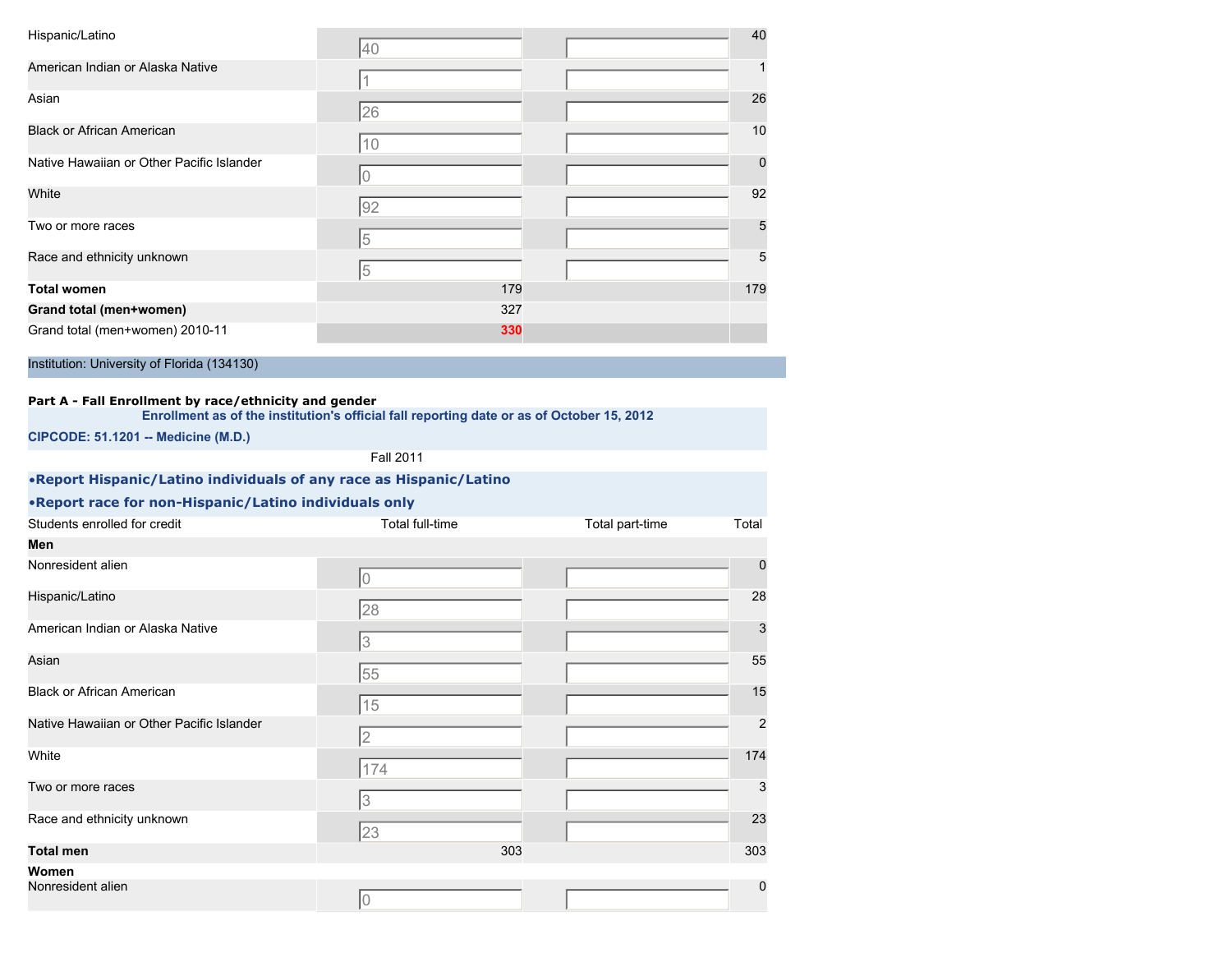| Hispanic/Latino                           | 29             | 29  |
|-------------------------------------------|----------------|-----|
| American Indian or Alaska Native          |                |     |
| Asian                                     | 48             | 48  |
| <b>Black or African American</b>          | 22             | 22  |
| Native Hawaiian or Other Pacific Islander | 0              |     |
| White                                     | 127            | 127 |
| Two or more races                         | $\overline{2}$ |     |
| Race and ethnicity unknown                | 10             | 10  |
| Total women                               | 239            | 239 |
| Grand total (men+women)                   | 542            |     |
| Grand total (men+women) 2010-11           | 535            |     |

#### **Part A - Fall Enrollment by Distance Education Status**

|                                                                                                                                                                                                                                | <b>Undergraduate Students</b> |                                   | <b>Graduate Students</b> |  |
|--------------------------------------------------------------------------------------------------------------------------------------------------------------------------------------------------------------------------------|-------------------------------|-----------------------------------|--------------------------|--|
|                                                                                                                                                                                                                                | Degree/Certificate Seeking    | Non-Degree/Certificate<br>Seeking |                          |  |
| <b>Enrolled exclusively in distance</b><br>education courses                                                                                                                                                                   | 1,005                         | 260                               | 3,053                    |  |
| Enrolled in some but not all distance<br>education courses                                                                                                                                                                     | 15,597                        | 147                               | 3,118                    |  |
| Not enrolled in any distance education<br>courses                                                                                                                                                                              | 15,421                        | 346                               | 10,966                   |  |
| <b>Total</b> (all distance education statuses)<br>Total (from prior part A screens)<br>NOTE: The total of all distance education<br>statuses (above) must equal this total<br>carried forward from the prior part A<br>screens | 32,023<br>32,023              | 753<br>753                        | 17,137<br>17,137         |  |
| You may use the space below to provide context for the data you've reported above.                                                                                                                                             |                               |                                   |                          |  |
| We defined enrolled exclusively in distance education as any student<br>enrolled in all sections with a instructional delivery method of distance (DL).                                                                        |                               |                                   |                          |  |
| Institution: University of Florida (134130)                                                                                                                                                                                    |                               |                                   |                          |  |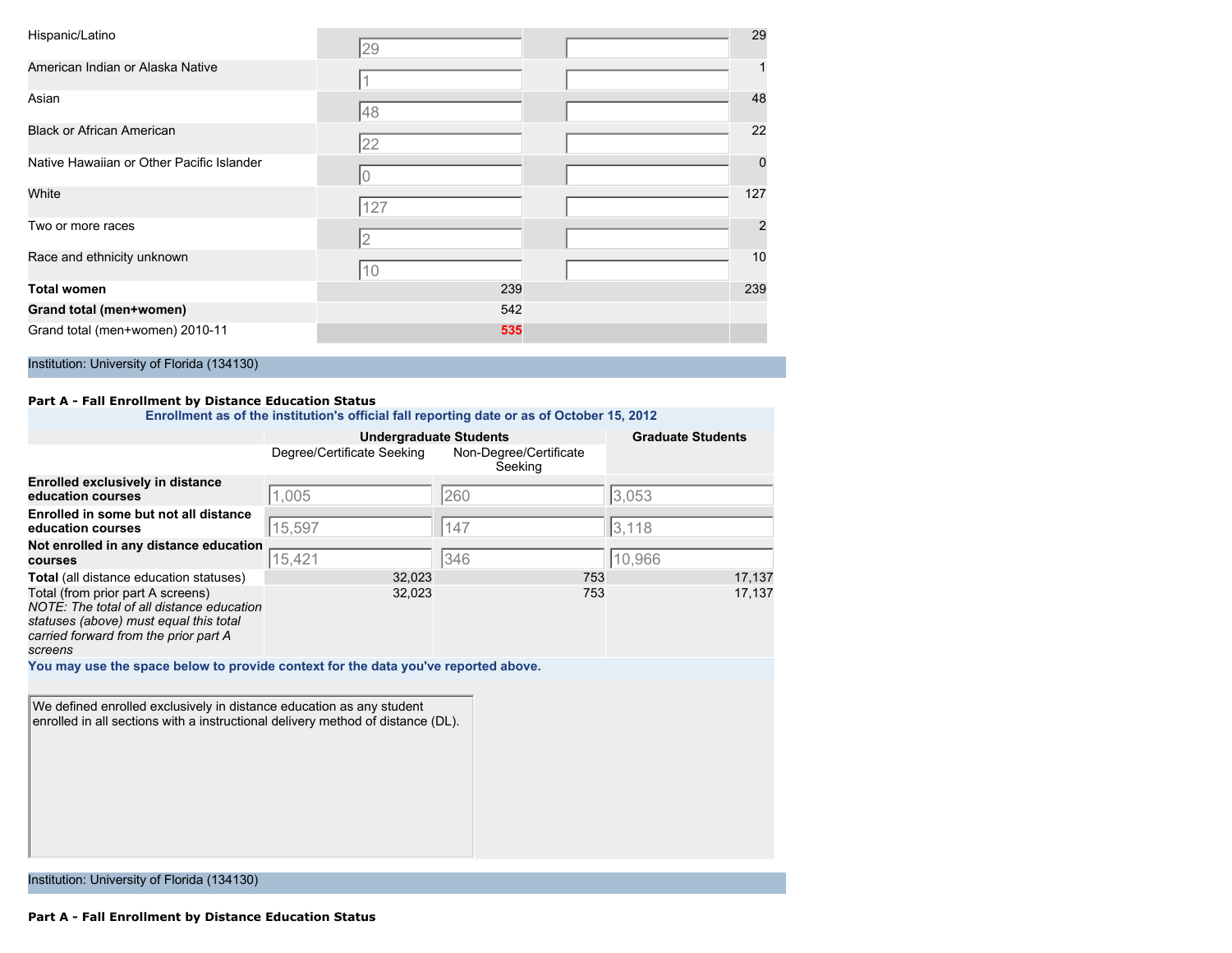|                                                                                                                                    |     |          | <b>Undergraduate Students</b>     | <b>Graduate Students</b> |  |
|------------------------------------------------------------------------------------------------------------------------------------|-----|----------|-----------------------------------|--------------------------|--|
| Of those students exclusively enrolled Degree/Certificate Seeking<br>in distance education courses, report<br>the number that are: |     |          | Non-Degree/Certificate<br>Seeking |                          |  |
| Located in                                                                                                                         | FL  | 987      | 167                               | 1,857                    |  |
| Located in the U.S. but not in                                                                                                     | FL. | 15       | 41                                | 1,019                    |  |
| Located in the U.S. but state/jurisdiction<br>unknown                                                                              |     |          |                                   |                          |  |
| Located outside the U.S.                                                                                                           |     | 2        | 51                                | 170                      |  |
| Location unknown/unreported                                                                                                        |     | $\Omega$ |                                   | 0<br>0                   |  |
| Total students exclusively enrolled in<br>distance education (from section above)                                                  |     | 1,005    | 260                               | 3,053                    |  |

|               |  |  | <b>Part A - Fall Enrollment Summary</b> |                                |
|---------------|--|--|-----------------------------------------|--------------------------------|
|               |  |  |                                         | <b>Fall Enrollment Summary</b> |
| $\sim$ $\sim$ |  |  |                                         | _________                      |

| Students enrolled for credit              | Total full-time<br>students | Total part-time<br>students | Grand total,<br>all students |
|-------------------------------------------|-----------------------------|-----------------------------|------------------------------|
| Men                                       |                             |                             |                              |
| Nonresident alien                         | 2,398                       | 274                         | 2,672                        |
| Hispanic/Latino                           | 2,827                       | 409                         | 3,236                        |
| American Indian or Alaska Native          | 59                          |                             | 66                           |
| Asian                                     | 1,520                       | 205                         | 1,725                        |
| <b>Black or African American</b>          | 1,046                       | 176                         | 1,222                        |
| Native Hawaiian or Other Pacific Islander | 63                          | 9                           | 72                           |
| White                                     | 10,813                      | 2,026                       | 12,839                       |
| Two or more races                         | 386                         | 33                          | 419                          |
| Race and ethnicity unknown                | 644                         | 144                         | 788                          |
| Total men                                 | 19,756                      | 3,283                       | 23,039                       |
| Women                                     |                             |                             |                              |
| Nonresident alien                         | 1,569                       | 225                         | 1,794                        |
| Hispanic/Latino                           | 3,791                       | 458                         | 4,249                        |
| American Indian or Alaska Native          | 73                          | 18                          | 91                           |
| Asian                                     | 1,664                       | 200                         | 1,864                        |
| Black or African American                 | 1,957                       | 294                         | 2,251                        |
| Native Hawaiian or Other Pacific Islander | 125                         | 9                           | 134                          |
| White                                     | 12,762                      | 2,401                       | 15,163                       |
| Two or more races                         | 554                         | 38                          | 592                          |
| Race and ethnicity unknown                | 614                         | 122                         | 736                          |
| Total women                               | 23,109                      | 3,765                       | 26,874                       |
| Grand Total (men+women)                   | 42,865                      | 7,048                       | 49,913                       |

Institution: University of Florida (134130)

|                                  | <b>Fall enrollment totals</b> |                             |                              |
|----------------------------------|-------------------------------|-----------------------------|------------------------------|
| CIPCODE: 13.0000 -- Education    |                               |                             |                              |
| Students enrolled for credit     | Total full-time<br>students   | Total part-time<br>students | Grand total,<br>all students |
| Men                              |                               |                             |                              |
| Nonresident alien                |                               |                             | 21                           |
| Hispanic/Latino                  | 15                            | 17                          | 32                           |
| American Indian or Alaska Native |                               |                             |                              |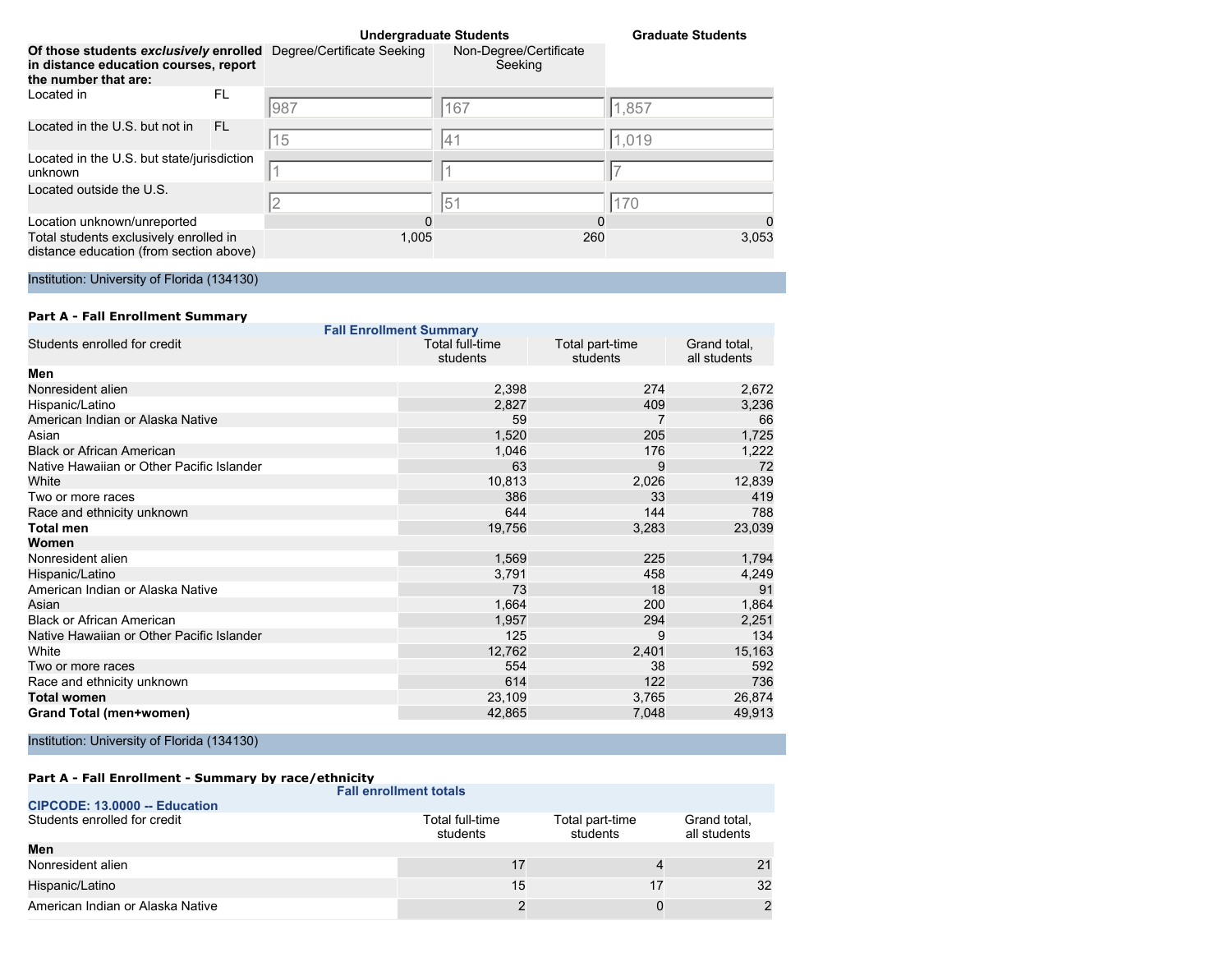| Asian                                     | 3     | 3   | 6     |
|-------------------------------------------|-------|-----|-------|
| <b>Black or African American</b>          | 18    | 10  | 28    |
| Native Hawaiian or Other Pacific Islander | 0     | 0   | 0     |
| White                                     | 125   | 126 | 251   |
| Two or more races                         |       |     | 2     |
| Race and ethnicity unknown                | 5     |     | 6     |
| <b>Total men</b>                          | 186   | 162 | 348   |
| Women                                     |       |     |       |
| Nonresident alien                         | 42    | 10  | 52    |
| Hispanic/Latino                           | 81    | 84  | 165   |
| American Indian or Alaska Native          |       | 4   | 5     |
| Asian                                     | 20    | 5   | 25    |
| <b>Black or African American</b>          | 56    | 59  | 115   |
| Native Hawaiian or Other Pacific Islander |       | 3   |       |
| White                                     | 652   | 476 | 1,128 |
| Two or more races                         | 12    | 3   | 15    |
| Race and ethnicity unknown                | 10    | 22  | 32    |
| <b>Total women</b>                        | 875   | 666 | 1,541 |
| Grand Total (men+women)                   | 1,061 | 828 | 1,889 |

|                                           | <b>Fall enrollment totals</b> |                             |                              |
|-------------------------------------------|-------------------------------|-----------------------------|------------------------------|
| CIPCODE: 14.0000 -- Engineering           |                               |                             |                              |
| Students enrolled for credit              | Total full-time<br>students   | Total part-time<br>students | Grand total.<br>all students |
| Men                                       |                               |                             |                              |
| Nonresident alien                         | 1,309                         | 137                         | 1,446                        |
| Hispanic/Latino                           | 786                           | 100                         | 886                          |
| American Indian or Alaska Native          | 5                             | $\overline{2}$              | $\overline{7}$               |
| Asian                                     | 400                           | 48                          | 448                          |
| <b>Black or African American</b>          | 175                           | 29                          | 204                          |
| Native Hawaiian or Other Pacific Islander | 10                            | 2                           | 12                           |
| White                                     | 2,664                         | 414                         | 3,078                        |
| Two or more races                         | 117                           | 10                          | 127                          |
| Race and ethnicity unknown                | 139                           | 29                          | 168                          |
| <b>Total men</b>                          | 5,605                         | 771                         | 6,376                        |
| Women                                     |                               |                             |                              |
| Nonresident alien                         | 380                           | 53                          | 433                          |
| Hispanic/Latino                           | 258                           | 31                          | 289                          |
| American Indian or Alaska Native          | 1                             | 0                           |                              |
| Asian                                     | 130                           | 16                          | 146                          |
| <b>Black or African American</b>          | 72                            | 16                          | 88                           |
| Native Hawaiian or Other Pacific Islander | 3                             | 0                           | 3                            |
| White                                     | 753                           | 117                         | 870                          |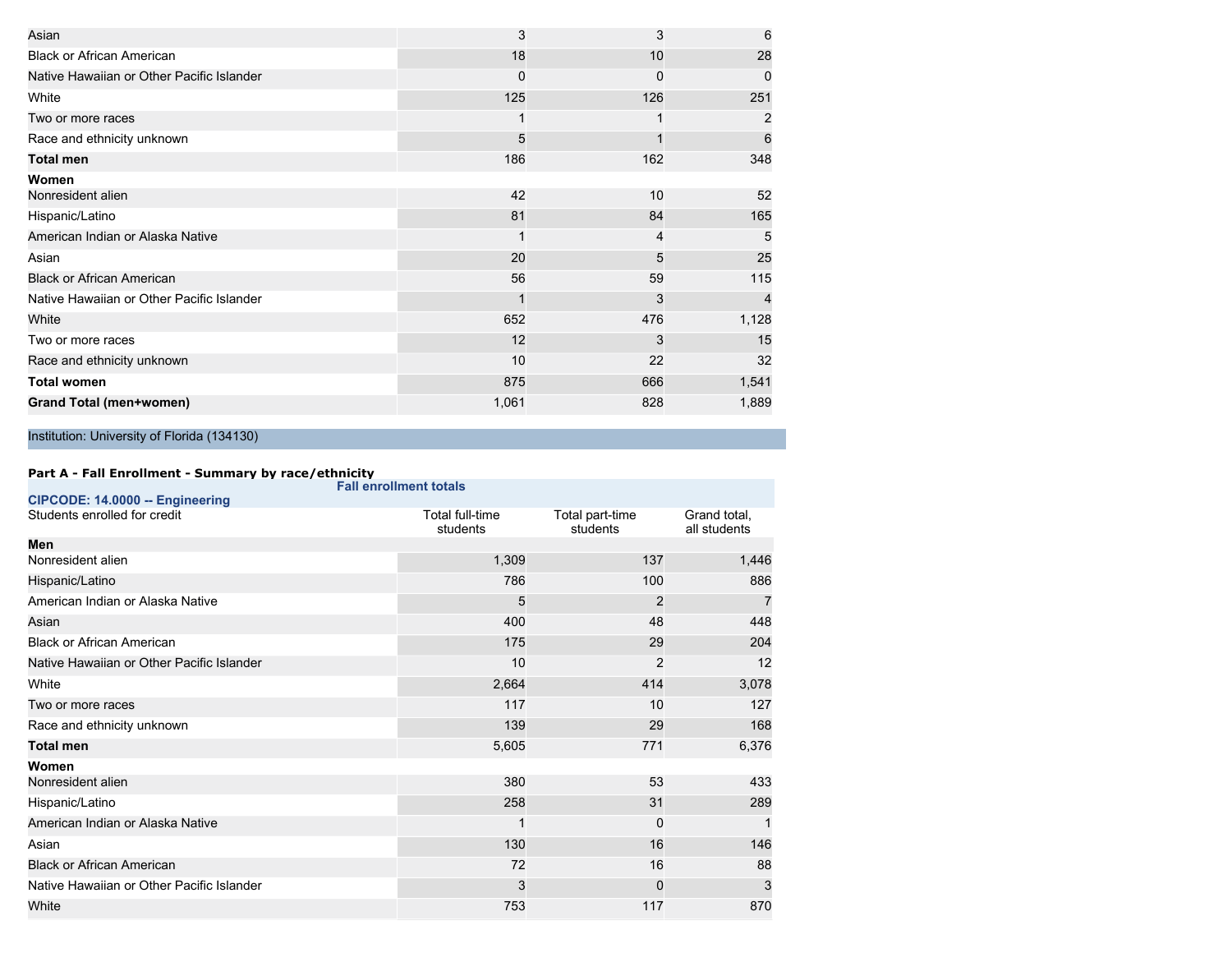| Two or more races          | 38    |       | 39    |
|----------------------------|-------|-------|-------|
| Race and ethnicity unknown | 26    |       | 30    |
| <b>Total women</b>         | 1.661 | 238   | .899  |
| Grand Total (men+women)    | 7.266 | 1.009 | 8.275 |

| Part A - Fall Enrollment - Summary by race/ethnicity          |                               |                             |                              |
|---------------------------------------------------------------|-------------------------------|-----------------------------|------------------------------|
| <b>CIPCODE: 26.0000 -- Biological and Biomedical Sciences</b> | <b>Fall enrollment totals</b> |                             |                              |
| Students enrolled for credit                                  | Total full-time<br>students   | Total part-time<br>students | Grand total,<br>all students |
| Men                                                           |                               |                             |                              |
| Nonresident alien                                             | 152                           | 11                          | 163                          |
| Hispanic/Latino                                               | 249                           | 10                          | 259                          |
| American Indian or Alaska Native                              | 3                             | 1                           | 4                            |
| Asian                                                         | 251                           | 11                          | 262                          |
| <b>Black or African American</b>                              | 77                            | 5                           | 82                           |
| Native Hawaiian or Other Pacific Islander                     | 10                            | 4                           | 14                           |
| White                                                         | 919                           | 64                          | 983                          |
| Two or more races                                             | 36                            | 1                           | 37                           |
| Race and ethnicity unknown                                    | 52                            | 11                          | 63                           |
| <b>Total men</b>                                              | 1,749                         | 118                         | 1,867                        |
| Women                                                         |                               |                             |                              |
| Nonresident alien                                             | 165                           | 6                           | 171                          |
| Hispanic/Latino                                               | 407                           | 27                          | 434                          |
| American Indian or Alaska Native                              | 8                             | 1                           | 9                            |
| Asian                                                         | 285                           | 9                           | 294                          |
| <b>Black or African American</b>                              | 143                           | 4                           | 147                          |
| Native Hawaiian or Other Pacific Islander                     | 22                            | $\mathbf 0$                 | 22                           |
| White                                                         | 1,134                         | 85                          | 1,219                        |
| Two or more races                                             | 69                            | $\mathbf 0$                 | 69                           |
| Race and ethnicity unknown                                    | 51                            | 5                           | 56                           |
| <b>Total women</b>                                            | 2,284                         | 137                         | 2,421                        |
| Grand Total (men+women)                                       | 4,033                         | 255                         | 4,288                        |

Institution: University of Florida (134130)

|                                                       | <b>Fall enrollment totals</b> |                             |                              |
|-------------------------------------------------------|-------------------------------|-----------------------------|------------------------------|
| <b>CIPCODE: 27,0000 -- Mathematics and Statistics</b> |                               |                             |                              |
| Students enrolled for credit                          | Total full-time<br>students   | Total part-time<br>students | Grand total,<br>all students |
| Men                                                   |                               |                             |                              |
| Nonresident alien                                     | 46                            |                             | 46                           |
| Hispanic/Latino                                       | 15                            |                             | 20                           |
| American Indian or Alaska Native                      |                               |                             |                              |
| Asian                                                 | 16                            |                             | 21                           |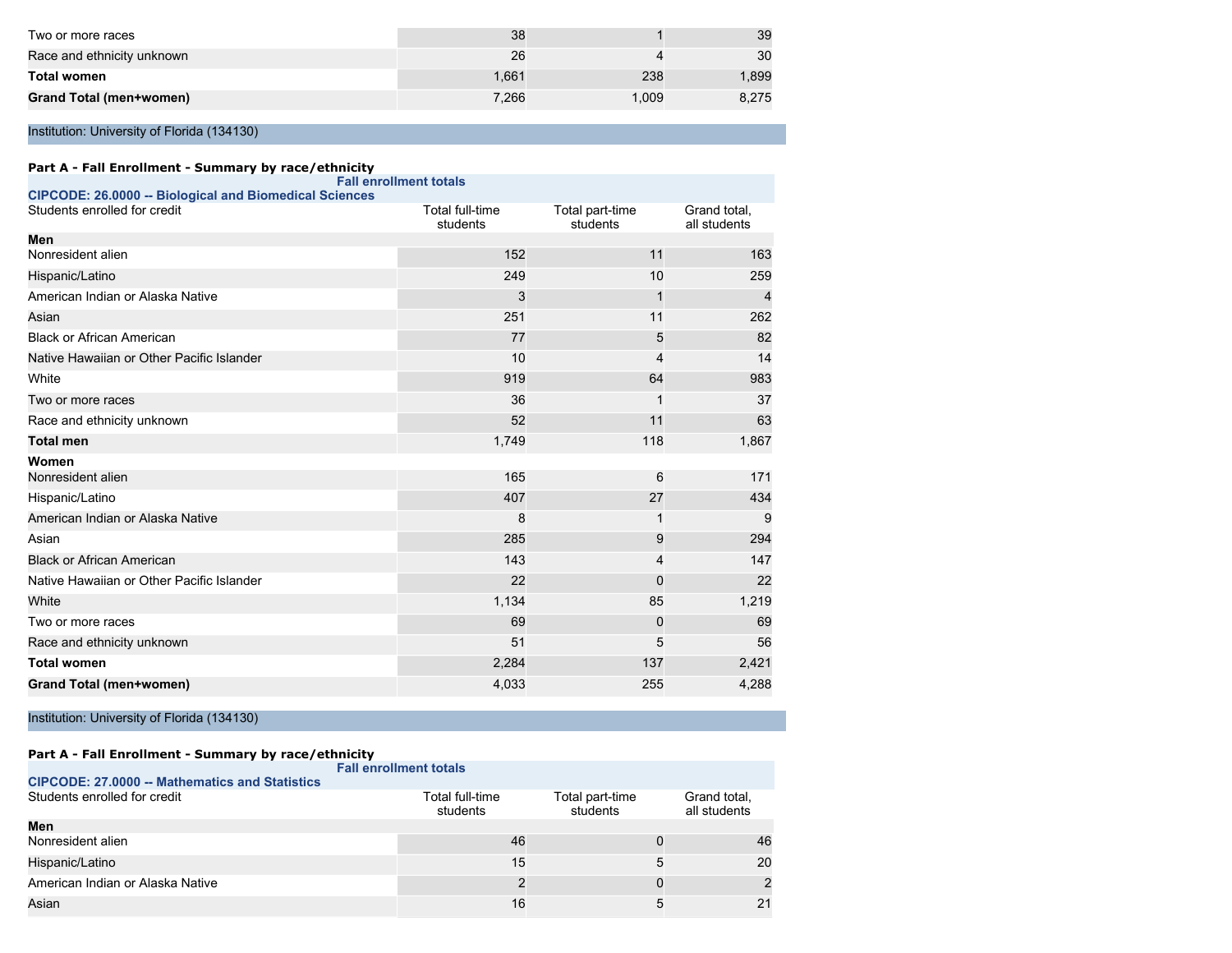| 3   | $\Omega$ | 3        |
|-----|----------|----------|
| 0   | 0        | $\Omega$ |
| 154 | 10       | 164      |
| 6   | 0        | 6        |
| 13  | 3        | 16       |
| 255 | 23       | 278      |
|     |          |          |
| 28  | $\Omega$ | 28       |
| 21  |          | 22       |
|     | 0        |          |
| 15  |          | 16       |
|     | 2        | 9        |
|     | 0        |          |
| 98  | 3        | 101      |
| 5   | 0        | 5        |
| 5   | 0        | 5        |
| 181 |          | 188      |
| 436 | 30       | 466      |
|     |          |          |

|                                           | <b>Fall enrollment totals</b> |                             |                              |
|-------------------------------------------|-------------------------------|-----------------------------|------------------------------|
| CIPCODE: 40.0000 -- Physical Sciences     |                               |                             |                              |
| Students enrolled for credit              | Total full-time<br>students   | Total part-time<br>students | Grand total,<br>all students |
| Men                                       |                               |                             |                              |
| Nonresident alien                         | 160                           | 3                           | 163                          |
| Hispanic/Latino                           | 84                            | 10                          | 94                           |
| American Indian or Alaska Native          |                               | 0                           | 1                            |
| Asian                                     | 67                            | 2                           | 69                           |
| <b>Black or African American</b>          | 23                            | 0                           | 23                           |
| Native Hawaiian or Other Pacific Islander | 0                             | 0                           | 0                            |
| White                                     | 389                           | 24                          | 413                          |
| Two or more races                         | 13                            | 0                           | 13                           |
| Race and ethnicity unknown                | 25                            |                             | 26                           |
| <b>Total men</b>                          | 762                           | 40                          | 802                          |
| Women                                     |                               |                             |                              |
| Nonresident alien                         | 85                            | 1                           | 86                           |
| Hispanic/Latino                           | 66                            | $\overline{2}$              | 68                           |
| American Indian or Alaska Native          | 0                             | 0                           | 0                            |
| Asian                                     | 67                            | 0                           | 67                           |
| <b>Black or African American</b>          | 18                            | 2                           | 20                           |
| Native Hawaiian or Other Pacific Islander | 2                             | 0                           | $\overline{2}$               |
| White                                     | 239                           | 13                          | 252                          |
| Two or more races                         | 11                            | 0                           | 11                           |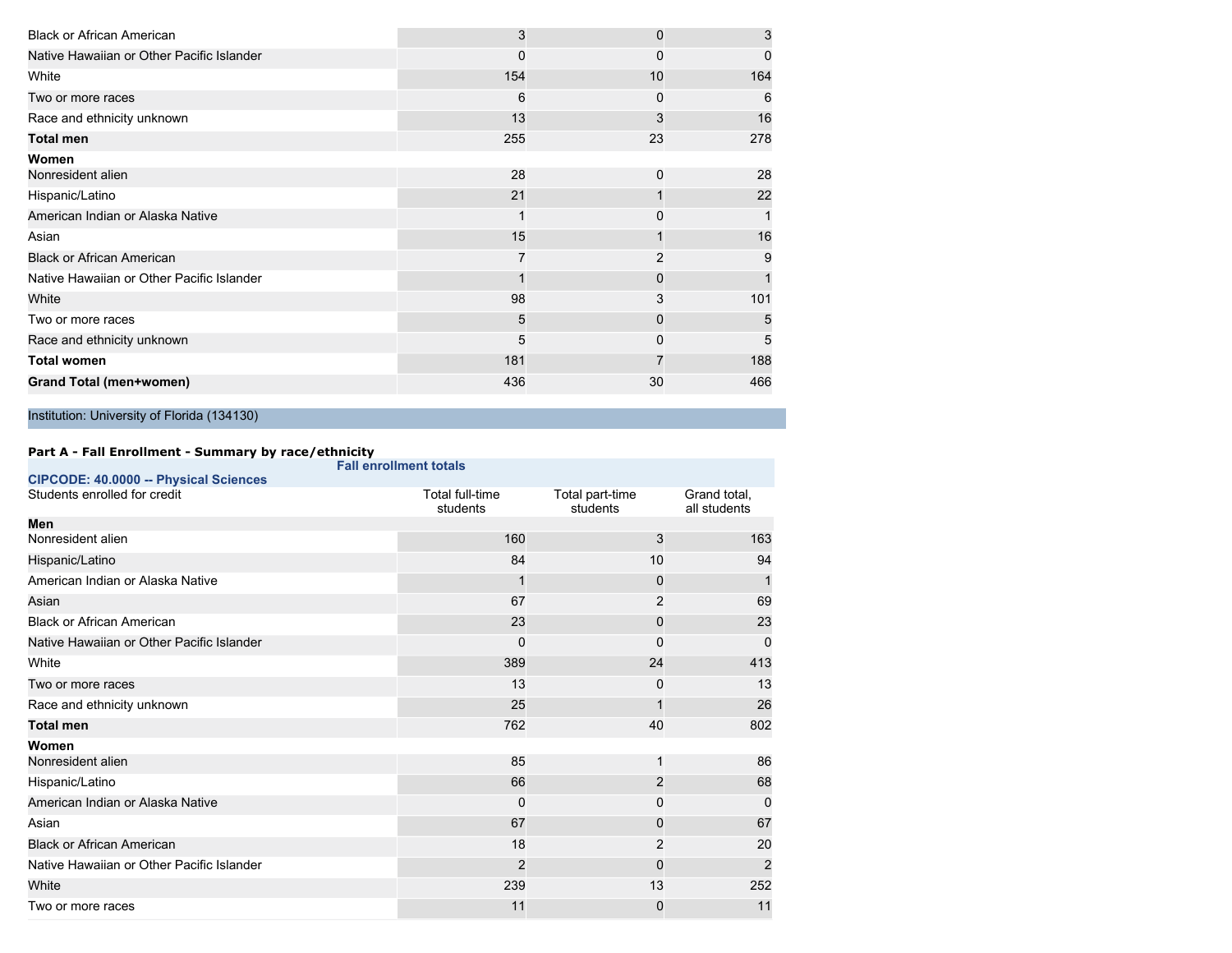| Race and ethnicity unknown |       |    |                 |
|----------------------------|-------|----|-----------------|
| <b>Total women</b>         | 501   | 20 | 52 <sup>°</sup> |
| Grand Total (men+women)    | 1.263 | 60 | ,323            |

#### **Part A - Fall Enrollment - Summary by race/ethnicity**

|                                                                                  | <b>Fall enrollment totals</b> |                             |                              |
|----------------------------------------------------------------------------------|-------------------------------|-----------------------------|------------------------------|
| CIPCODE: 52.0000 -- Business, Management, Marketing and Related Support Services |                               |                             |                              |
| Students enrolled for credit                                                     | Total full-time<br>students   | Total part-time<br>students | Grand total,<br>all students |
| Men                                                                              |                               |                             |                              |
| Nonresident alien                                                                | 168                           | 33                          | 201                          |
| Hispanic/Latino                                                                  | 347                           | 86                          | 433                          |
| American Indian or Alaska Native                                                 | 4                             | 0                           | $\overline{4}$               |
| Asian                                                                            | 151                           | 43                          | 194                          |
| <b>Black or African American</b>                                                 | 84                            | 21                          | 105                          |
| Native Hawaiian or Other Pacific Islander                                        | 4                             | 1                           | 5                            |
| White                                                                            | 1,454                         | 456                         | 1,910                        |
| Two or more races                                                                | 30                            | 3                           | 33                           |
| Race and ethnicity unknown                                                       | 75                            | 37                          | 112                          |
| <b>Total men</b>                                                                 | 2,317                         | 680                         | 2,997                        |
| Women                                                                            |                               |                             |                              |
| Nonresident alien                                                                | 223                           | 20                          | 243                          |
| Hispanic/Latino                                                                  | 325                           | 37                          | 362                          |
| American Indian or Alaska Native                                                 | 0                             | 2                           | 2                            |
| Asian                                                                            | 119                           | 32                          | 151                          |
| <b>Black or African American</b>                                                 | 77                            | 28                          | 105                          |
| Native Hawaiian or Other Pacific Islander                                        | 7                             | 3                           | 10                           |
| White                                                                            | 1,075                         | 283                         | 1,358                        |
| Two or more races                                                                | 40                            | 4                           | 44                           |
| Race and ethnicity unknown                                                       | 52                            | 12                          | 64                           |
| <b>Total women</b>                                                               | 1,918                         | 421                         | 2,339                        |
| <b>Grand Total (men+women)</b>                                                   | 4,235                         | 1,101                       | 5,336                        |

Institution: University of Florida (134130)

#### **Part B - Fall Enrollment by Age and Gender for Full-time Undergraduate Students NOTE: These data are optional this year.**

| Age       | <b>Full-time Undergraduate Students</b> |       |
|-----------|-----------------------------------------|-------|
|           | Men                                     | Women |
| Under 18  |                                         |       |
| $18-19$   | 29                                      | 42    |
|           | 4,398                                   | 6,365 |
| $20 - 21$ | 5,667                                   | 7,843 |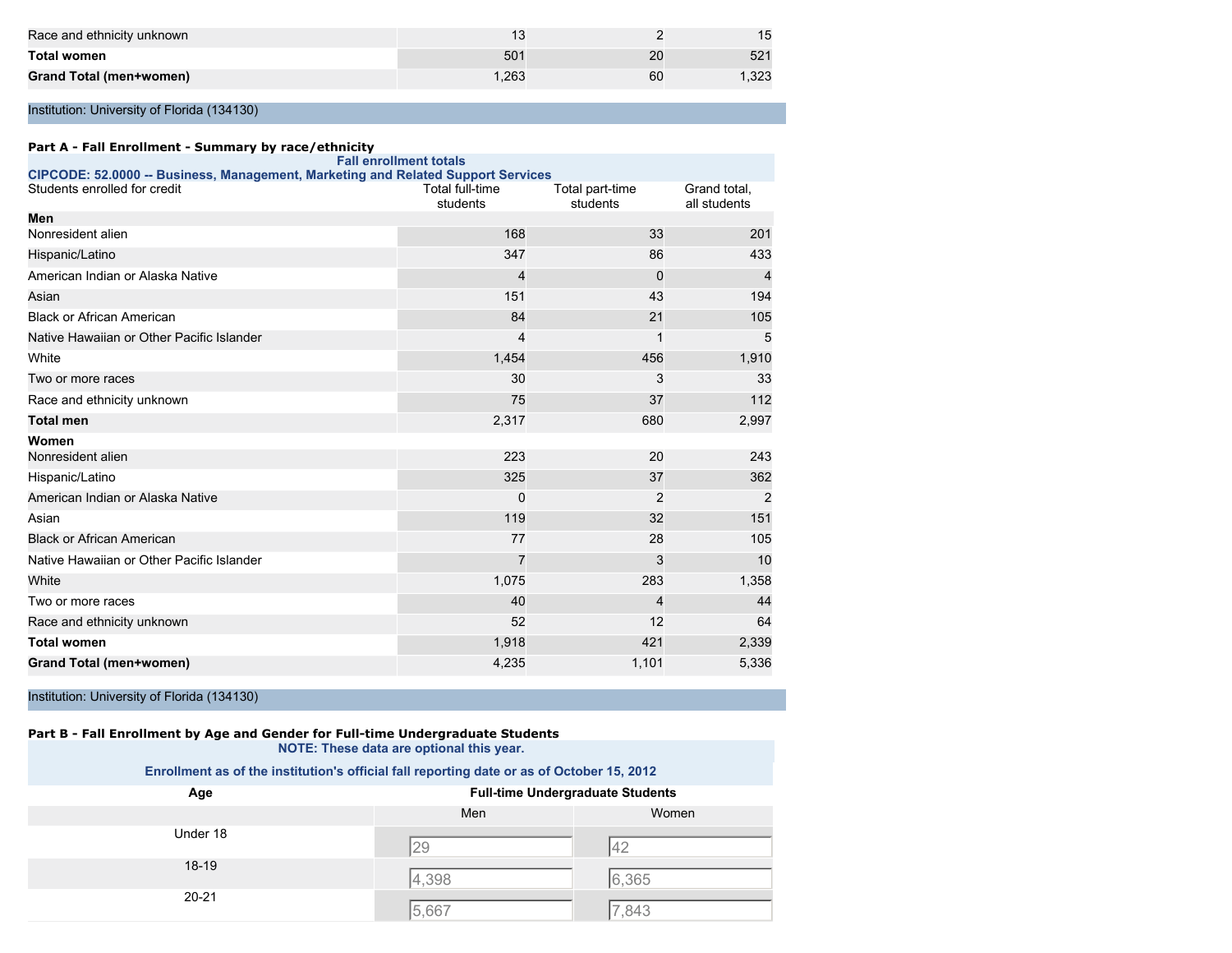| $22 - 24$                                            | 2,628    | 2,286       |
|------------------------------------------------------|----------|-------------|
| 25-29                                                | 433      | 215         |
| 30-34                                                | 114      | 75          |
| 35-39                                                | 45       | 27          |
| 40-49                                                | 34       | 22          |
| 50-64                                                | 9        | 9           |
| 65 and over                                          | 10       | 0           |
| Age unknown/unreported                               | $\Omega$ | $\mathbf 0$ |
| Total full-time undergraduate students (from part A) | 13,357   | 16,884      |

#### **Part B - Fall Enrollment by Age and Gender for Part-time Undergraduate Students NOTE: These data are optional this year.**

#### **Enrollment as of the institution's official fall reporting date or as of October 15, 2012**

| Age                                                  | <b>Part-time Undergraduate Students</b> |       |
|------------------------------------------------------|-----------------------------------------|-------|
|                                                      | Men                                     | Women |
| Under 18                                             | $19$                                    | 15    |
| 18-19                                                | 115                                     | 164   |
| $20 - 21$                                            | 165                                     | 229   |
| 22-24                                                | 551                                     | 418   |
| 25-29                                                | 212                                     | 146   |
| 30-34                                                | 100                                     | 76    |
| 35-39                                                | 87                                      | 46    |
| 40-49                                                | 77                                      | 57    |
| 50-64                                                | 23                                      | 31    |
| 65 and over                                          | 3                                       |       |
| Age unknown/unreported                               | $\mathbf 0$                             | 0     |
| Total part-time undergraduate students (from part A) | 1,352                                   | 1,183 |

Institution: University of Florida (134130)

#### **Part B - Fall Enrollment by Age and Gender for Full-time Graduate Students NOTE: These data are optional this year.**

**Enrollment as of the institution's official fall reporting date or as of October 15, 2012**

**Age Full-time Graduate Students**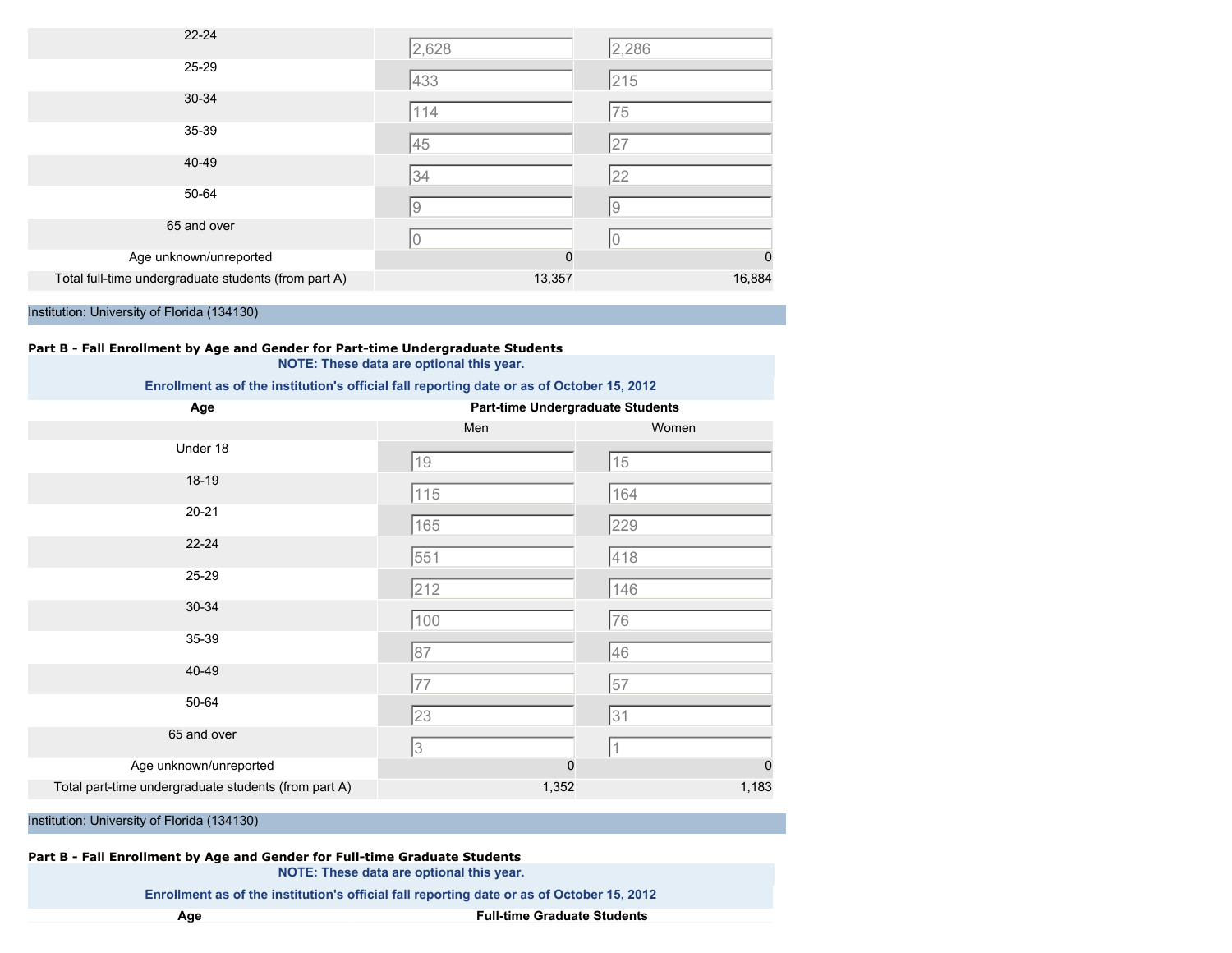|                                                 | Men      | Women       |
|-------------------------------------------------|----------|-------------|
| Under 18                                        | l0       | Iо          |
| $18-19$                                         | 2        | 3           |
| $20 - 21$                                       | 137      | 158         |
| $22 - 24$                                       | 2,435    | 2,653       |
| 25-29                                           | 2,486    | 2,193       |
| 30-34                                           | 841      | 699         |
| 35-39                                           | 289      | 226         |
| 40-49                                           | 161      | 207         |
| 50-64                                           | 48       | 84          |
| 65 and over                                     | 10       | 2           |
| Age unknown/unreported                          | $\Omega$ | $\mathbf 0$ |
| Total full-time graduate students (from part A) | 6,399    | 6,225       |

## **Part B - Fall Enrollment by Age and Gender for Part-time Graduate Students**

**NOTE: These data are optional this year.**

| Age                    | <b>Part-time Graduate Students</b> |             |  |
|------------------------|------------------------------------|-------------|--|
|                        | Men                                | Women       |  |
| Under 18               | 0                                  |             |  |
| 18-19                  | 0                                  | 0           |  |
| $20 - 21$              | $\overline{2}$                     | 11          |  |
| $22 - 24$              | 209                                | 231         |  |
| 25-29                  | 606                                | 679         |  |
| 30-34                  | 437                                | 528         |  |
| 35-39                  | 274                                | 357         |  |
| 40-49                  | 289                                | 471         |  |
| 50-64                  | 107                                | 299         |  |
| 65 and over            | 7                                  | 5           |  |
| Age unknown/unreported | $\mathbf 0$                        | $\mathbf 0$ |  |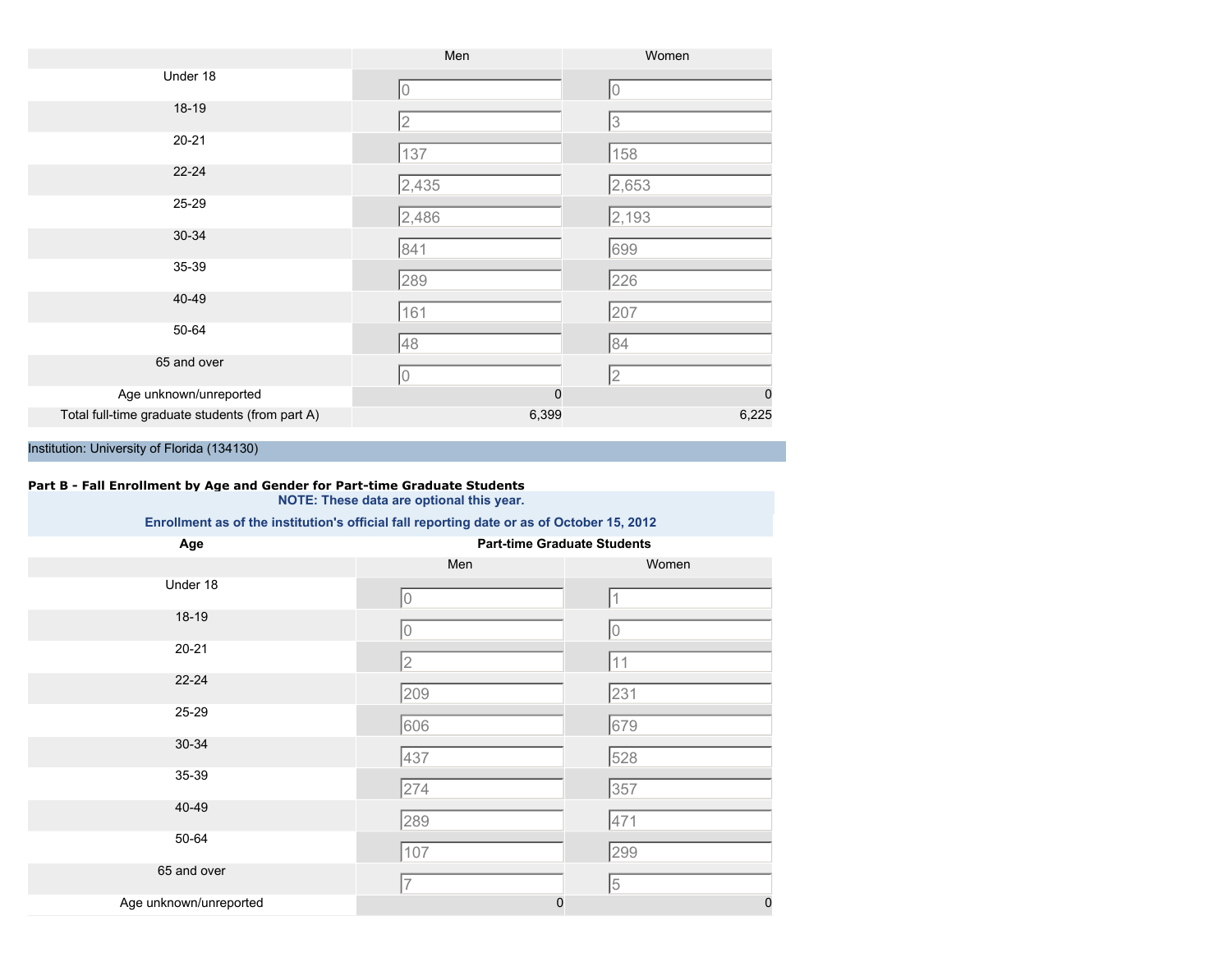#### **Part C - Screening Question**

 $\subset$ 

**Did any of your first-time degree/certificate-seeking undergraduate students (reported in Part A) enroll within 12 months of**

#### **graduating high school or receiving their GED?**

Yes, we have first-time students who enrolled within 12 months of their high school graduation.

No, we do not have any first-time students who enrolled within 12 months of their high school graduation.

**You may use the space below to provide context for the data you've reported above.**

Institution: University of Florida (134130)

#### **Part C - Residence of First-time Undergraduates**

| State of residence when student<br>was first admitted | <b>FIPS Code</b> | $\overline{\mathsf{x}}$ Total first-time<br>degree/certificate-seeking<br>undergraduates<br>(1) | Of students in column 1, those<br>who enrolled within 12 months<br>of high school graduation<br>or receiving their GED<br>(2) |
|-------------------------------------------------------|------------------|-------------------------------------------------------------------------------------------------|-------------------------------------------------------------------------------------------------------------------------------|
| Alabama                                               | 01               | 5                                                                                               | 5                                                                                                                             |
| Alaska                                                | 02               |                                                                                                 | 11                                                                                                                            |
| Arizona                                               | 04               |                                                                                                 | 1                                                                                                                             |
| Arkansas                                              | 05               |                                                                                                 |                                                                                                                               |
| California                                            | 06               | 10                                                                                              | 10                                                                                                                            |
| Colorado                                              | 08               | 5                                                                                               | 5                                                                                                                             |
| Connecticut                                           | 09               | 3                                                                                               | 3                                                                                                                             |
| Delaware                                              | 10               | 4                                                                                               | 4                                                                                                                             |
| District of Columbia                                  | 11               |                                                                                                 |                                                                                                                               |
| Florida                                               | 12               | 5,555                                                                                           | 5,491                                                                                                                         |
| Georgia                                               | 13               | 50                                                                                              | 50                                                                                                                            |
| Hawaii                                                | 15               |                                                                                                 |                                                                                                                               |
| Idaho                                                 | 16               |                                                                                                 |                                                                                                                               |
| <b>Illinois</b>                                       | 17               | 15                                                                                              | 15                                                                                                                            |
| Indiana                                               | 18               |                                                                                                 |                                                                                                                               |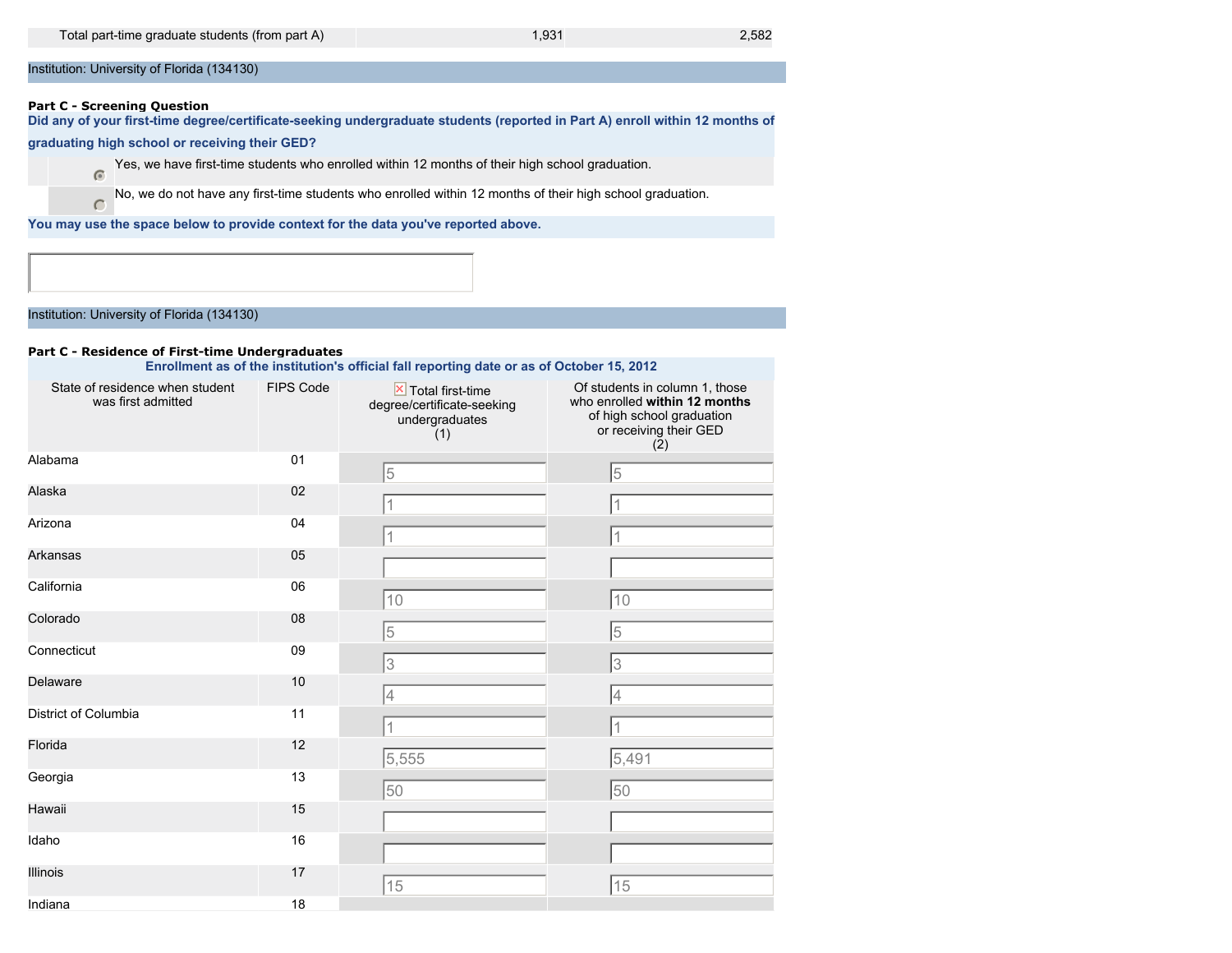|           |    | 14 |   |
|-----------|----|----|---|
| lowa      | 19 |    |   |
| Kansas    | 20 |    |   |
|           |    | 6  | 6 |
| Kentucky  | 21 | 2  |   |
| Louisiana | 22 |    |   |
| Maine     | 23 |    |   |
|           |    | 2  |   |

#### **Part C - Residence of First-time Undergraduates**

| State of residence when student<br>was first admitted | <b>FIPS Code</b> | Total first-time<br>degree/certificate-seeking<br>undergraduates<br>(1) | Of students in column 1, those<br>who enrolled within 12 months<br>of high school graduation<br>or receiving their GED<br>(2) |
|-------------------------------------------------------|------------------|-------------------------------------------------------------------------|-------------------------------------------------------------------------------------------------------------------------------|
| Maryland                                              | 24               | 29                                                                      | 29                                                                                                                            |
| <b>Massachusetts</b>                                  | 25               | $\overline{7}$                                                          | 17                                                                                                                            |
| Michigan                                              | 26               | $\overline{2}$                                                          | 2                                                                                                                             |
| Minnesota                                             | 27               | 3                                                                       | 3                                                                                                                             |
| Mississippi                                           | 28               | $\overline{4}$                                                          | 4                                                                                                                             |
| Missouri                                              | 29               | 4                                                                       | 4                                                                                                                             |
| Montana                                               | 30               |                                                                         |                                                                                                                               |
| Nebraska                                              | 31               | 3                                                                       | 3                                                                                                                             |
| Nevada                                                | 32               | 3                                                                       | 3                                                                                                                             |
| New Hampshire                                         | 33               | 1                                                                       | 11                                                                                                                            |
| New Jersey                                            | 34               | 30                                                                      | 30                                                                                                                            |
| <b>New Mexico</b>                                     | 35               |                                                                         |                                                                                                                               |
| New York                                              | 36               | 64                                                                      | 64                                                                                                                            |
| North Carolina                                        | 37               | 14                                                                      | $\sqrt{13}$                                                                                                                   |
| North Dakota                                          | 38               | 1                                                                       |                                                                                                                               |
| Ohio                                                  | 39               |                                                                         | $\overline{1}$                                                                                                                |
| Oklahoma                                              | 40               | 10                                                                      | 10                                                                                                                            |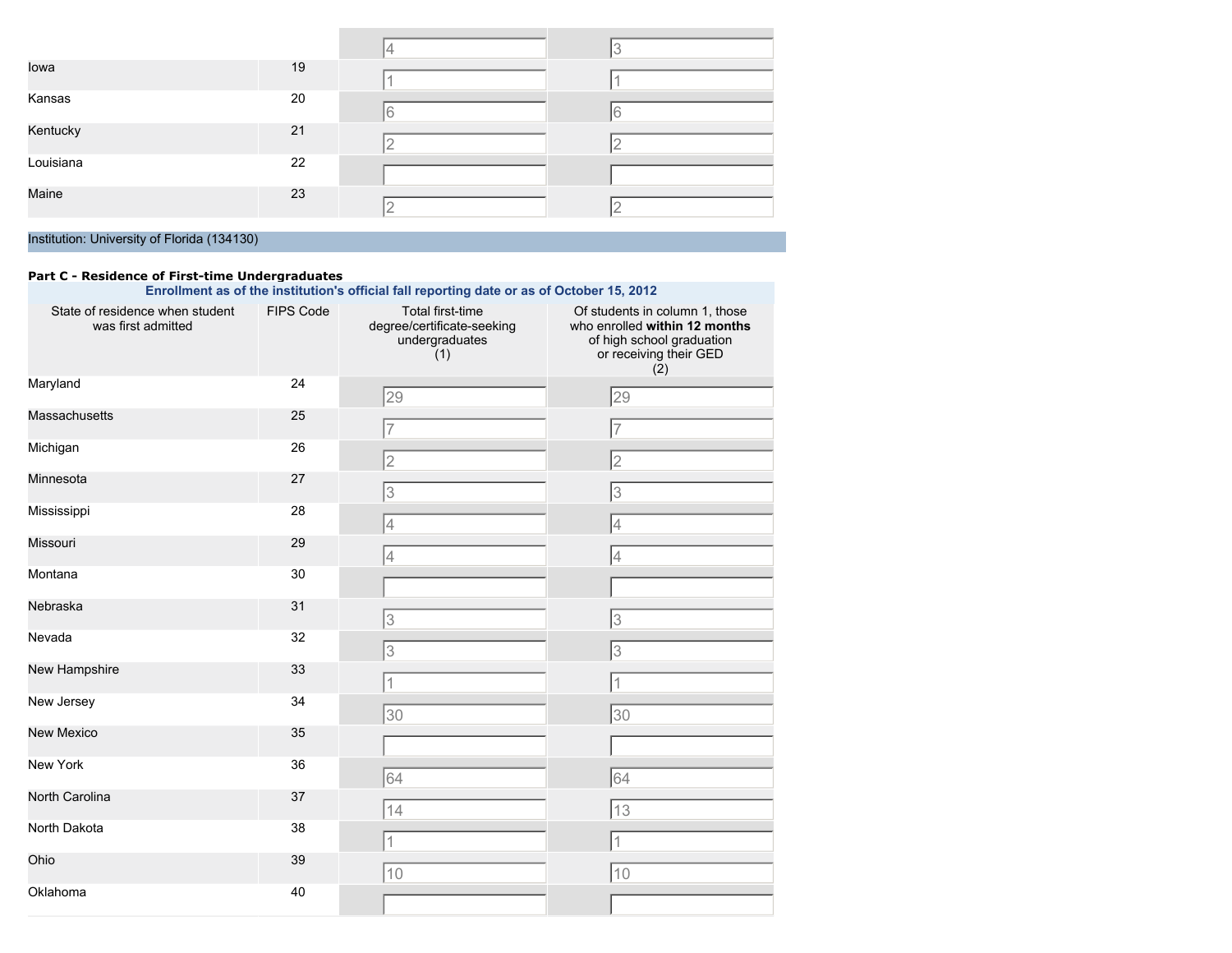| Oregon       | 41 |   |    |
|--------------|----|---|----|
| Pennsylvania | 42 | - | ∠∪ |
| Rhode Island | 44 |   |    |

#### **Part C - Residence of First-time Undergraduates**

| Enrollment as of the institution's official fall reporting date or as of October 15, 2012 |                     |                                                                         |                                                                                                                                            |  |
|-------------------------------------------------------------------------------------------|---------------------|-------------------------------------------------------------------------|--------------------------------------------------------------------------------------------------------------------------------------------|--|
| State of residence when student<br>was first admitted                                     | <b>FIPS</b><br>Code | Total first-time<br>degree/certificate-seeking<br>undergraduates<br>(1) | Of students in column 1, those<br>who enrolled within 12 months of high<br>school graduation<br>or receiving their GED<br>$(\overline{2})$ |  |
| South Carolina                                                                            | 45                  | 6                                                                       | 5                                                                                                                                          |  |
| South Dakota                                                                              | 46                  |                                                                         |                                                                                                                                            |  |
| Tennessee                                                                                 | 47                  | 10                                                                      | 10                                                                                                                                         |  |
| Texas                                                                                     | 48                  | 22                                                                      | 21                                                                                                                                         |  |
| Utah                                                                                      | 49                  | 1                                                                       | $\overline{1}$                                                                                                                             |  |
| Vermont                                                                                   | 50                  |                                                                         |                                                                                                                                            |  |
| Virginia                                                                                  | 51                  | 30                                                                      | 30                                                                                                                                         |  |
| Washington                                                                                | 53                  | $\overline{2}$                                                          | $\overline{2}$                                                                                                                             |  |
| West Virginia                                                                             | 54                  |                                                                         | 1                                                                                                                                          |  |
| Wisconsin                                                                                 | 55                  | $\overline{2}$                                                          | 2                                                                                                                                          |  |
| Wyoming                                                                                   | 56                  |                                                                         |                                                                                                                                            |  |
| <b>State Unknown</b>                                                                      | 57                  | 13                                                                      | 13                                                                                                                                         |  |
| American Samoa                                                                            | 60                  |                                                                         |                                                                                                                                            |  |
| Federated States of Micronesia                                                            | 64                  |                                                                         |                                                                                                                                            |  |
| Guam                                                                                      | 66                  |                                                                         |                                                                                                                                            |  |
| <b>Marshall Islands</b>                                                                   | 68                  |                                                                         |                                                                                                                                            |  |
| Northern Marianas                                                                         | 69                  |                                                                         |                                                                                                                                            |  |
| Palau                                                                                     | 70                  |                                                                         |                                                                                                                                            |  |
| Puerto Rico                                                                               | 72                  |                                                                         |                                                                                                                                            |  |
| Virgin Islands                                                                            | 78                  | $\overline{9}$                                                          | g                                                                                                                                          |  |
|                                                                                           |                     |                                                                         |                                                                                                                                            |  |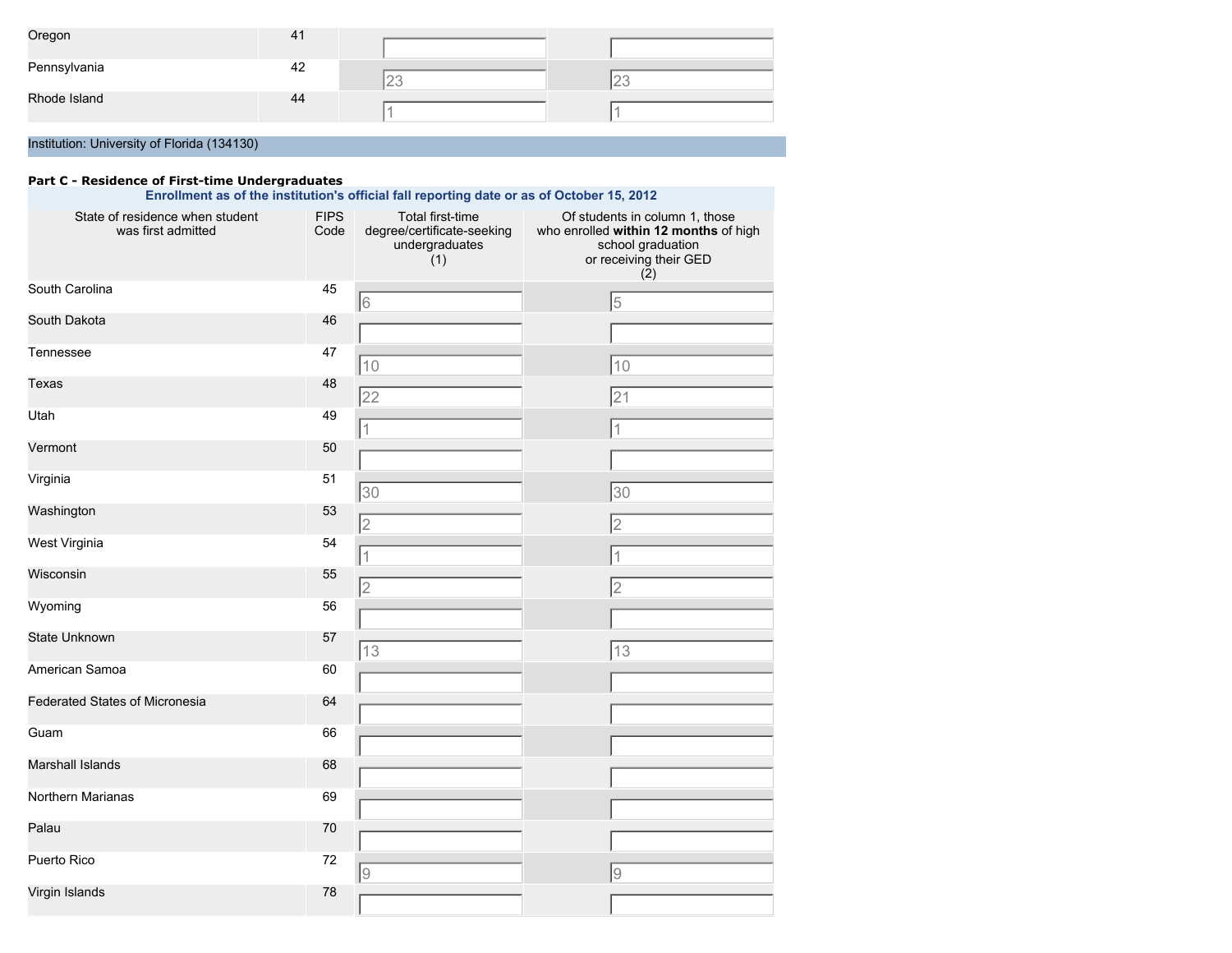| <b>Foreign Countries</b>                                                           | 90 |       |       |  |
|------------------------------------------------------------------------------------|----|-------|-------|--|
| Residence unknown/unreported                                                       | 98 |       |       |  |
| Total first-time degree/certificate-seeking<br>undergraduates (from Part A)        |    | 6.290 | 6.213 |  |
| You may use the space below to provide context for the data you've reported above. |    |       |       |  |

#### **Part D - Total Undergraduate Entering Class**

| <b>Total Undergraduate Entering Class, Fall 2012</b>                                                                                                                                                                                                               |       |
|--------------------------------------------------------------------------------------------------------------------------------------------------------------------------------------------------------------------------------------------------------------------|-------|
| D1 Total full-time, first-time degree/certificate-seeking undergraduates from Part A (GR cohort)                                                                                                                                                                   | 6,273 |
| D2 Total first-time degree/certificate-seeking undergraduates (full-time + part-time) from Part A                                                                                                                                                                  | 6,290 |
| D3 Total transfer-in degree/certificate-seeking undergraduates (full-time + part-time) from Part A                                                                                                                                                                 | 1,841 |
| D4 Total non-degree/certificate-seeking undergraduates (full-time + part-time) from Part A                                                                                                                                                                         | 753   |
| D5 Of the total non-degree/certificate-seeking undergraduates displayed on line D4, the number that<br>are new to the institution in Fall 2012                                                                                                                     | 541   |
| D6 Total entering students at the undergraduate level<br><b>Note:</b> This is calculated as first-time students (line D2) + students transferring to the institution<br>(line D3) + non-degree/certificate-seeking undergraduates entering in Fall 2012 (line D5). | 8,672 |
| D7 Percentage of undergraduate entering class represented by your GR cohort (line D1/line D6)                                                                                                                                                                      | 72    |

#### Institution: University of Florida (134130)

#### **Part E - First-time Bachelor's Cohort Retention Rates (Full-time)**

**Retention Rates**

**Full-time, First-time Bachelor's Cohort from Fall 2011**

**Academic reporters determine the cohort and retention as of the institution's official fall reporting date or as of October**

**15. Program reporters determine the cohort with enrollment any time between August 1 and October 31, 2011 and**

**retention based on August 1, 2012.**

**The retention rate is calculated by the system after clicking "Save" on the screen. Exclusions are subtracted from the**

**original cohort and the resulting adjusted cohort is used for calculating the retention rate.**

#### **Retention Data Reporting Reminders:**

- Include only **full-time, first-time bachelor's** students in this cohort.
- Determine the full-time cohort using Fall 2011 status (e.g. if a student was full-time in Fall 2011, report them in the full-time cohort regardless of their Fall 2012 status).
- If there are no students to report in the cohort, enter zero. Do not leave the field blank.
- Report in the exclusions box (line E2) the number of students from the cohort who left the institution for any of the following reasons: died or were totally and permanently disabled; to serve in the armed forces (including those called to active duty); to serve with a foreign aid service of the Federal Government (e.g. Peace Corps); or to serve on official church missions.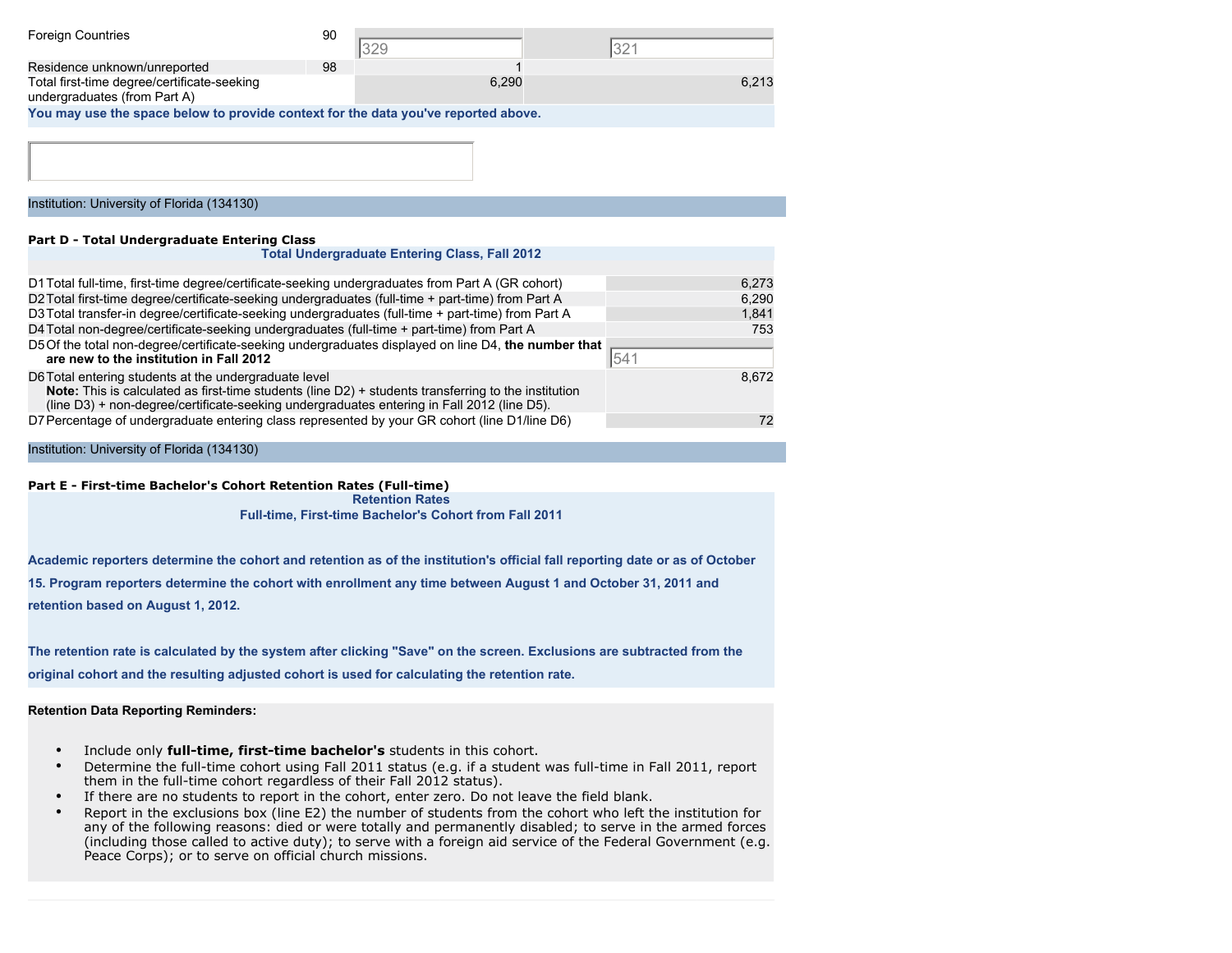|    |                                                                                         |        | data (Fall<br>2010 cohort) |   |
|----|-----------------------------------------------------------------------------------------|--------|----------------------------|---|
|    | FULL-TIME, FIRST-TIME BACHELOR'S COHORT RETENTION:                                      |        |                            |   |
| Е1 | Full-time, first-time Fall 2011 bachelor's cohort                                       | 6,409  | 6,329                      |   |
| E2 | Exclusions from the Fall 2011 cohort                                                    |        |                            |   |
| E3 | Adjusted Fall 2011 cohort (line E1- line E2)                                            | 6.409  | 6,329                      |   |
| E4 | Students from Fall 2011 cohort still enrolled as of Fall 2012                           | 6.127  | 6,027                      |   |
| E5 | Full-time, first-time Fall 2011 bachelor's cohort retention rate<br>(line E4 / line E3) | 96% 95 |                            | % |

 $\overline{\mathbb{X}}$  You may use the space below to provide context for the data you've reported above.

**These context notes will be posted on the College Navigator website, and should be written to be understood by students and parents.**

Institution: University of Florida (134130)

#### **Part E - First-time Bachelor's Cohort Retention Rates (Part-time) Retention Rates**

**Part-time, First-time Bachelor's Cohort from Fall 2011**

**Academic reporters determine the cohort and retention as of the institution's official fall reporting date or as of October 15. Program reporters determine the cohort with enrollment any time between August 1 and October 31, 2011 and retention based on August 1, 2012.**

**The retention rate is calculated by the system after clicking "Save" on the screen. Exclusions are subtracted from the original cohort and the resulting adjusted cohort is used for calculating the retention rate.**

#### **Retention Data Reporting Reminders:**

- Include only **part-time, first-time bachelor's-seeking** students in this cohort.
- Determine part-time using Fall 2011 attendance status (e.g. if a student was part-time in Fall 2011, report them in the part-time cohort regardless of their Fall 2012 status).
- If there are no students to report in the cohort, enter zero. Do not leave the field blank.
- Report in the exclusions box (line E7) the number of students from the cohort who left the institution for any of the following reasons: died or were totally and permanently disabled; to serve in the armed forces (including those called to active duty); to serve with a foreign aid service of the Federal Government (e.g. Peace Corps); or to serve on official church missions.

Prior year data (Fall 2010 cohort)

Prior year

#### **PART-TIME, FIRST-TIME BACHELOR'S COHORT RETENTION:**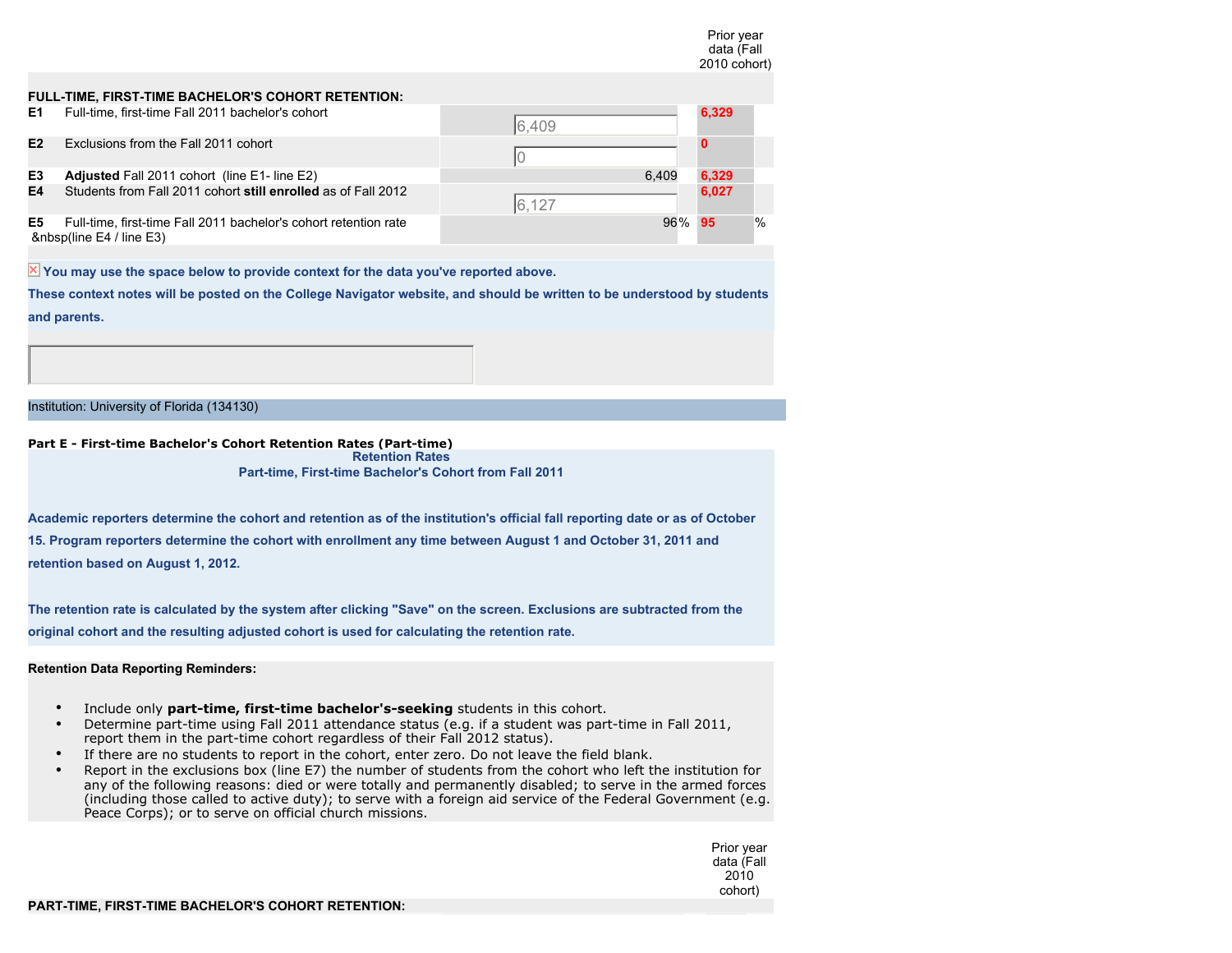| E6              | Part-time, first-time Fall 2011 bachelor's cohort                                           |     | 52 |               |
|-----------------|---------------------------------------------------------------------------------------------|-----|----|---------------|
| E7              | Exclusions from the Fall 2011 cohort                                                        |     |    |               |
| E8              | <b>Adjusted Fall 2011 cohort (line E6 - line E7)</b>                                        | 20  | 52 |               |
| E9              | Students from Fall 2011 cohort still enrolled as of Fall 2012                               | 15  |    |               |
| E <sub>10</sub> | Part-time, first-time Fall 2011 bachelor's cohort retention rate<br>(line $E9/$ line $E8$ ) | 75% | 83 | $\frac{0}{0}$ |

 $\overline{\mathbb{X}}$  You may use the space below to provide context for the data you've reported above.

**These context notes will be posted on the College Navigator website, and should be written to be understood by students and parents.**

Institution: University of Florida (134130)

#### **Part F - Student-to-Faculty Ratio**

**Please provide your institution's student-to-faculty ratio (i.e., student-to-instructional staff) for undergraduate programs for Fall 2012. The student-to-faculty ratio and any accompanying context that is provided will be displayed on College Navigator.**

**Note: Logic in this item is similar to item I-2 from the Common Data Set data collection.**

Click here to use a worksheet to help you determine the student-to-faculty ratio

21

Student-to-faculty ratio to 1

Student-to-faculty ratio prior year **20** to 1

 $\overline{\mathbb{X}}$  You may use the space below to provide context for the data you've reported above.

**These context notes will be posted on the College Navigator website, and should be written to be understood by students and parents.**

The student-to-faculty ratio for the prior year should be 20.5 to 1 or rounded to 21 to 1.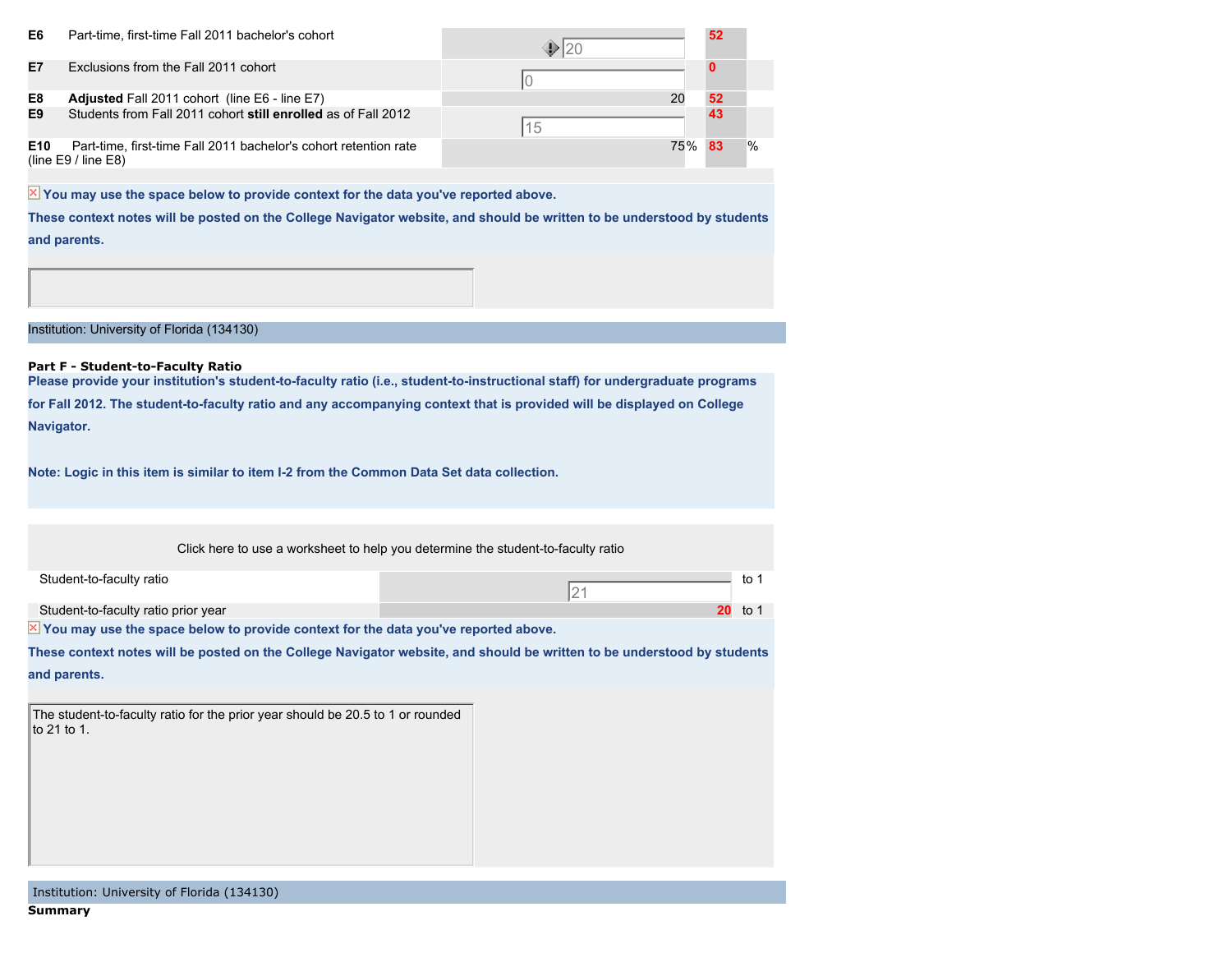## **Fall Enrollment Survey Summary Four-Year Institutions with Graduate Students**

IPEDS collects important information regarding your institution. All data reported in IPEDS survey components become available in the IPEDS Data Center and appear as aggregated data in various Department of Education reports. Additionally, some of the reported data appears specifically for your institution through the College Navigator website and is included in your institution's Data Feedback Report (DFR). The purpose of this summary is to provide you an opportunity to view some of the data that, when accepted through the IPEDS quality control process, will appear on the College Navigator website and/or your DFR. College Navigator is updated approximately three months after the data collection period closes and Data Feedback Reports will be available through the ExPT and sent to your institution's CEO in November 2013.

Please review your data for accuracy. If you have questions about the data displayed below after reviewing the data reported on the survey screens, please contact the IPEDS Help Desk at: 1-877-225-2568 or ipedshelp@rti.org.

| <b>Student Enrollment</b>            |             |
|--------------------------------------|-------------|
| Total enrollment                     | 49,913      |
| Undergraduate enrollment             | 32,776      |
| Undergraduate transfer-in enrollment | 1,841       |
| Graduate enrollment                  | 17,137      |
|                                      |             |
| Student-to-faculty ratio             | $21$ to $1$ |

| <b>Student Characteristics (All Students)</b> |     |  |
|-----------------------------------------------|-----|--|
| Percent of all students who are female        | 54% |  |
|                                               |     |  |
| Percent of all students by race/ethnicity:    |     |  |
| American Indian or Alaska Native              | 0%  |  |
| Asian                                         | 7%  |  |
| Black or African American                     | 7%  |  |
| Hispanic/Latino                               | 15% |  |
| Native Hawaiian or Pacific Islander           | 0%  |  |
| White                                         | 56% |  |
| Two or More Races                             | 2%  |  |
| Race and ethnicity unknown                    | 3%  |  |
| Nonresident alien                             | 9%  |  |

| <b>Undergraduate Student Characteristics</b> |     |  |
|----------------------------------------------|-----|--|
| Percent of undergraduates who are female     | 55% |  |
| Percent of undergraduates who are full-time  | 92% |  |
|                                              |     |  |
| Percent of undergraduates by race/ethnicity: |     |  |
| American Indian or Alaska Native             | 0%  |  |
| Asian                                        | 8%  |  |
| <b>Black or African American</b>             | 8%  |  |
| Hispanic/Latino                              | 18% |  |
| Native Hawaiian or Pacific Islander          | 1%  |  |
| White                                        | 58% |  |